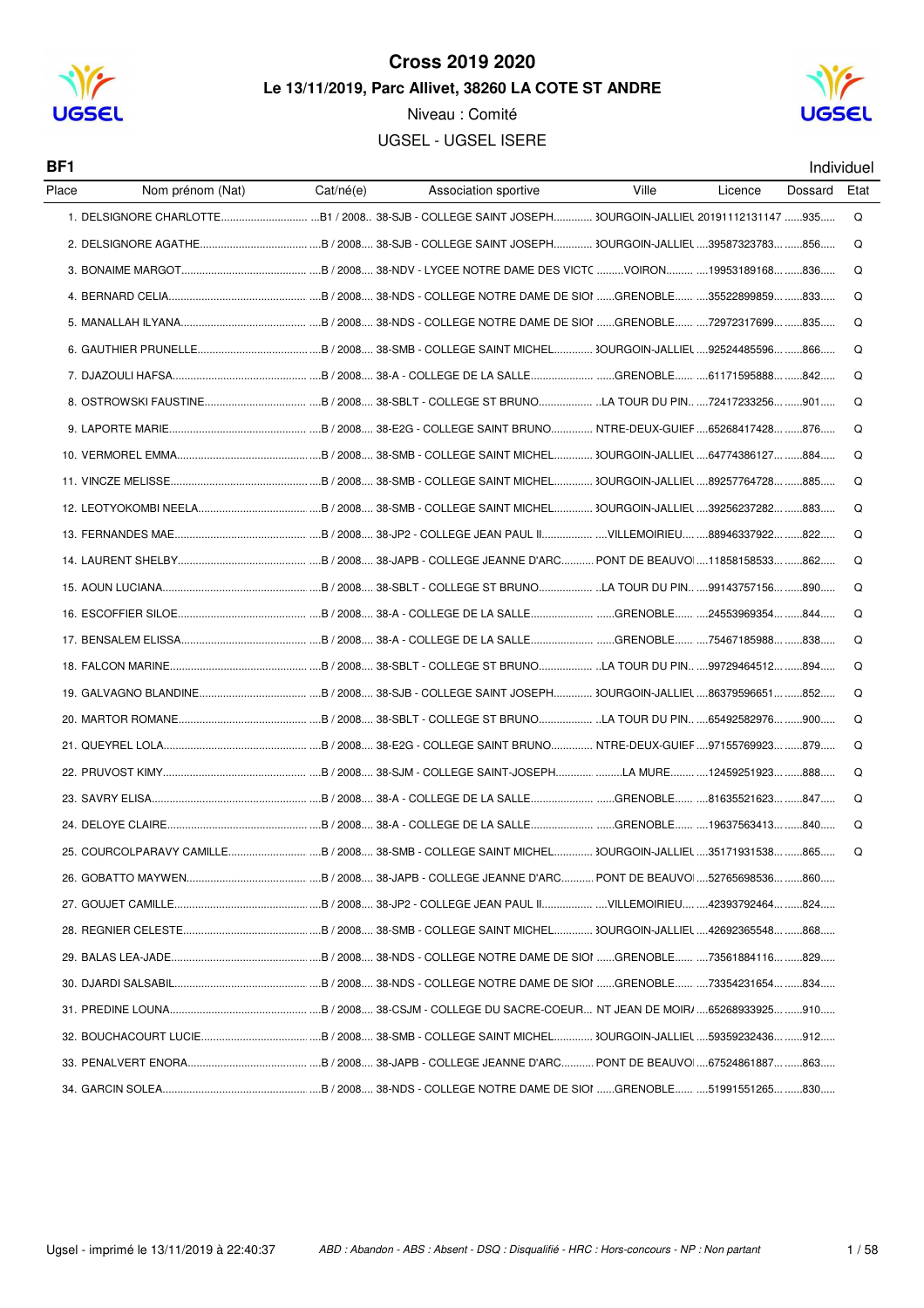



 $\mathsf Q$ 

Niveau : Comité

| UGSEL - UGSEL ISERE |  |
|---------------------|--|
|---------------------|--|

| 70. LESAINT OLIVE…………………………………………………………………………3/2008……38-DBG - COLLEGE DON BOSCO……………………………GIERES……………55386967428…………869…… |
|---------------------------------------------------------------------------------------------------------------------------|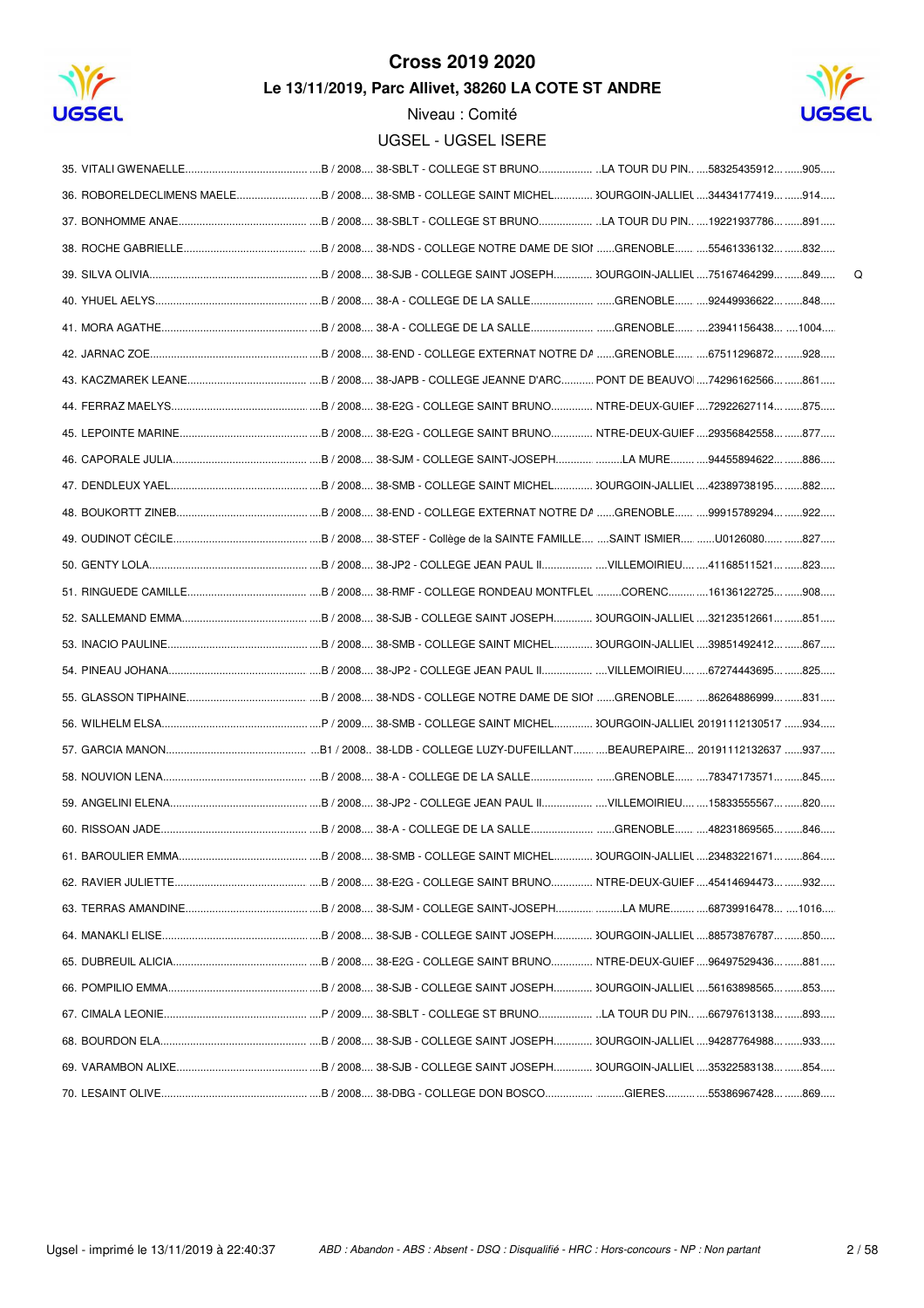

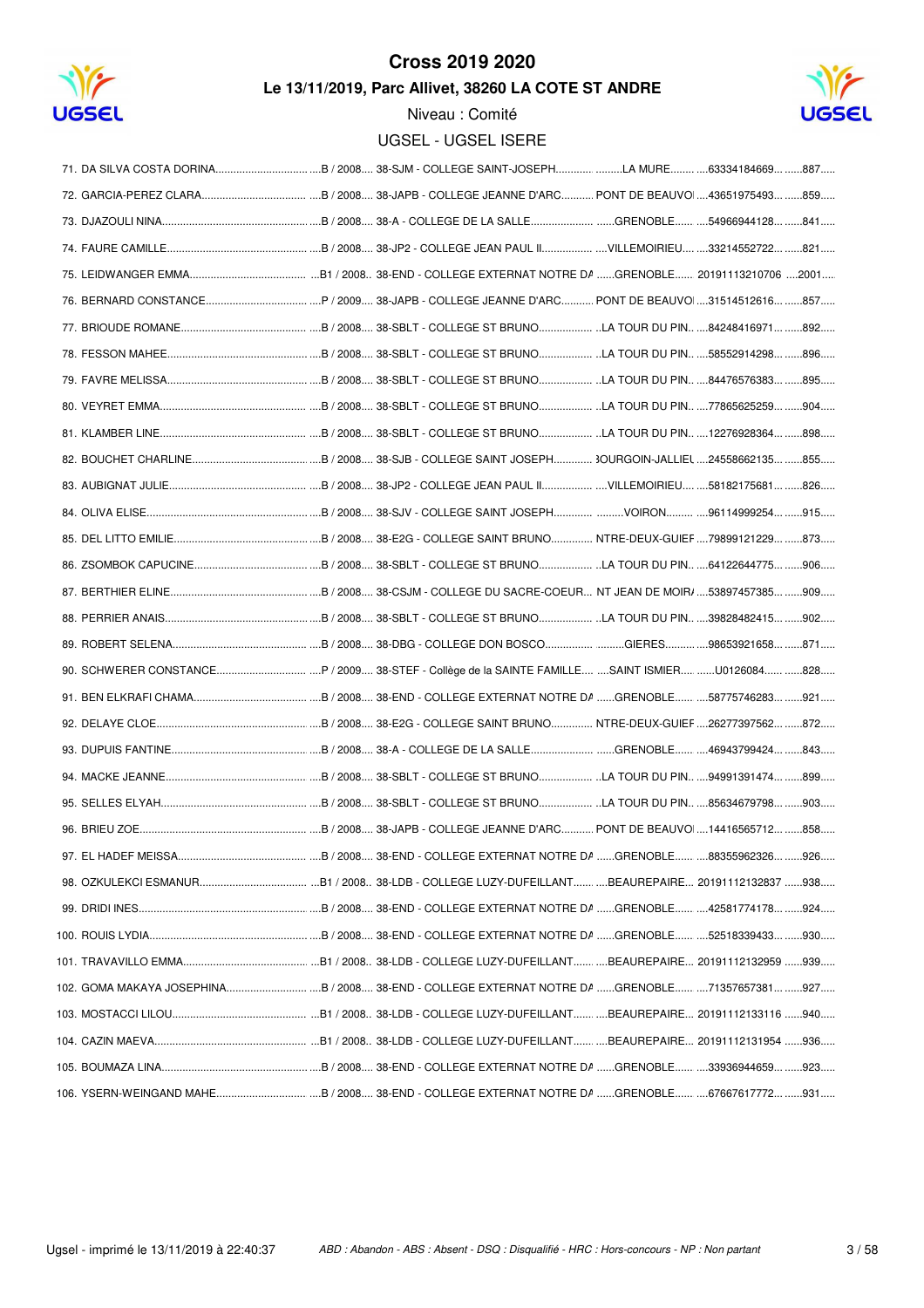

Niveau : Comité

**UGSEL - UGSEL ISERE**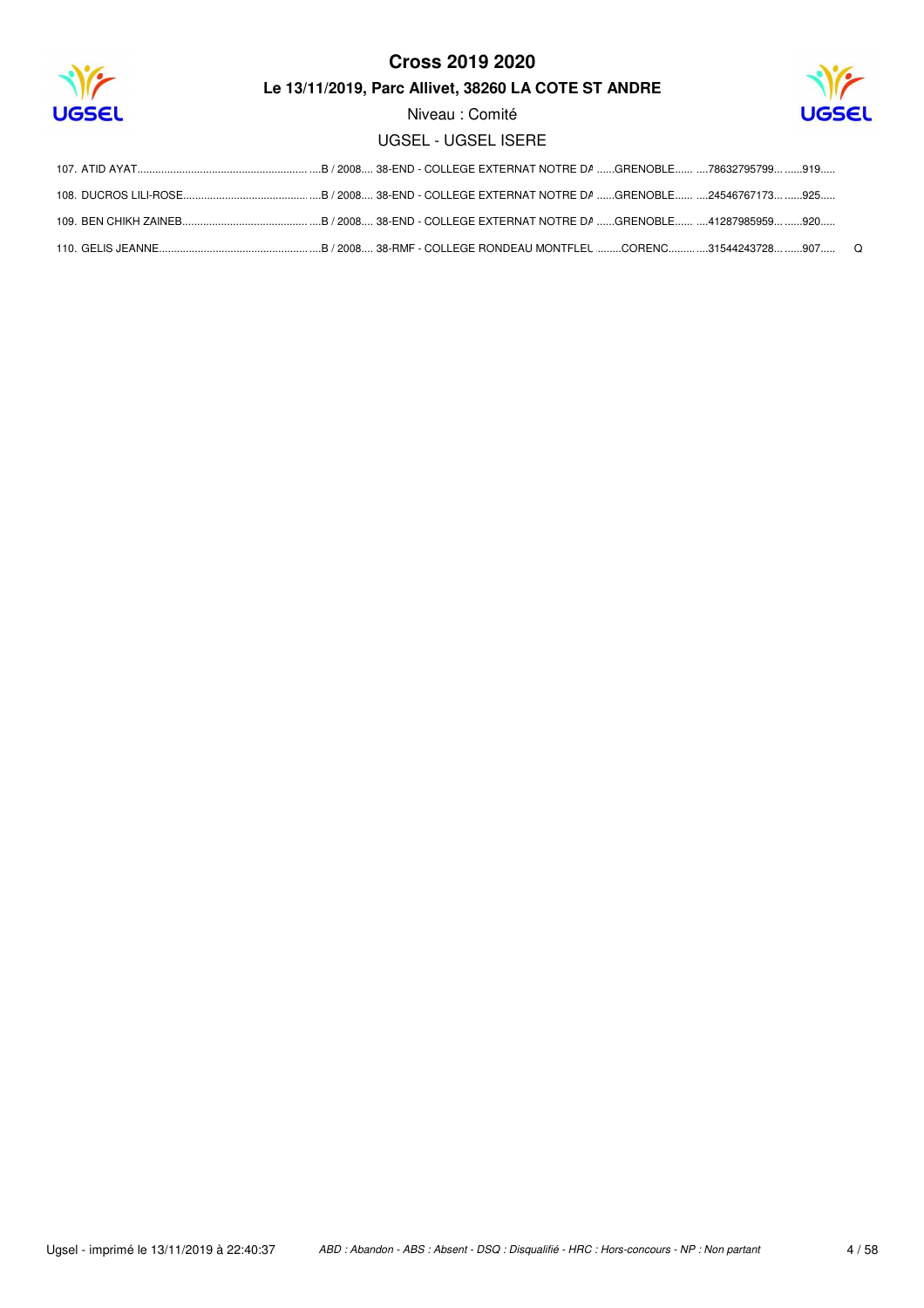

Niveau : Comité UGSEL - UGSEL ISERE

Dossard Elève **Catégorie / Année**<br>
Points Rang Catégorie / Année

Place Nb points Nom de l'équipe  $\blacksquare$  Association sportive



**BF1** Equipes

| 1            | 39 pts    | 38-SMB_204               | <b>38-SMB - COLLEGE SAINT MICHEL - BOURGOIN-JALLIEU</b> |        |                                                        |
|--------------|-----------|--------------------------|---------------------------------------------------------|--------|--------------------------------------------------------|
|              | 866       | <b>GAUTHIER PRUNELLE</b> | 6 pts                                                   | 6ième  | B / 2008                                               |
|              | 884       | <b>VERMOREL EMMA</b>     | 10 pts                                                  | 10ième | B / 2008                                               |
|              | 885       | <b>VINCZE MELISSE</b>    | 11 pts                                                  | 11ième | B / 2008                                               |
|              | 883       | LEOTYOKOMBI NEELA        | 12 pts                                                  | 12ième | B / 2008                                               |
|              | 865       | COURCOLPARAVY CAMILLE    |                                                         | 25ième | B / 2008                                               |
| $\mathbf{2}$ | 61 pts    | 38-SBLT_206              | 38-SBLT - COLLEGE ST BRUNO - LA TOUR DU PIN             |        |                                                        |
|              | 901       | OSTROWSKI FAUSTINE       | 8 pts                                                   | 8ième  | B / 2008                                               |
|              | 890       | <b>AOUN LUCIANA</b>      | 15 pts                                                  | 15ième | B / 2008                                               |
|              | 894       | <b>FALCON MARINE</b>     | 18 pts                                                  | 18ième | B / 2008                                               |
|              | 900       | <b>MARTOR ROMANE</b>     | 20 pts                                                  | 20ième | B / 2008                                               |
|              | 905       | <b>VITALI GWENAELLE</b>  |                                                         | 35ième | B / 2008                                               |
| 3            | 61 pts    | 38-SJB_201               | 38-SJB - COLLEGE SAINT JOSEPH - BOURGOIN-JALLIEU        |        |                                                        |
|              | 935       | DELSIGNORE CHARLOTTE     | 1 pts                                                   | 1ième  | B1/2008                                                |
|              | 856       | DELSIGNORE AGATHE        | 2 pts                                                   | 2ième  | B / 2008                                               |
|              | 852       | <b>GALVAGNO BLANDINE</b> | 19 pts                                                  | 19ième | B / 2008                                               |
|              | 849       | SILVA OLIVIA             | 39 pts                                                  | 39ième | B / 2008                                               |
|              | 851       | SALLEMAND EMMA           |                                                         | 52ième | B / 2008                                               |
| 4            | 63 pts    | 38-A 205                 | 38-A - COLLEGE DE LA SALLE - GRENOBLE                   |        |                                                        |
|              | 842       | DJAZOULI HAFSA           | 7 pts                                                   | 7ième  | B / 2008                                               |
|              | 844       | <b>ESCOFFIER SILOE</b>   | 16 pts                                                  | 16ième | B / 2008                                               |
|              | 838       | <b>BENSALEM ELISSA</b>   | 17 pts                                                  | 17ième | B / 2008                                               |
|              | 847       | <b>SAVRY ELISA</b>       | 23 pts                                                  | 23ième | B / 2008                                               |
|              | 840       | <b>DELOYE CLAIRE</b>     |                                                         | 24ième | B / 2008                                               |
| 5            | 68 pts    | 38-NDS_203               | 38-NDS - COLLEGE NOTRE DAME DE SION - GRENOBLE          |        |                                                        |
|              | 833       | <b>BERNARD CELIA</b>     | 4 pts                                                   | 4ième  | B / 2008                                               |
|              | 835       | MANALLAH ILYANA          | 5 pts                                                   | 5ième  | B / 2008                                               |
|              | 829       | <b>BALAS LEA-JADE</b>    | 29 pts                                                  | 29ième | B / 2008                                               |
|              | 834       | <b>DJARDI SALSABIL</b>   | 30 pts                                                  | 30ième | B / 2008                                               |
|              | 830       | <b>GARCIN SOLEA</b>      |                                                         | 34ième | B / 2008                                               |
| 6            | 116 $pts$ | 38-JAPB 209              |                                                         |        | 38-JAPB - COLLEGE JEANNE D'ARC - LE PONT DE BEAUVOISIN |

| 862 | <b>LAURENT SHELBY</b> | 14 pts | 14ième | B/2008          |
|-----|-----------------------|--------|--------|-----------------|
| 860 | <b>GOBATTO MAYWEN</b> | 26 pts | 26ième | B/2008          |
| 863 | PENALVERT ENORA       | 33 pts | 33ième | <i>B / 2008</i> |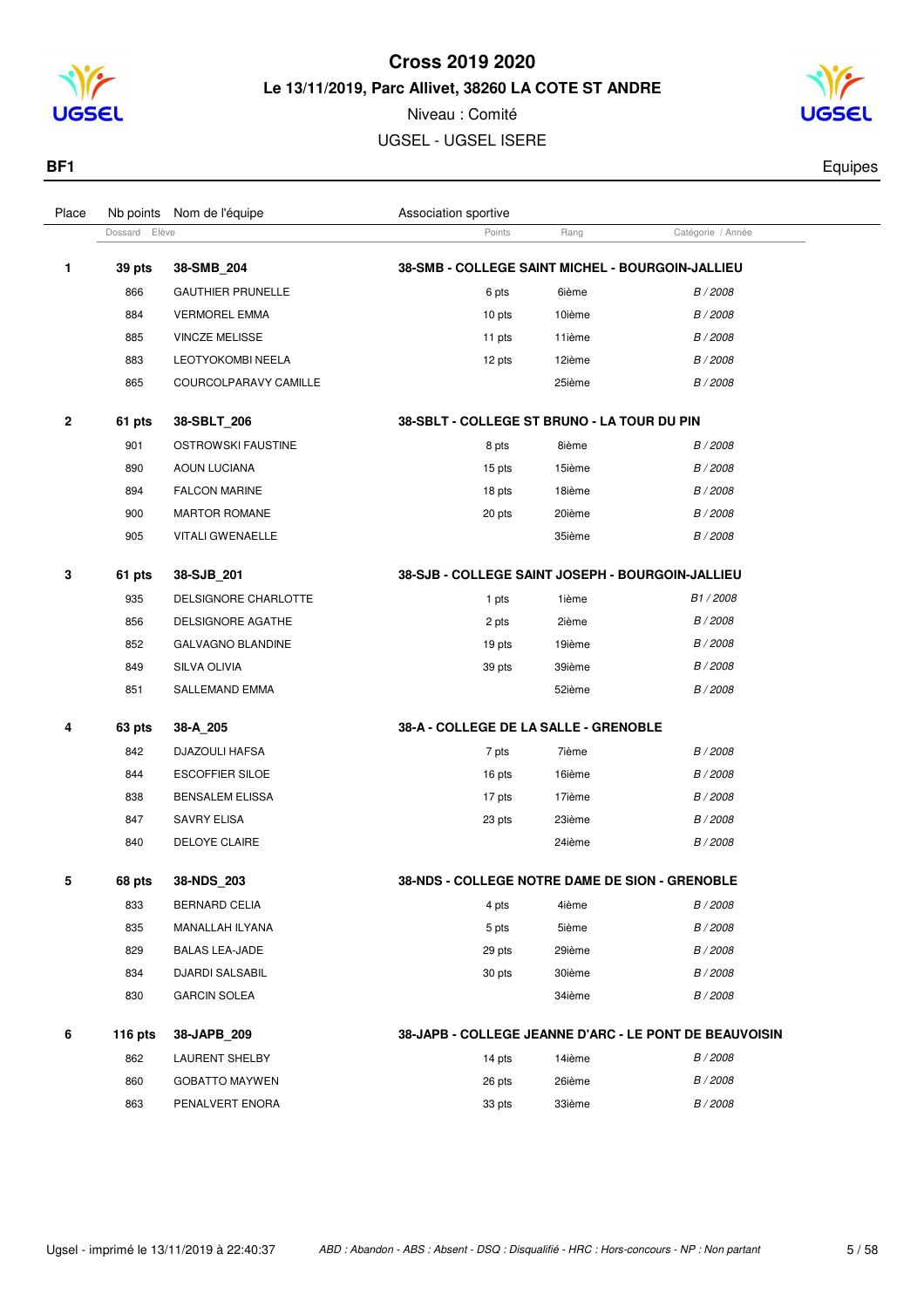



| Place          | Nb points     | Nom de l'équipe          | Association sportive                                    |        |                                                        |  |
|----------------|---------------|--------------------------|---------------------------------------------------------|--------|--------------------------------------------------------|--|
|                | Dossard Elève |                          | Points                                                  | Rang   | Catégorie / Année                                      |  |
| 6              | 116 $pts$     | 38-JAPB_209              |                                                         |        | 38-JAPB - COLLEGE JEANNE D'ARC - LE PONT DE BEAUVOISIN |  |
|                | 861           | <b>KACZMAREK LEANE</b>   | 43 pts                                                  | 43ième | B / 2008                                               |  |
|                | 859           | GARCIA-PEREZ CLARA       |                                                         | 72ième | B / 2008                                               |  |
| $\overline{7}$ | 119 pts       | 38-E2G_207               | 38-E2G - COLLEGE SAINT BRUNO - ENTRE-DEUX-GUIERS        |        |                                                        |  |
|                | 876           | <b>LAPORTE MARIE</b>     | 9 pts                                                   | 9ième  | B / 2008                                               |  |
|                | 879           | QUEYREL LOLA             | 21 pts                                                  | 21ième | B / 2008                                               |  |
|                | 875           | FERRAZ MAELYS            | 44 pts                                                  | 44ième | B / 2008                                               |  |
|                | 877           | <b>LEPOINTE MARINE</b>   | 45 pts                                                  | 45ième | B / 2008                                               |  |
|                | 932           | RAVIER JULIETTE          |                                                         | 62ième | B / 2008                                               |  |
| 8              | 143 pts       | 38-SMB_211               | <b>38-SMB - COLLEGE SAINT MICHEL - BOURGOIN-JALLIEU</b> |        |                                                        |  |
|                | 868           | <b>REGNIER CELESTE</b>   | 28 pts                                                  | 28ième | B / 2008                                               |  |
|                | 912           | <b>BOUCHACOURT LUCIE</b> | 32 pts                                                  | 32ième | B / 2008                                               |  |
|                | 914           | ROBORELDECLIMENS MAELE   |                                                         | 36ième | B / 2008                                               |  |
|                | 882           | DENDLEUX YAEL            | 36 pts<br>47 pts                                        | 47ième | B / 2008                                               |  |
|                | 867           | <b>INACIO PAULINE</b>    |                                                         | 53ième | B / 2008                                               |  |
|                |               |                          |                                                         |        |                                                        |  |
| 9              | $144$ pts     | 38-JP2_208               | 38-JP2 - COLLEGE JEAN PAUL II - VILLEMOIRIEU            |        |                                                        |  |
|                | 822           | <b>FERNANDES MAE</b>     | 13 pts                                                  | 13ième | B / 2008                                               |  |
|                | 824           | <b>GOUJET CAMILLE</b>    | 27 pts                                                  | 27ième | B / 2008                                               |  |
|                | 823           | <b>GENTY LOLA</b>        | 50 pts                                                  | 50ième | B / 2008                                               |  |
|                | 825           | PINEAU JOHANA            | 54 pts                                                  | 54ième | B / 2008                                               |  |
|                | 820           | ANGELINI ELENA           |                                                         | 59ième | B / 2008                                               |  |
| 10             | 199 pts       | 38-A_215                 | 38-A - COLLEGE DE LA SALLE - GRENOBLE                   |        |                                                        |  |
|                | 848           | YHUEL AELYS              | 40 pts                                                  | 40ième | B / 2008                                               |  |
|                | 1004          | MORA AGATHE              | 41 pts                                                  | 41ième | B / 2008                                               |  |
|                | 845           | <b>NOUVION LENA</b>      | 58 pts                                                  | 58ième | B / 2008                                               |  |
|                | 846           | RISSOAN JADE             | 60 pts                                                  | 60ième | B / 2008                                               |  |
|                | 841           | DJAZOULI NINA            |                                                         | 73ième | B / 2008                                               |  |
| 11             | 202 pts       | 38-SJM 210               | 38-SJM - COLLEGE SAINT-JOSEPH - LA MURE                 |        |                                                        |  |
|                | 888           | PRUVOST KIMY             | 22 pts                                                  | 22ième | B / 2008                                               |  |
|                | 886           | CAPORALE JULIA           | 46 pts                                                  | 46ième | B / 2008                                               |  |
|                | 1016          | <b>TERRAS AMANDINE</b>   | 63 pts                                                  | 63ième | B / 2008                                               |  |
|                | 887           | DA SILVA COSTA DORINA    | 71 pts                                                  | 71ième | B / 2008                                               |  |
| 12             | 256 pts       | 38-END_216               | 38-END - COLLEGE EXTERNAT NOTRE DAME - GRENOBLE         |        |                                                        |  |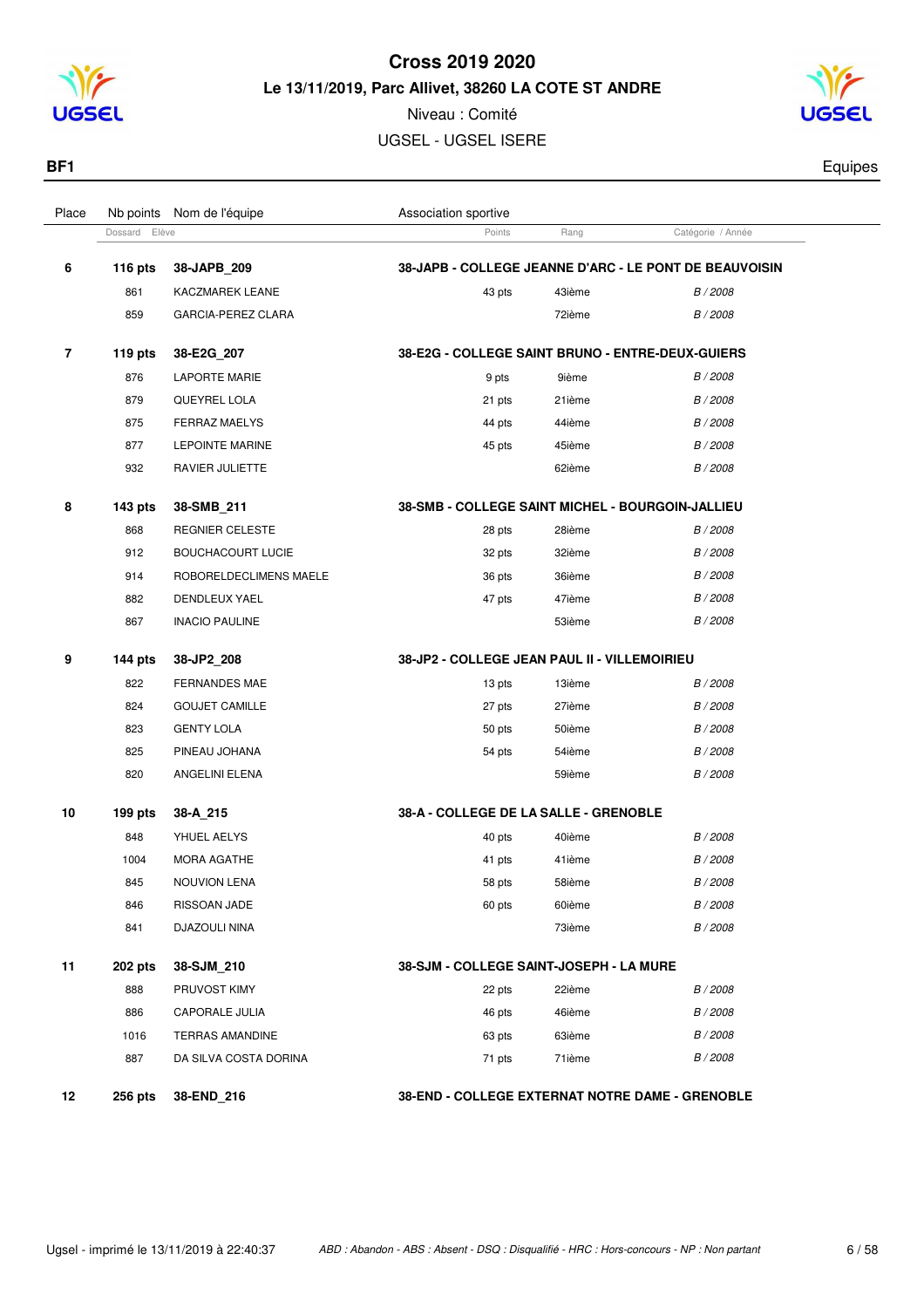

Niveau : Comité UGSEL - UGSEL ISERE



**BF1** Equipes

| Place |                | Nb points Nom de l'équipe | Association sportive                             |         |                      |  |
|-------|----------------|---------------------------|--------------------------------------------------|---------|----------------------|--|
|       | Dossard Elève  |                           | Points                                           | Rang    | Catégorie / Année    |  |
| 12    | 256 pts        | 38-END_216                | 38-END - COLLEGE EXTERNAT NOTRE DAME - GRENOBLE  |         |                      |  |
|       | 928            | JARNAC ZOE                | 42 pts                                           | 42ième  | B / 2008             |  |
|       | 922            | <b>BOUKORTT ZINEB</b>     | 48 pts                                           | 48ième  | B / 2008             |  |
|       | 2001           | LEIDWANGER EMMA           | 75 pts                                           | 75ième  | B <sub>1</sub> /2008 |  |
|       | 921            | <b>BEN ELKRAFI CHAMA</b>  | 91 pts                                           | 91ième  | B / 2008             |  |
|       | 926            | EL HADEF MEISSA           |                                                  | 97ième  | B / 2008             |  |
| 13    | 259 pts        | 38-SBLT_213               | 38-SBLT - COLLEGE ST BRUNO - LA TOUR DU PIN      |         |                      |  |
|       | 891            | <b>BONHOMME ANAE</b>      | 37 pts                                           | 37ième  | B / 2008             |  |
|       | 893            | <b>CIMALA LEONIE</b>      | 67 pts                                           | 67ième  | P / 2009             |  |
|       | 892            | <b>BRIOUDE ROMANE</b>     | 77 pts                                           | 77ième  | B / 2008             |  |
|       | 896            | <b>FESSON MAHEE</b>       | 78 pts                                           | 78ième  | B / 2008             |  |
|       | 895            | <b>FAVRE MELISSA</b>      |                                                  | 79ième  | B / 2008             |  |
| 14    | <b>267 pts</b> | 38-SJB_221                | 38-SJB - COLLEGE SAINT JOSEPH - BOURGOIN-JALLIEU |         |                      |  |
|       | 850            | <b>MANAKLI ELISE</b>      | 64 pts                                           | 64ième  | B / 2008             |  |
|       | 853            | POMPILIO EMMA             | 66 pts                                           | 66ième  | B / 2008             |  |
|       | 933            | <b>BOURDON ELA</b>        | 68 pts                                           | 68ième  | B / 2008             |  |
|       | 854            | <b>VARAMBON ALIXE</b>     | 69 pts                                           | 69ième  | B / 2008             |  |
|       | 855            | <b>BOUCHET CHARLINE</b>   |                                                  | 82ième  | B / 2008             |  |
| 15    | 335 pts        | 38-SBLT_226               | 38-SBLT - COLLEGE ST BRUNO - LA TOUR DU PIN      |         |                      |  |
|       | 904            | <b>VEYRET EMMA</b>        | 80 pts                                           | 80ième  | B / 2008             |  |
|       | 898            | <b>KLAMBER LINE</b>       | 81 pts                                           | 81ième  | B / 2008             |  |
|       | 906            | <b>ZSOMBOK CAPUCINE</b>   | 86 pts                                           | 86ième  | B / 2008             |  |
|       | 902            | PERRIER ANAIS             | 88 pts                                           | 88ième  | B / 2008             |  |
|       | 899            | MACKE JEANNE              |                                                  | 94ième  | B / 2008             |  |
| 16    | 359 pts        | 38-LDB 220                | 38-LDB - COLLEGE LUZY-DUFEILLANT - BEAUREPAIRE   |         |                      |  |
|       | 937            | <b>GARCIA MANON</b>       | 57 pts                                           | 57ième  | B1/2008              |  |
|       | 938            | OZKULEKCI ESMANUR         | 98 pts                                           | 98ième  | B1/2008              |  |
|       | 939            | <b>TRAVAVILLO EMMA</b>    | $101$ pts                                        | 101ième | B1/2008              |  |
|       | 940            | MOSTACCI LILOU            | $103$ pts                                        | 103ième | B1/2008              |  |
|       | 936            | <b>CAZIN MAEVA</b>        |                                                  | 104ième | B1/2008              |  |
| 17    | 406 pts        | 38-END_230                | 38-END - COLLEGE EXTERNAT NOTRE DAME - GRENOBLE  |         |                      |  |
|       | 924            | <b>DRIDI INES</b>         | 99 pts                                           | 99ième  | B / 2008             |  |
|       | 930            | <b>ROUIS LYDIA</b>        | $100$ pts                                        | 100ième | B / 2008             |  |
|       | 927            | GOMA MAKAYA JOSEPHINA     | $102$ pts                                        | 102ième | B / 2008             |  |
|       |                |                           |                                                  |         |                      |  |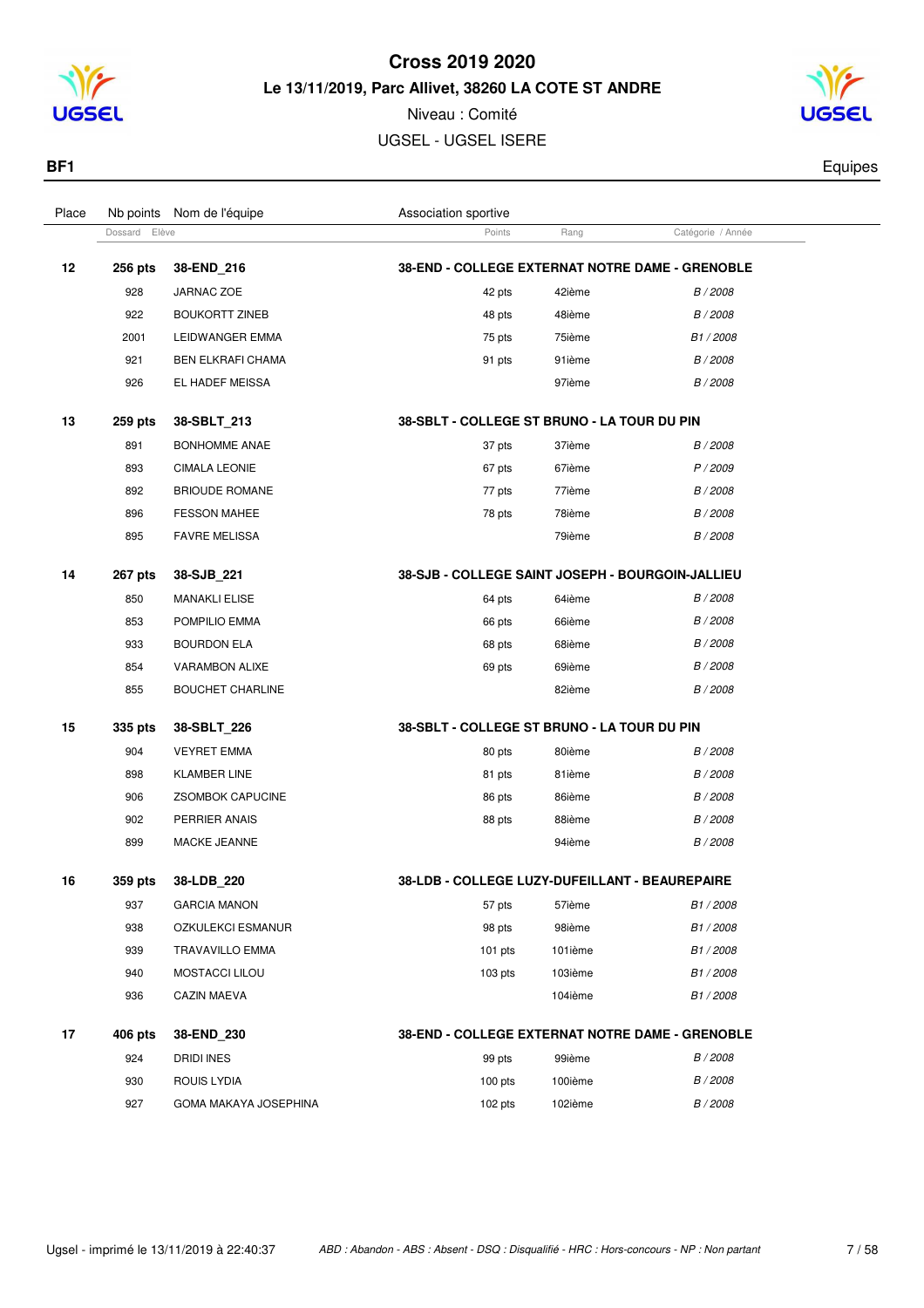

Niveau : Comité UGSEL - UGSEL ISERE



**BF1** Equipes

| Place |               | Nb points Nom de l'équipe | Association sportive                                   |         |                   |
|-------|---------------|---------------------------|--------------------------------------------------------|---------|-------------------|
|       | Dossard Elève |                           | Points                                                 | Rang    | Catégorie / Année |
| 17    | 406 pts       | 38-END 230                | <b>38-END - COLLEGE EXTERNAT NOTRE DAME - GRENOBLE</b> |         |                   |
|       | 923           | BOUMAZA LINA              | $105$ pts                                              | 105ième | B / 2008          |
|       | 931           | YSERN-WEINGAND MAHE       |                                                        | 106ième | B / 2008          |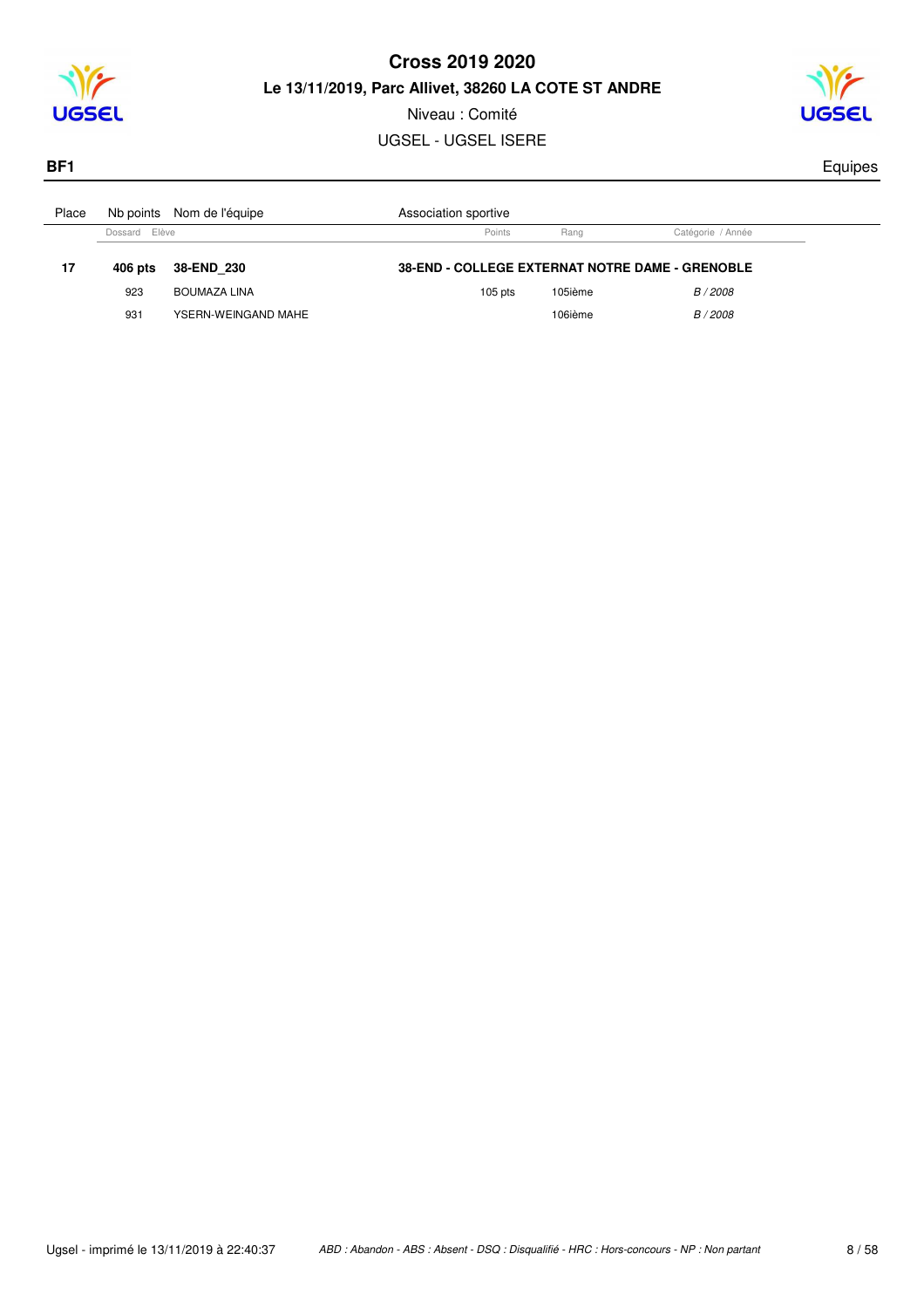

Niveau : Comité **UGSEL - UGSEL ISERE** 



| BF <sub>2</sub> |                                                                                                 |           |                      |       |         |         | Individuel |
|-----------------|-------------------------------------------------------------------------------------------------|-----------|----------------------|-------|---------|---------|------------|
| Place           | Nom prénom (Nat)                                                                                | Cat/né(e) | Association sportive | Ville | Licence | Dossard | Etat       |
|                 |                                                                                                 |           |                      |       |         |         | Q          |
|                 | 2. CANTELLO CHARVET HONORINE B / 2007 38-SBLT - COLLEGE ST BRUNO LA TOUR DU PIN 14695398113 198 |           |                      |       |         |         | Q          |
|                 |                                                                                                 |           |                      |       |         |         | O          |
|                 |                                                                                                 |           |                      |       |         |         | Q          |
|                 |                                                                                                 |           |                      |       |         |         | Q          |
|                 |                                                                                                 |           |                      |       |         |         | O          |
|                 |                                                                                                 |           |                      |       |         |         | Q          |
|                 |                                                                                                 |           |                      |       |         |         | Q          |
|                 |                                                                                                 |           |                      |       |         |         | Q          |
|                 |                                                                                                 |           |                      |       |         |         | Q          |
|                 |                                                                                                 |           |                      |       |         |         | Q          |
|                 |                                                                                                 |           |                      |       |         |         | Q          |
|                 |                                                                                                 |           |                      |       |         |         | Q          |
|                 |                                                                                                 |           |                      |       |         |         | Q          |
|                 |                                                                                                 |           |                      |       |         |         | O          |
|                 |                                                                                                 |           |                      |       |         |         | Q          |
|                 |                                                                                                 |           |                      |       |         |         | Q          |
|                 |                                                                                                 |           |                      |       |         |         | O          |
|                 |                                                                                                 |           |                      |       |         |         | Q          |
|                 |                                                                                                 |           |                      |       |         |         | Q          |
|                 |                                                                                                 |           |                      |       |         |         | Q          |
|                 |                                                                                                 |           |                      |       |         |         | Q          |
|                 |                                                                                                 |           |                      |       |         |         | Q          |
|                 |                                                                                                 |           |                      |       |         |         | Q          |
|                 |                                                                                                 |           |                      |       |         |         | Q          |
|                 |                                                                                                 |           |                      |       |         |         |            |
|                 |                                                                                                 |           |                      |       |         |         | Q          |
|                 |                                                                                                 |           |                      |       |         |         |            |
|                 |                                                                                                 |           |                      |       |         |         |            |
|                 |                                                                                                 |           |                      |       |         |         | Q          |
|                 |                                                                                                 |           |                      |       |         |         |            |
|                 |                                                                                                 |           |                      |       |         |         |            |
|                 |                                                                                                 |           |                      |       |         |         |            |
|                 |                                                                                                 |           |                      |       |         |         |            |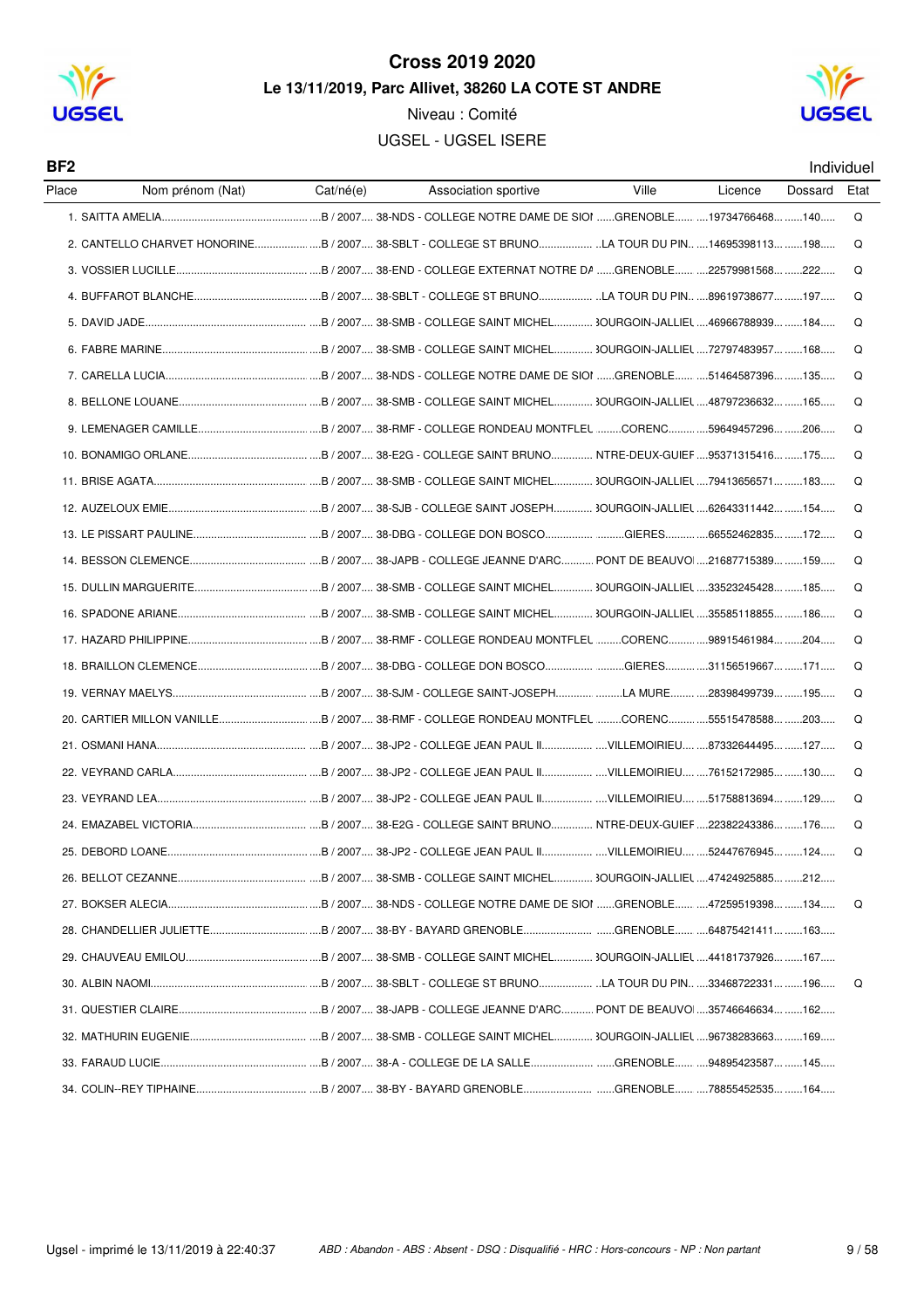

## **Cross 2019 2020**

Le 13/11/2019, Parc Allivet, 38260 LA COTE ST ANDRE



|  | $\Omega$ |
|--|----------|
|  | Q        |
|  |          |
|  |          |
|  |          |
|  |          |
|  |          |
|  |          |
|  |          |
|  |          |
|  |          |
|  |          |
|  |          |
|  |          |
|  |          |
|  |          |
|  |          |
|  |          |
|  |          |
|  |          |
|  |          |
|  |          |
|  |          |
|  |          |
|  |          |
|  |          |
|  |          |
|  |          |
|  |          |
|  |          |
|  |          |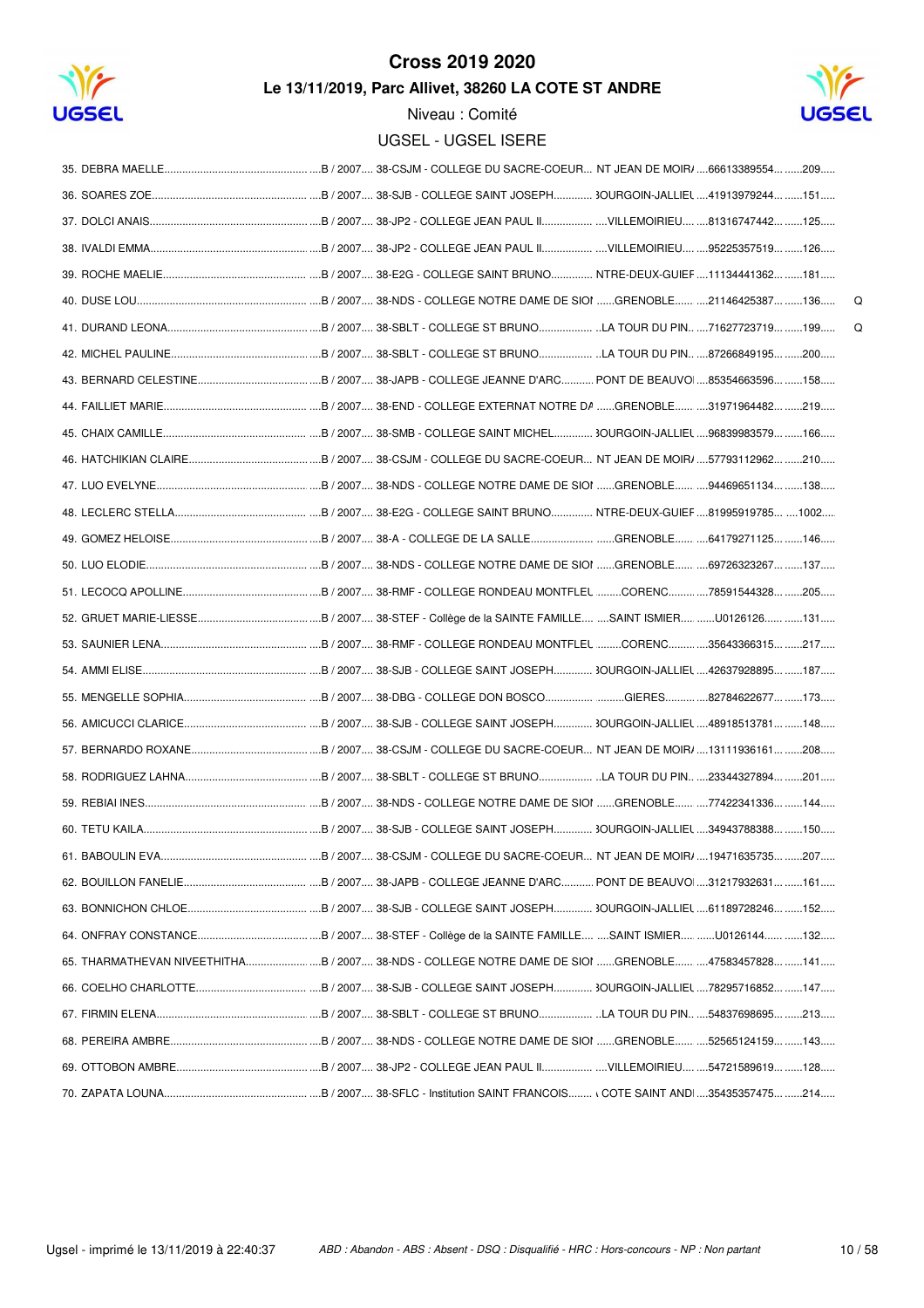

# **Cross 2019 2020**

Le 13/11/2019, Parc Allivet, 38260 LA COTE ST ANDRE



| 75. MARIVOET--LAURENCE LUCILLEB / 2007 38-E2G - COLLEGE SAINT BRUNO NTRE-DEUX-GUIEF 84711922495 178 |
|-----------------------------------------------------------------------------------------------------|
|                                                                                                     |
|                                                                                                     |
|                                                                                                     |
|                                                                                                     |
|                                                                                                     |
|                                                                                                     |
|                                                                                                     |
|                                                                                                     |
|                                                                                                     |
|                                                                                                     |
|                                                                                                     |
|                                                                                                     |
|                                                                                                     |
|                                                                                                     |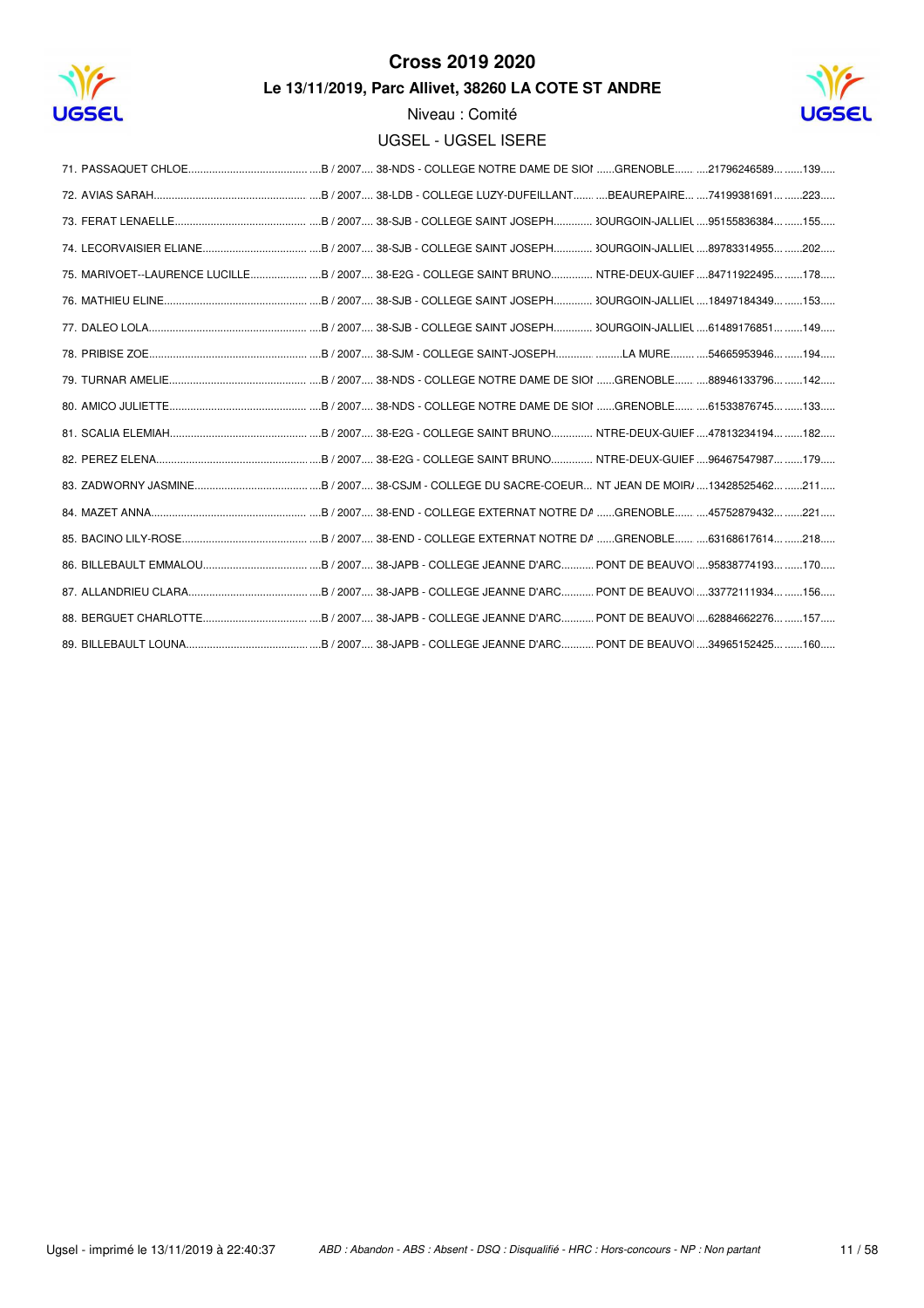

Niveau : Comité UGSEL - UGSEL ISERE

Dossard Elève **Catégorie / Année** Points Rang Catégorie / Année

Place Nb points Nom de l'équipe  $\blacksquare$  Association sportive



**BF2** Equipes

| 1 | 30 pts     | 38-SMB_34                 | 38-SMB - COLLEGE SAINT MICHEL - BOURGOIN-JALLIEU |        |          |
|---|------------|---------------------------|--------------------------------------------------|--------|----------|
|   | 184        | DAVID JADE                | 5 pts                                            | 5ième  | B / 2007 |
|   | 168        | <b>FABRE MARINE</b>       | 6 pts                                            | 6ième  | B / 2007 |
|   | 165        | <b>BELLONE LOUANE</b>     | 8 pts                                            | 8ième  | B / 2007 |
|   | 183        | <b>BRISE AGATA</b>        | 11 pts                                           | 11ième | B / 2007 |
|   | 185        | <b>DULLIN MARGUERITE</b>  |                                                  | 15ième | B / 2007 |
| 2 | 75 pts     | 38-NDS_31                 | 38-NDS - COLLEGE NOTRE DAME DE SION - GRENOBLE   |        |          |
|   | 140        | SAITTA AMELIA             | 1 pts                                            | 1ième  | B/2007   |
|   | 135        | <b>CARELLA LUCIA</b>      | 7 pts                                            | 7ième  | B / 2007 |
|   | 134        | <b>BOKSER ALECIA</b>      | 27 pts                                           | 27ième | B / 2007 |
|   | 136        | DUSE LOU                  | 40 pts                                           | 40ième | B / 2007 |
|   | 138        | LUO EVELYNE               |                                                  | 47ième | B / 2007 |
| 3 | 77 pts     | 38-SBLT_32                | 38-SBLT - COLLEGE ST BRUNO - LA TOUR DU PIN      |        |          |
|   | 198        | CANTELLO CHARVET HONORINE | 2 pts                                            | 2ième  | B / 2007 |
|   | 197        | <b>BUFFAROT BLANCHE</b>   | 4 pts                                            | 4ième  | B / 2007 |
|   | 196        | <b>ALBIN NAOMI</b>        | 30 pts                                           | 30ième | B / 2007 |
|   | 199        | DURAND LEONA              | 41 pts                                           | 41ième | B / 2007 |
|   | 200        | MICHEL PAULINE            |                                                  | 42ième | B / 2007 |
| 4 | 91 pts     | 38-JP2_42                 | 38-JP2 - COLLEGE JEAN PAUL II - VILLEMOIRIEU     |        |          |
|   | 127        | <b>OSMANI HANA</b>        | 21 pts                                           | 21ième | B/2007   |
|   | 130        | <b>VEYRAND CARLA</b>      | 22 pts                                           | 22ième | B / 2007 |
|   | 129        | <b>VEYRAND LEA</b>        | 23 pts                                           | 23ième | B / 2007 |
|   | 124        | DEBORD LOANE              | 25 pts                                           | 25ième | B / 2007 |
|   | 125        | <b>DOLCI ANAIS</b>        |                                                  | 37ième | B / 2007 |
| 5 | 97 pts     | 38-RMF_35                 | 38-RMF - COLLEGE RONDEAU MONTFLEURY - CORENC     |        |          |
|   | 206        | LEMENAGER CAMILLE         | 9 pts                                            | 9ième  | B / 2007 |
|   | 204        | HAZARD PHILIPPINE         | 17 pts                                           | 17ième | B / 2007 |
|   | 203        | CARTIER MILLON VANILLE    | 20 pts                                           | 20ième | B / 2007 |
|   | 205        | <b>LECOCQ APOLLINE</b>    | 51 pts                                           | 51ième | B / 2007 |
|   | 217        | SAUNIER LENA              |                                                  | 53ième | B / 2007 |
| 6 | $103$ pts. | 38-SMB 40                 | 38-SMB - COLLEGE SAINT MICHEL - BOURGOIN-JALLIEU |        |          |

|     | -------               |        |        |        |
|-----|-----------------------|--------|--------|--------|
| 186 | SPADONE ARIANE        | 16 pts | 16ième | B/2007 |
| 212 | <b>BELLOT CEZANNE</b> | 26 pts | 26ième | B/2007 |
| 167 | CHAUVEAU EMILOU       | 29 pts | 29ième | B/2007 |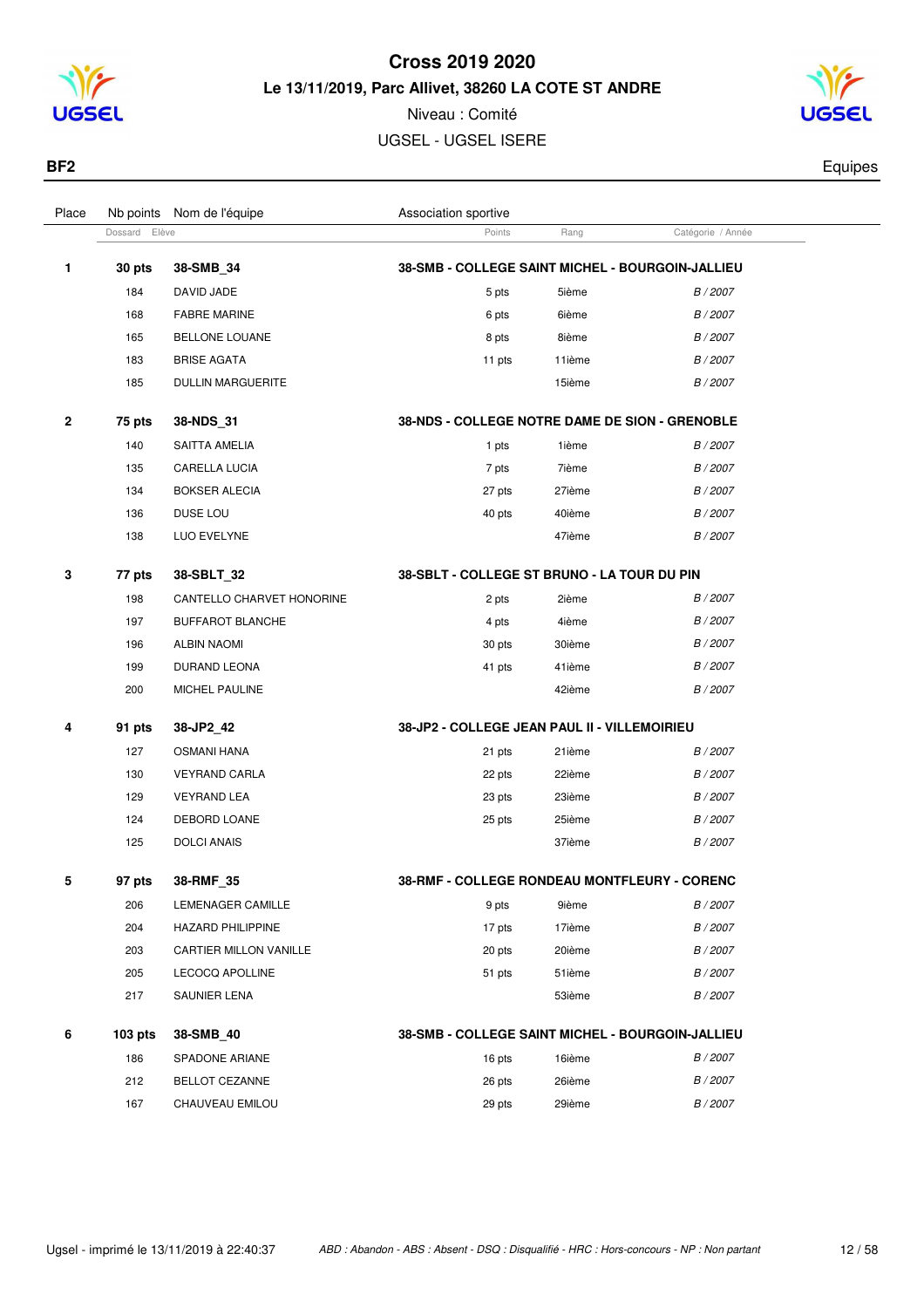

Niveau : Comité UGSEL - UGSEL ISERE



| BF2   |                           |                      |      |                   | Equipes |
|-------|---------------------------|----------------------|------|-------------------|---------|
|       |                           |                      |      |                   |         |
| Place | Nb points Nom de l'équipe | Association sportive |      |                   |         |
|       | Dossard Elève             | Points               | Rang | Catégorie / Année |         |

|    | Dossard<br>Elève |                            | Points                                                  | Rang   | Catégorie / Année                                               |
|----|------------------|----------------------------|---------------------------------------------------------|--------|-----------------------------------------------------------------|
| 6  | 103 pts          | 38-SMB_40                  | 38-SMB - COLLEGE SAINT MICHEL - BOURGOIN-JALLIEU        |        |                                                                 |
|    | 169              | <b>MATHURIN EUGENIE</b>    | 32 pts                                                  | 32ième | B/2007                                                          |
|    | 166              | CHAIX CAMILLE              |                                                         | 45ième | B/2007                                                          |
| 7  | $121$ pts        | 38-E2G_36                  | <b>38-E2G - COLLEGE SAINT BRUNO - ENTRE-DEUX-GUIERS</b> |        |                                                                 |
|    | 175              | <b>BONAMIGO ORLANE</b>     | 10 pts                                                  | 10ième | B / 2007                                                        |
|    | 176              | <b>EMAZABEL VICTORIA</b>   | 24 pts                                                  | 24ième | B/2007                                                          |
|    | 181              | ROCHE MAELIE               | 39 pts                                                  | 39ième | B / 2007                                                        |
|    | 1002             | LECLERC STELLA             | 48 pts                                                  | 48ième | B / 2007                                                        |
|    | 178              | MARIVOET--LAURENCE LUCILLE |                                                         | 75ième | B / 2007                                                        |
| 8  | $150$ pts        | 38-JAPB_39                 |                                                         |        | 38-JAPB - COLLEGE JEANNE D'ARC - LE PONT DE BEAUVOISIN          |
|    | 159              | <b>BESSON CLEMENCE</b>     | 14 pts                                                  | 14ième | B / 2007                                                        |
|    | 162              | <b>QUESTIER CLAIRE</b>     | 31 pts                                                  | 31ième | B / 2007                                                        |
|    | 158              | <b>BERNARD CELESTINE</b>   | 43 pts                                                  | 43ième | B / 2007                                                        |
|    | 161              | <b>BOUILLON FANELIE</b>    | 62 pts                                                  | 62ième | B / 2007                                                        |
|    | 170              | <b>BILLEBAULT EMMALOU</b>  |                                                         | 86ième | B/2007                                                          |
| 9  | 158 pts          | 38-SJB_37                  | 38-SJB - COLLEGE SAINT JOSEPH - BOURGOIN-JALLIEU        |        |                                                                 |
|    | 154              | <b>AUZELOUX EMIE</b>       | 12 pts                                                  | 12ième | B/2007                                                          |
|    | 151              | SOARES ZOE                 | 36 pts                                                  | 36ième | B / 2007                                                        |
|    | 187              | <b>AMMI ELISE</b>          | 54 pts                                                  | 54ième | B / 2007                                                        |
|    | 148              | AMICUCCI CLARICE           | 56 pts                                                  | 56ième | B / 2007                                                        |
|    | 150              | <b>TETU KAILA</b>          |                                                         | 60ième | B / 2007                                                        |
| 10 | $199$ pts        | 38-CSJM_45                 |                                                         |        | <b>38-CSJM - COLLEGE DU SACRE-COEUR - SAINT JEAN DE MOIRANS</b> |
|    | 209              | <b>DEBRA MAELLE</b>        | 35 pts                                                  | 35ième | B / 2007                                                        |
|    | 210              | <b>HATCHIKIAN CLAIRE</b>   | 46 pts                                                  | 46ième | B / 2007                                                        |
|    | 208              | BERNARDO ROXANE            | 57 pts                                                  | 57ième | B / 2007                                                        |
|    | 207              | <b>BABOULIN EVA</b>        | 61 pts                                                  | 61ième | B / 2007                                                        |
|    | 211              | ZADWORNY JASMINE           |                                                         | 83ième | B / 2007                                                        |
| 11 | 216 pts          | 38-END_33                  | 38-END - COLLEGE EXTERNAT NOTRE DAME - GRENOBLE         |        |                                                                 |
|    | 222              | <b>VOSSIER LUCILLE</b>     | 3 pts                                                   | 3ième  | B / 2007                                                        |
|    | 219              | <b>FAILLIET MARIE</b>      | 44 pts                                                  | 44ième | B / 2007                                                        |
|    | 221              | <b>MAZET ANNA</b>          | 84 pts                                                  | 84ième | B / 2007                                                        |
|    | 218              | <b>BACINO LILY-ROSE</b>    | 85 pts                                                  | 85ième | B / 2007                                                        |
| 12 | 242 pts          | 38-NDS_47                  | 38-NDS - COLLEGE NOTRE DAME DE SION - GRENOBLE          |        |                                                                 |
|    |                  |                            |                                                         |        |                                                                 |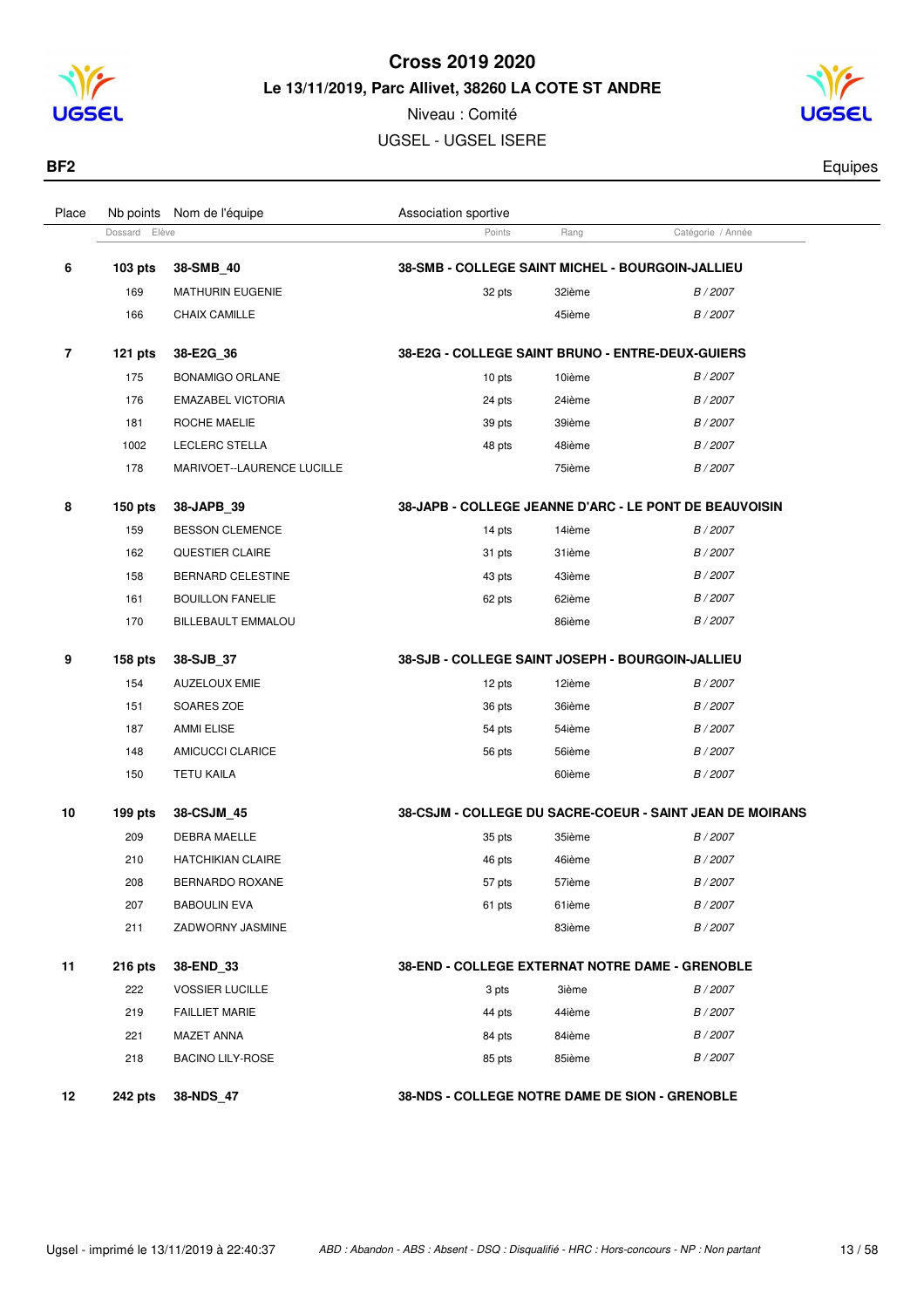



# Niveau : Comité

UGSEL - UGSEL ISERE



| Place | Nb points     | Nom de l'équipe            | Association sportive                             |        |                   |  |
|-------|---------------|----------------------------|--------------------------------------------------|--------|-------------------|--|
|       | Dossard Elève |                            | Points                                           | Rang   | Catégorie / Année |  |
| 12    | 242 pts       | 38-NDS 47                  | 38-NDS - COLLEGE NOTRE DAME DE SION - GRENOBLE   |        |                   |  |
|       | 137           | LUO ELODIE                 | 50 pts                                           | 50ième | B / 2007          |  |
|       | 144           | <b>REBIAI INES</b>         | 59 pts                                           | 59ième | B / 2007          |  |
|       | 141           | THARMATHEVAN NIVEETHITHA   | 65 pts                                           | 65ième | B / 2007          |  |
|       | 143           | PEREIRA AMBRE              | 68 pts                                           | 68ième | B / 2007          |  |
|       | 139           | PASSAQUET CHLOE            |                                                  | 71ième | B / 2007          |  |
|       |               |                            |                                                  |        |                   |  |
| 13    | 276 pts       | 38-SJB 50                  | 38-SJB - COLLEGE SAINT JOSEPH - BOURGOIN-JALLIEU |        |                   |  |
|       | 152           | <b>BONNICHON CHLOE</b>     | 63 pts                                           | 63ième | B / 2007          |  |
|       | 147           | COELHO CHARLOTTE           | 66 pts                                           | 66ième | B / 2007          |  |
|       | 155           | FERAT LENAELLE             | 73 pts                                           | 73ième | B / 2007          |  |
|       | 202           | <b>LECORVAISIER ELIANE</b> | 74 pts                                           | 74ième | B / 2007          |  |
|       | 153           | <b>MATHIEU ELINE</b>       |                                                  | 76ième | B / 2007          |  |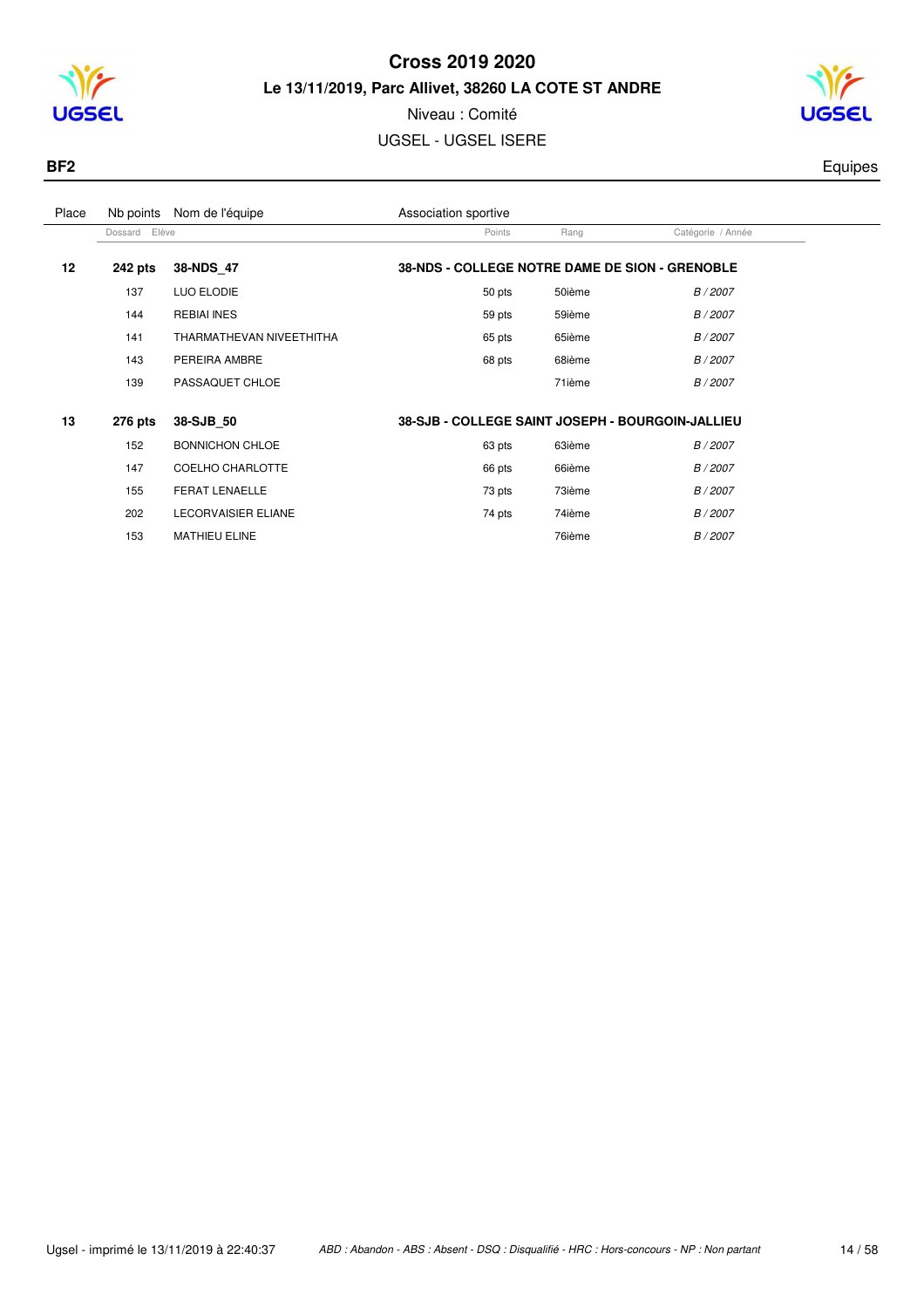

Niveau : Comité **UGSEL - UGSEL ISERE** 



BG1

Individuel

| Place | Nom prénom (Nat) | Cat/né(e) | Association sportive                                                                                  | Ville | Licence | Dossard | Eta |
|-------|------------------|-----------|-------------------------------------------------------------------------------------------------------|-------|---------|---------|-----|
|       |                  |           |                                                                                                       |       |         |         | Q   |
|       |                  |           |                                                                                                       |       |         |         | Q   |
|       |                  |           |                                                                                                       |       |         |         | Q   |
|       |                  |           |                                                                                                       |       |         |         | Q   |
|       |                  |           |                                                                                                       |       |         |         | Q   |
|       |                  |           |                                                                                                       |       |         |         | Q   |
|       |                  |           |                                                                                                       |       |         |         | Q   |
|       |                  |           |                                                                                                       |       |         |         | Q   |
|       |                  |           |                                                                                                       |       |         |         | Q   |
|       |                  |           |                                                                                                       |       |         |         | Q   |
|       |                  |           |                                                                                                       |       |         |         | Q   |
|       |                  |           |                                                                                                       |       |         |         | Q   |
|       |                  |           |                                                                                                       |       |         |         | Q   |
|       |                  |           |                                                                                                       |       |         |         | Q   |
|       |                  |           |                                                                                                       |       |         |         | Q   |
|       |                  |           |                                                                                                       |       |         |         | Q   |
|       |                  |           | 17. DE CARBONNIERES BAUDOUINB / 2008 38-STEF - Collège de la SAINTE FAMILLE SAINT ISMIER U0126070 680 |       |         |         | Q   |
|       |                  |           |                                                                                                       |       |         |         | Q   |
|       |                  |           |                                                                                                       |       |         |         | Q   |
|       |                  |           |                                                                                                       |       |         |         | Q   |
|       |                  |           |                                                                                                       |       |         |         | Q   |
|       |                  |           |                                                                                                       |       |         |         | Q   |
|       |                  |           |                                                                                                       |       |         |         | Q   |
|       |                  |           |                                                                                                       |       |         |         | Q   |
|       |                  |           |                                                                                                       |       |         |         | Q   |
|       |                  |           |                                                                                                       |       |         |         |     |
|       |                  |           |                                                                                                       |       |         |         |     |
|       |                  |           |                                                                                                       |       |         |         | Q   |
|       |                  |           |                                                                                                       |       |         |         |     |
|       |                  |           |                                                                                                       |       |         |         |     |
|       |                  |           |                                                                                                       |       |         |         |     |
|       |                  |           |                                                                                                       |       |         |         |     |
|       |                  |           |                                                                                                       |       |         |         |     |
|       |                  |           |                                                                                                       |       |         |         |     |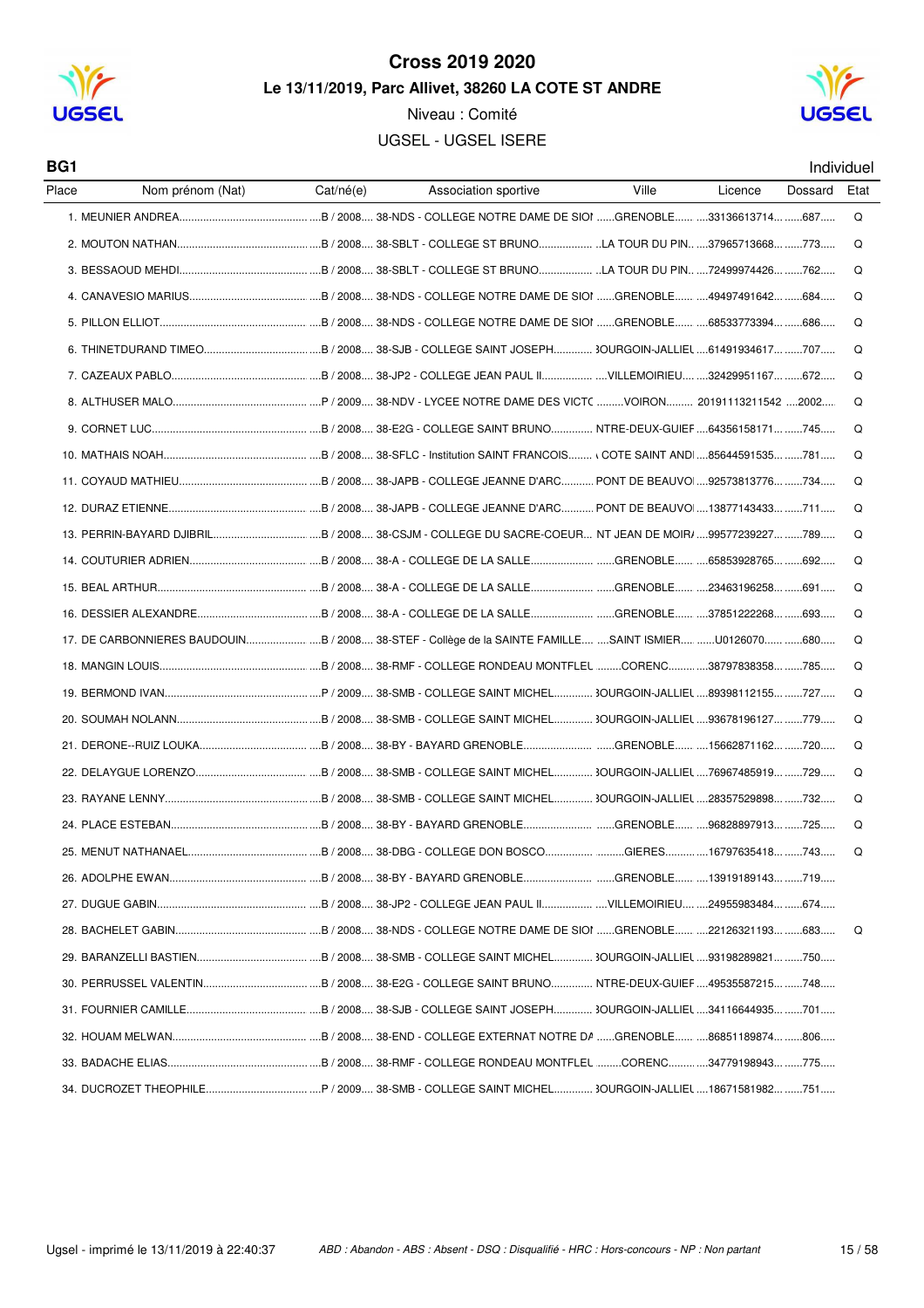



| 35. JOCTEUR MONROZIER CALIXTE B / 2008 38-SBLT - COLLEGE ST BRUNO LA TOUR DU PIN 27668684132 771            | Q |
|-------------------------------------------------------------------------------------------------------------|---|
|                                                                                                             |   |
|                                                                                                             |   |
|                                                                                                             |   |
|                                                                                                             |   |
|                                                                                                             |   |
|                                                                                                             |   |
|                                                                                                             |   |
|                                                                                                             |   |
| 44. DE SAINT VICTOR AUGUSTINB / 2008 38-DBG - COLLEGE DON BOSCOGIERES61881349482 738                        |   |
|                                                                                                             |   |
|                                                                                                             |   |
|                                                                                                             |   |
|                                                                                                             | Q |
|                                                                                                             |   |
|                                                                                                             |   |
|                                                                                                             |   |
|                                                                                                             |   |
|                                                                                                             |   |
|                                                                                                             |   |
|                                                                                                             |   |
|                                                                                                             | Q |
|                                                                                                             |   |
|                                                                                                             |   |
|                                                                                                             |   |
|                                                                                                             |   |
|                                                                                                             |   |
|                                                                                                             |   |
|                                                                                                             |   |
|                                                                                                             |   |
|                                                                                                             |   |
| 66. SEGUINEAU DE PREVAL LUCIENB / 2008 38-SFLC - Institution SAINT FRANCOIS (COTE SAINT AND 88222364237 784 |   |
|                                                                                                             |   |
|                                                                                                             |   |
|                                                                                                             |   |
|                                                                                                             |   |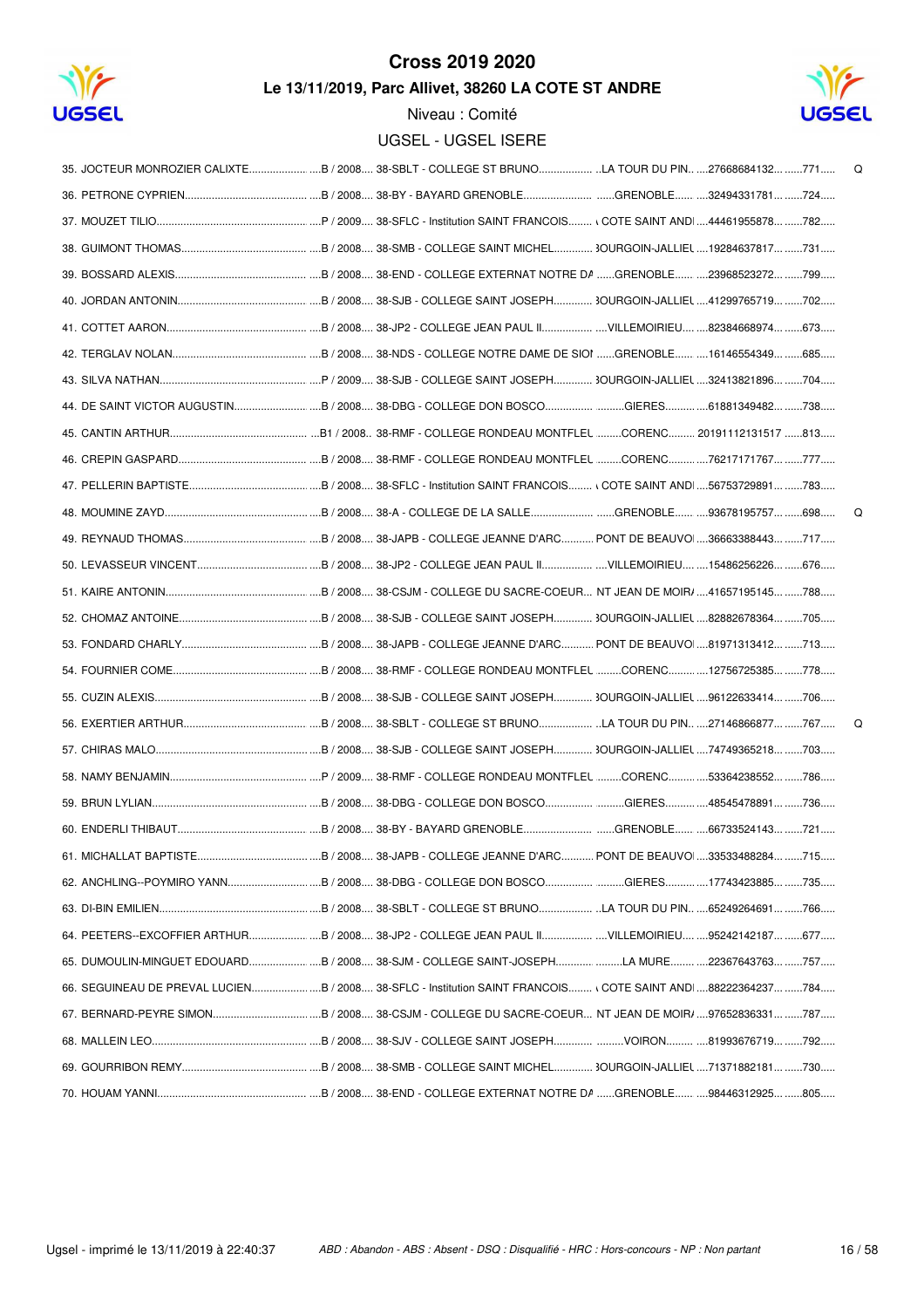



| 76. HORNECKER--GARREZ NATHAN B / 2008 38-JP2 - COLLEGE JEAN PAUL II VILLEMOIRIEU 63187168855 675      |  |  |
|-------------------------------------------------------------------------------------------------------|--|--|
|                                                                                                       |  |  |
|                                                                                                       |  |  |
|                                                                                                       |  |  |
|                                                                                                       |  |  |
|                                                                                                       |  |  |
|                                                                                                       |  |  |
|                                                                                                       |  |  |
|                                                                                                       |  |  |
|                                                                                                       |  |  |
|                                                                                                       |  |  |
|                                                                                                       |  |  |
|                                                                                                       |  |  |
|                                                                                                       |  |  |
|                                                                                                       |  |  |
|                                                                                                       |  |  |
|                                                                                                       |  |  |
|                                                                                                       |  |  |
|                                                                                                       |  |  |
|                                                                                                       |  |  |
|                                                                                                       |  |  |
|                                                                                                       |  |  |
|                                                                                                       |  |  |
| 99. ESPINOSA DIAS ALEXANDRE B1 / 2008 38-LDB - COLLEGE LUZY-DUFEILLANT BEAUREPAIRE 20191112133800 819 |  |  |
|                                                                                                       |  |  |
|                                                                                                       |  |  |
|                                                                                                       |  |  |
|                                                                                                       |  |  |
|                                                                                                       |  |  |
|                                                                                                       |  |  |
|                                                                                                       |  |  |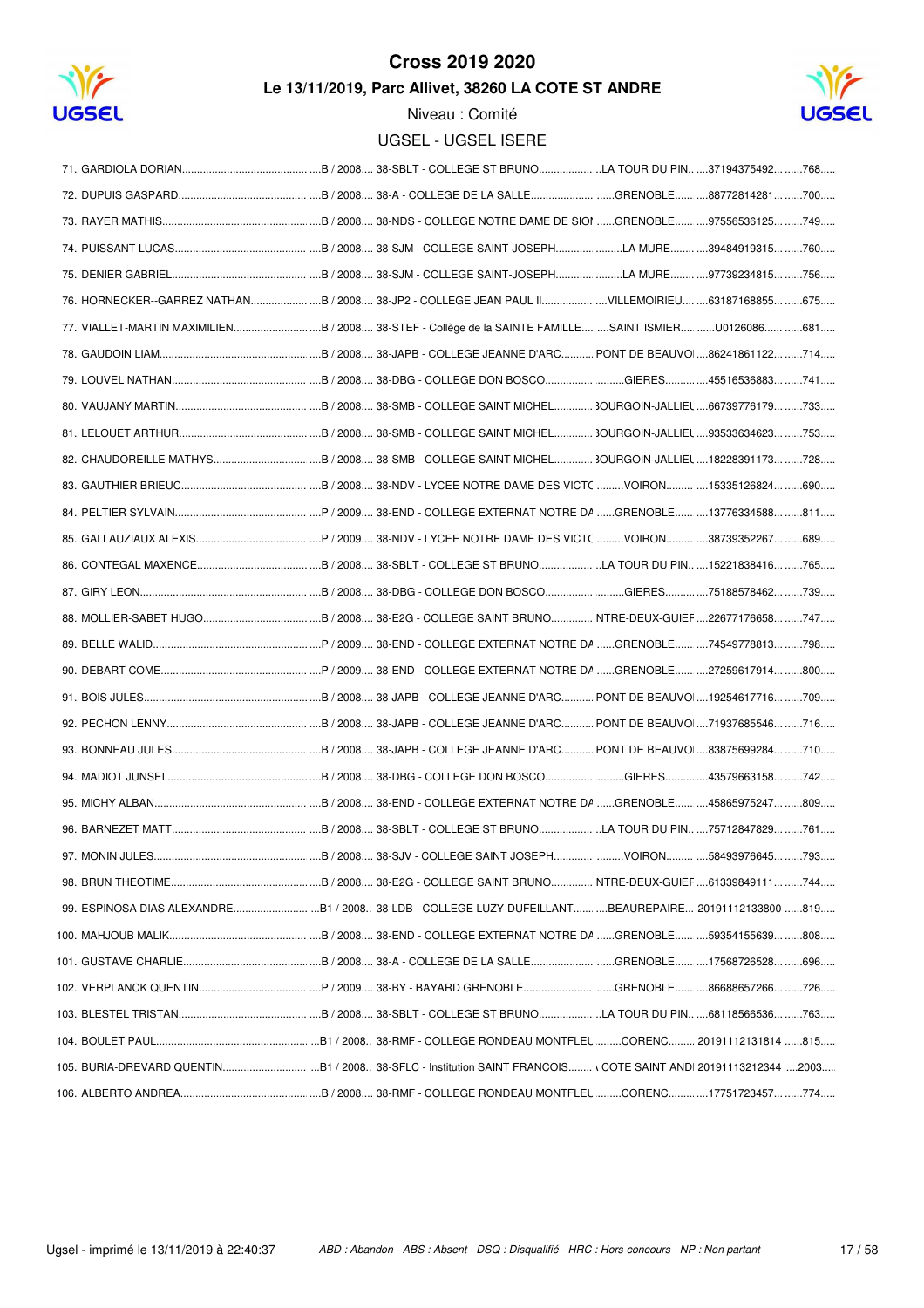



Niveau : Comité **UGSEL - UGSEL ISERE** 

 $\mathsf Q$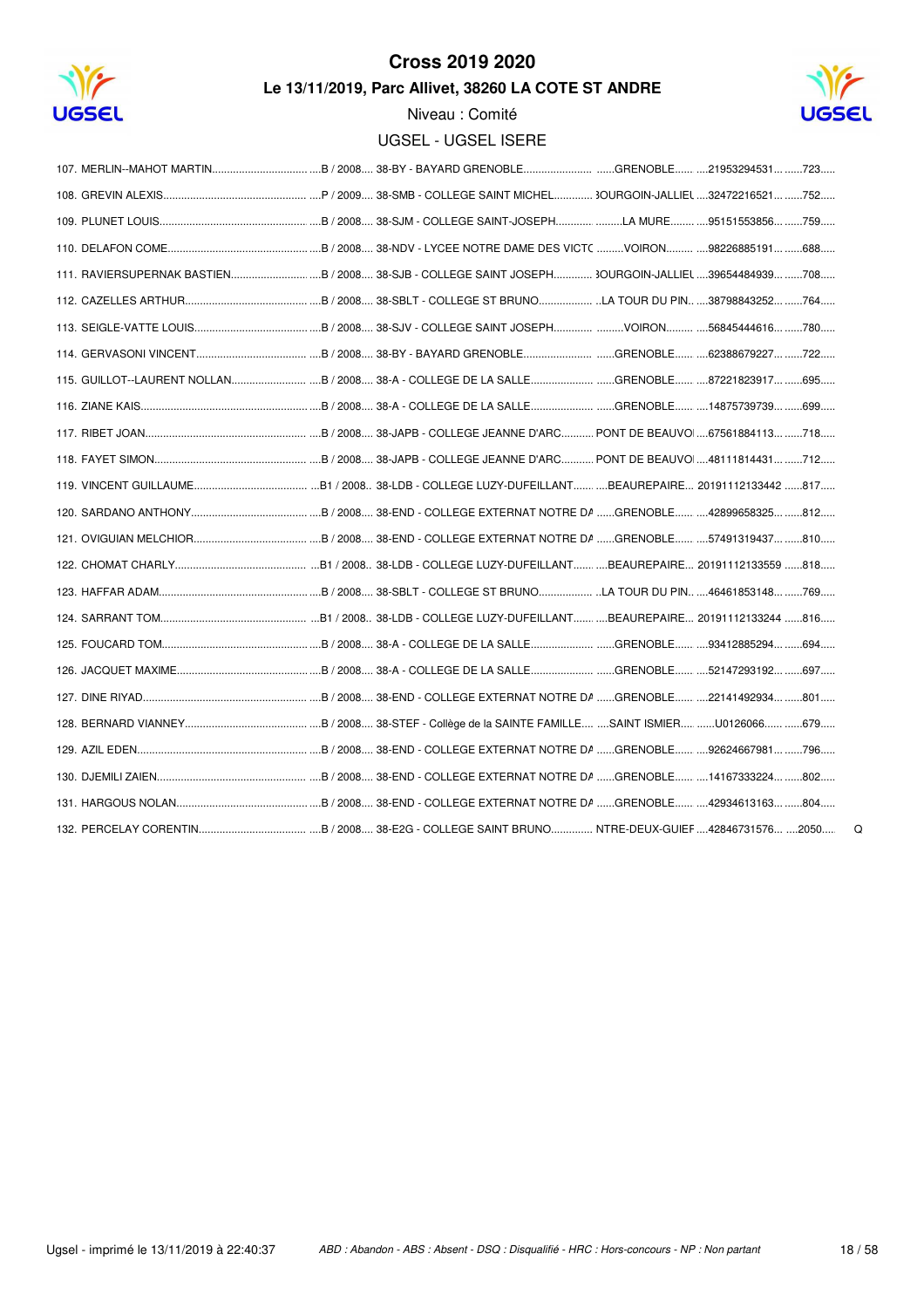

Niveau : Comité UGSEL - UGSEL ISERE

Dossard Elève **Points** Rang Catégorie / Année

Place Nb points Nom de l'équipe  $\blacksquare$  Association sportive



**BG1** Equipes

| 1 | 38 pts  | 38-NDS_167                | 38-NDS - COLLEGE NOTRE DAME DE SION - GRENOBLE   |        |          |
|---|---------|---------------------------|--------------------------------------------------|--------|----------|
|   | 687     | <b>MEUNIER ANDREA</b>     | 1 pts                                            | 1ième  | B / 2008 |
|   | 684     | <b>CANAVESIO MARIUS</b>   | 4 pts                                            | 4ième  | B / 2008 |
|   | 686     | PILLON ELLIOT             | 5 pts                                            | 5ième  | B / 2008 |
|   | 683     | <b>BACHELET GABIN</b>     | 28 pts                                           | 28ième | B / 2008 |
|   | 685     | <b>TERGLAV NOLAN</b>      |                                                  | 42ième | B / 2008 |
| 2 | 84 pts  | 38-SMB 179                | 38-SMB - COLLEGE SAINT MICHEL - BOURGOIN-JALLIEU |        |          |
|   | 727     | <b>BERMOND IVAN</b>       | 19 pts                                           | 19ième | P / 2009 |
|   | 779     | SOUMAH NOLANN             | 20 pts                                           | 20ième | B / 2008 |
|   | 729     | DELAYGUE LORENZO          | 22 pts                                           | 22ième | B / 2008 |
|   | 732     | RAYANE LENNY              | 23 pts                                           | 23ième | B / 2008 |
|   | 750     | <b>BARANZELLI BASTIEN</b> |                                                  | 29ième | B / 2008 |
| 3 | 93 pts  | 38-A 176                  | 38-A - COLLEGE DE LA SALLE - GRENOBLE            |        |          |
|   | 692     | <b>COUTURIER ADRIEN</b>   | 14 pts                                           | 14ième | B / 2008 |
|   | 691     | <b>BEAL ARTHUR</b>        | 15 pts                                           | 15ième | B / 2008 |
|   | 693     | <b>DESSIER ALEXANDRE</b>  | 16 pts                                           | 16ième | B / 2008 |
|   | 698     | MOUMINE ZAYD              | 48 pts                                           | 48ième | B / 2008 |
|   | 700     | <b>DUPUIS GASPARD</b>     |                                                  | 72ième | B / 2008 |
| 4 | 96 pts  | 38-SBLT 168               | 38-SBLT - COLLEGE ST BRUNO - LA TOUR DU PIN      |        |          |
|   | 773     | <b>MOUTON NATHAN</b>      | 2 pts                                            | 2ième  | B / 2008 |
|   | 762     | <b>BESSAOUD MEHDI</b>     | 3 pts                                            | 3ième  | B / 2008 |
|   | 771     | JOCTEUR MONROZIER CALIXTE | 35 pts                                           | 35ième | B / 2008 |
|   | 767     | <b>EXERTIER ARTHUR</b>    | 56 pts                                           | 56ième | B / 2008 |
|   | 766     | <b>DI-BIN EMILIEN</b>     |                                                  | 63ième | B / 2008 |
| 5 | 107 pts | 38-BY_180                 | 38-BY - BAYARD GRENOBLE - GRENOBLE               |        |          |

| 720 | DERONE--RUIZ LOUKA   | 21 pts | 21ième | B/2008 |
|-----|----------------------|--------|--------|--------|
| 725 | <b>PLACE ESTEBAN</b> | 24 pts | 24ième | B/2008 |
| 719 | ADOLPHE EWAN         | 26 pts | 26ième | B/2008 |
| 724 | PETRONE CYPRIEN      | 36 pts | 36ième | B/2008 |
| 721 | ENDERLI THIBAUT      |        | 60ième | B/2008 |

#### **120 pts 38-SJB\_169 38-SJB - COLLEGE SAINT JOSEPH - BOURGOIN-JALLIEU** 707 THINETDURAND TIMEO 6 pts 6ième B / 2008 701 FOURNIER CAMILLE **1999 Subset CAMILLE** 31 pts 31ième B / 2008 JORDAN ANTONIN 40 pts 40ième B / 2008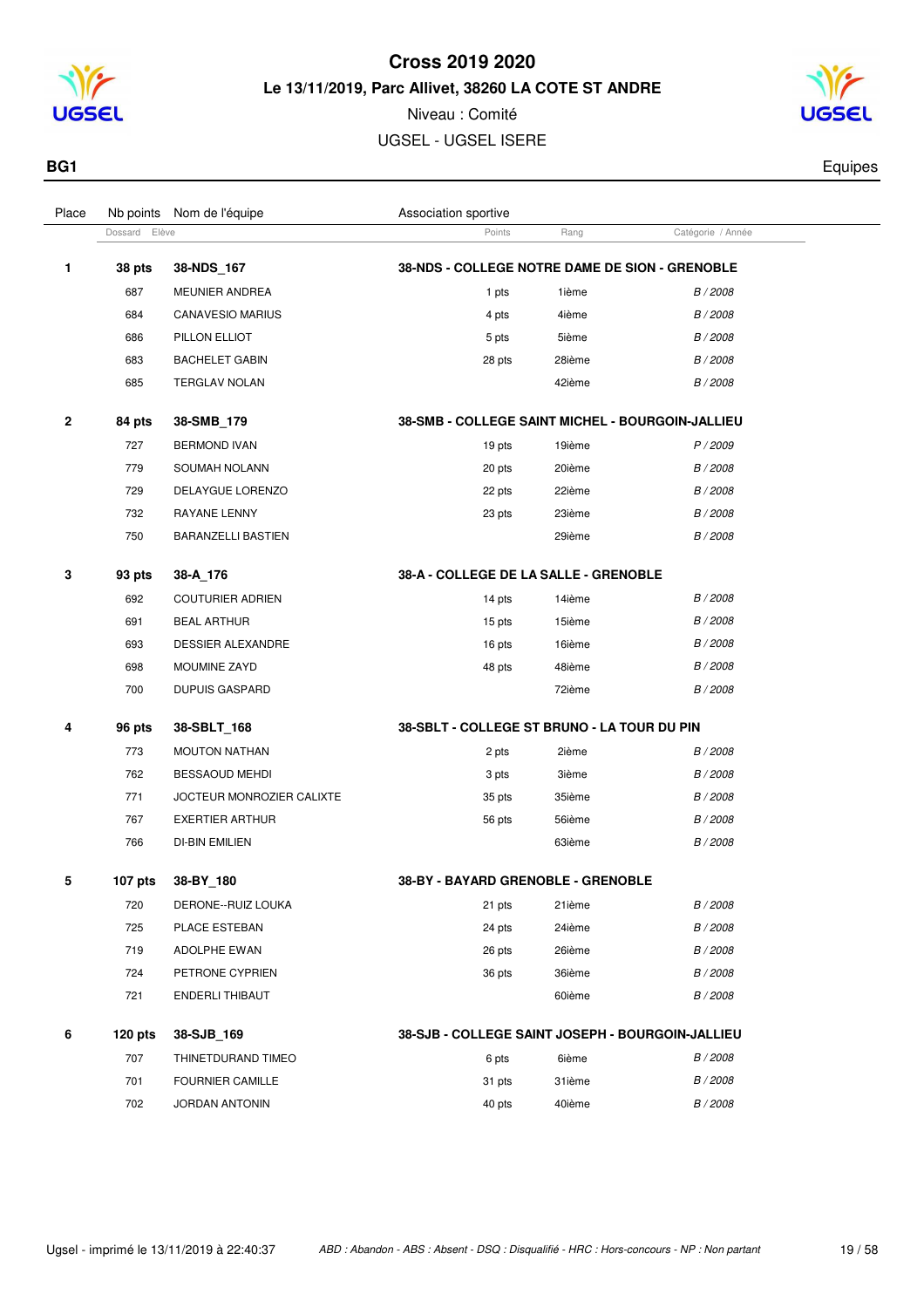

Niveau : Comité UGSEL - UGSEL ISERE



**BG1** Equipes

| Place | Nb points        | Nom de l'équipe            | Association sportive                             |         |                                                            |  |
|-------|------------------|----------------------------|--------------------------------------------------|---------|------------------------------------------------------------|--|
|       | Dossard<br>Elève |                            | Points                                           | Rang    | Catégorie / Année                                          |  |
| 6     | $120$ pts        | 38-SJB_169                 | 38-SJB - COLLEGE SAINT JOSEPH - BOURGOIN-JALLIEU |         |                                                            |  |
|       | 704              | SILVA NATHAN               | 43 pts                                           | 43ième  | P / 2009                                                   |  |
|       | 705              | CHOMAZ ANTOINE             |                                                  | 52ième  | B / 2008                                                   |  |
| 7     | $125$ pts        | 38-JP2_170                 | 38-JP2 - COLLEGE JEAN PAUL II - VILLEMOIRIEU     |         |                                                            |  |
|       | 672              | CAZEAUX PABLO              | 7 pts                                            | 7ième   | B / 2008                                                   |  |
|       | 674              | <b>DUGUE GABIN</b>         | 27 pts                                           | 27ième  | B / 2008                                                   |  |
|       | 673              | <b>COTTET AARON</b>        | 41 pts                                           | 41ième  | B / 2008                                                   |  |
|       | 676              | LEVASSEUR VINCENT          | 50 pts                                           | 50ième  | B / 2008                                                   |  |
|       | 677              | PEETERS--EXCOFFIER ARTHUR  |                                                  | 64ième  | B / 2008                                                   |  |
| 8     | $125$ pts        | 38-JAPB_174                |                                                  |         | 38-JAPB - COLLEGE JEANNE D'ARC - LE PONT DE BEAUVOISIN     |  |
|       | 734              | <b>COYAUD MATHIEU</b>      | 11 pts                                           | 11ième  | B / 2008                                                   |  |
|       | 711              | <b>DURAZ ETIENNE</b>       | 12 pts                                           | 12ième  | B / 2008                                                   |  |
|       | 717              | <b>REYNAUD THOMAS</b>      | 49 pts                                           | 49ième  | B / 2008                                                   |  |
|       | 713              | FONDARD CHARLY             | 53 pts                                           | 53ième  | B / 2008                                                   |  |
|       | 715              | MICHALLAT BAPTISTE         |                                                  | 61ième  | B / 2008                                                   |  |
| 9     | 142 pts          | 38-RMF_178                 | 38-RMF - COLLEGE RONDEAU MONTFLEURY - CORENC     |         |                                                            |  |
|       | 785              | <b>MANGIN LOUIS</b>        | 18 pts                                           | 18ième  | B / 2008                                                   |  |
|       | 775              | <b>BADACHE ELIAS</b>       | 33 pts                                           | 33ième  | B / 2008                                                   |  |
|       | 813              | <b>CANTIN ARTHUR</b>       | 45 pts                                           | 45ième  | B <sub>1</sub> /2008                                       |  |
|       | 777              | <b>CREPIN GASPARD</b>      | 46 pts                                           | 46ième  | B / 2008                                                   |  |
|       | 778              | <b>FOURNIER COME</b>       |                                                  | 54ième  | B / 2008                                                   |  |
| 10    | $160$ pts        | 38-SFLC_173                |                                                  |         | 38-SFLC - Institution SAINT FRANCOIS - LA COTE SAINT ANDRE |  |
|       | 781              | <b>MATHAIS NOAH</b>        | 10 pts                                           | 10ième  | B / 2008                                                   |  |
|       | 782              | MOUZET TILIO               | 37 pts                                           | 37ième  | P/2009                                                     |  |
|       | 783              | PELLERIN BAPTISTE          | 47 pts                                           | 47ième  | B / 2008                                                   |  |
|       | 784              | SEGUINEAU DE PREVAL LUCIEN | 66 pts                                           | 66ième  | B / 2008                                                   |  |
|       | 2003             | BURIA-DREVARD QUENTIN      |                                                  | 105ième | B1/2008                                                    |  |
| 11    | $190$ pts        | 38-DBG_181                 | 38-DBG - COLLEGE DON BOSCO - GIERES              |         |                                                            |  |
|       | 743              | MENUT NATHANAEL            | 25 pts                                           | 25ième  | B / 2008                                                   |  |
|       | 738              | DE SAINT VICTOR AUGUSTIN   | 44 pts                                           | 44ième  | B / 2008                                                   |  |
|       | 736              | <b>BRUN LYLIAN</b>         | 59 pts                                           | 59ième  | B / 2008                                                   |  |
|       | 735              | ANCHLING--POYMIRO YANN     | 62 pts                                           | 62ième  | B / 2008                                                   |  |
|       | 741              | LOUVEL NATHAN              |                                                  | 79ième  | B / 2008                                                   |  |
|       |                  |                            |                                                  |         |                                                            |  |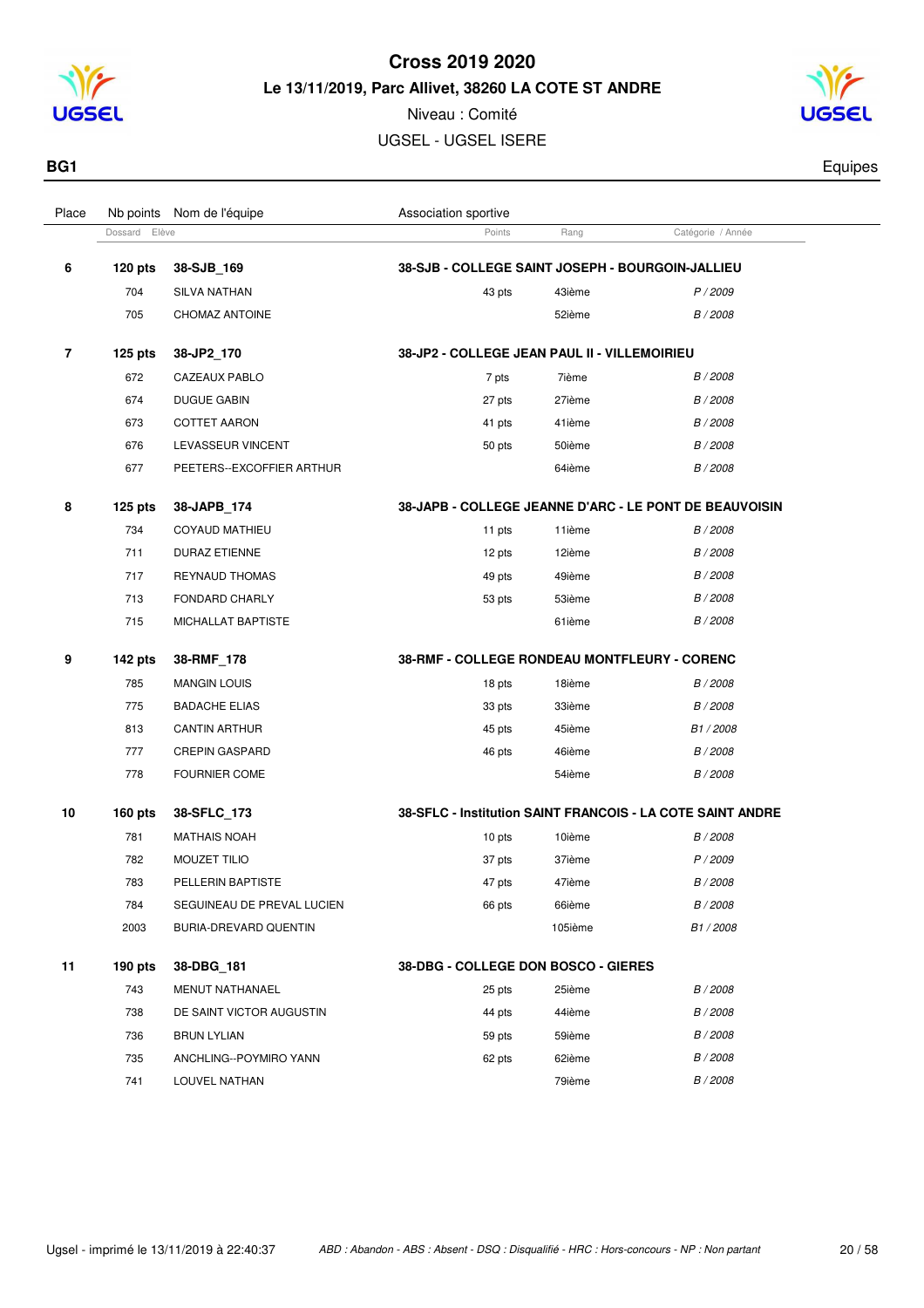

Niveau : Comité UGSEL - UGSEL ISERE



**BG1** Equipes

| Place | Nb points        | Nom de l'équipe           | Association sportive                             |         |                                                        |  |
|-------|------------------|---------------------------|--------------------------------------------------|---------|--------------------------------------------------------|--|
|       | Elève<br>Dossard |                           | Points                                           | Rang    | Catégorie / Année                                      |  |
| 12    | 221 pts          | 38-SMB_183                | 38-SMB - COLLEGE SAINT MICHEL - BOURGOIN-JALLIEU |         |                                                        |  |
|       | 751              | DUCROZET THEOPHILE        | 34 pts                                           | 34ième  | P/2009                                                 |  |
|       | 731              | <b>GUIMONT THOMAS</b>     | 38 pts                                           | 38ième  | B / 2008                                               |  |
|       | 730              | <b>GOURRIBON REMY</b>     | 69 pts                                           | 69ième  | B / 2008                                               |  |
|       | 733              | VAUJANY MARTIN            | 80 pts                                           | 80ième  | B / 2008                                               |  |
|       | 753              | <b>LELOUET ARTHUR</b>     |                                                  | 81ième  | B / 2008                                               |  |
| 13    | <b>225 pts</b>   | 38-END 182                | 38-END - COLLEGE EXTERNAT NOTRE DAME - GRENOBLE  |         |                                                        |  |
|       | 806              | <b>HOUAM MELWAN</b>       | 32 pts                                           | 32ième  | B / 2008                                               |  |
|       | 799              | <b>BOSSARD ALEXIS</b>     | 39 pts                                           | 39ième  | B / 2008                                               |  |
|       | 805              | <b>HOUAM YANNI</b>        | 70 pts                                           | 70ième  | B / 2008                                               |  |
|       | 811              | PELTIER SYLVAIN           | 84 pts                                           | 84ième  | P / 2009                                               |  |
|       | 798              | <b>BELLE WALID</b>        |                                                  | 89ième  | P / 2009                                               |  |
| 14    | 225 pts          | 38-E2G_172                | 38-E2G - COLLEGE SAINT BRUNO - ENTRE-DEUX-GUIERS |         |                                                        |  |
|       | 745              | <b>CORNET LUC</b>         | 9 pts                                            | 9ième   | B / 2008                                               |  |
|       | 748              | PERRUSSEL VALENTIN        | 30 pts                                           | 30ième  | B / 2008                                               |  |
|       | 747              | MOLLIER-SABET HUGO        | 88 pts                                           | 88ième  | B / 2008                                               |  |
|       | 744              | <b>BRUN THEOTIME</b>      | 98 pts                                           | 98ième  | B / 2008                                               |  |
|       | 2050             | PERCELAY CORENTIN         |                                                  | 132ième | B / 2008                                               |  |
| 15    | 286 pts          | 38-NDV_171                | 38-NDV - LYCEE NOTRE DAME DES VICTOIRES - VOIRON |         |                                                        |  |
|       | 2002             | <b>ALTHUSER MALO</b>      | 8 pts                                            | 8ième   | P / 2009                                               |  |
|       | 690              | <b>GAUTHIER BRIEUC</b>    | 83 pts                                           | 83ième  | B / 2008                                               |  |
|       | 689              | <b>GALLAUZIAUX ALEXIS</b> | 85 pts                                           | 85ième  | P / 2009                                               |  |
|       | 688              | <b>DELAFON COME</b>       | $110$ pts                                        | 110ième | B / 2008                                               |  |
| 16    | 323 pts          | 38-SJM_186                | <b>38-SJM - COLLEGE SAINT-JOSEPH - LA MURE</b>   |         |                                                        |  |
|       | 757              | DUMOULIN-MINGUET EDOUARD  | 65 pts                                           | 65ième  | B / 2008                                               |  |
|       | 760              | PUISSANT LUCAS            | 74 pts                                           | 74ième  | B / 2008                                               |  |
|       | 756              | <b>DENIER GABRIEL</b>     | 75 pts                                           | 75ième  | B / 2008                                               |  |
|       | 759              | PLUNET LOUIS              | 109 pts                                          | 109ième | B / 2008                                               |  |
| 17    | 354 pts          | 38-JAPB_191               |                                                  |         | 38-JAPB - COLLEGE JEANNE D'ARC - LE PONT DE BEAUVOISIN |  |
|       | 714              | <b>GAUDOIN LIAM</b>       | 78 pts                                           | 78ième  | B / 2008                                               |  |
|       | 709              | <b>BOIS JULES</b>         | 91 pts                                           | 91ième  | B / 2008                                               |  |
|       | 716              | PECHON LENNY              | 92 pts                                           | 92ième  | B / 2008                                               |  |
|       | 710              | <b>BONNEAU JULES</b>      | 93 pts                                           | 93ième  | B / 2008                                               |  |
|       | 718              | RIBET JOAN                |                                                  | 117ième | B / 2008                                               |  |
|       |                  |                           |                                                  |         |                                                        |  |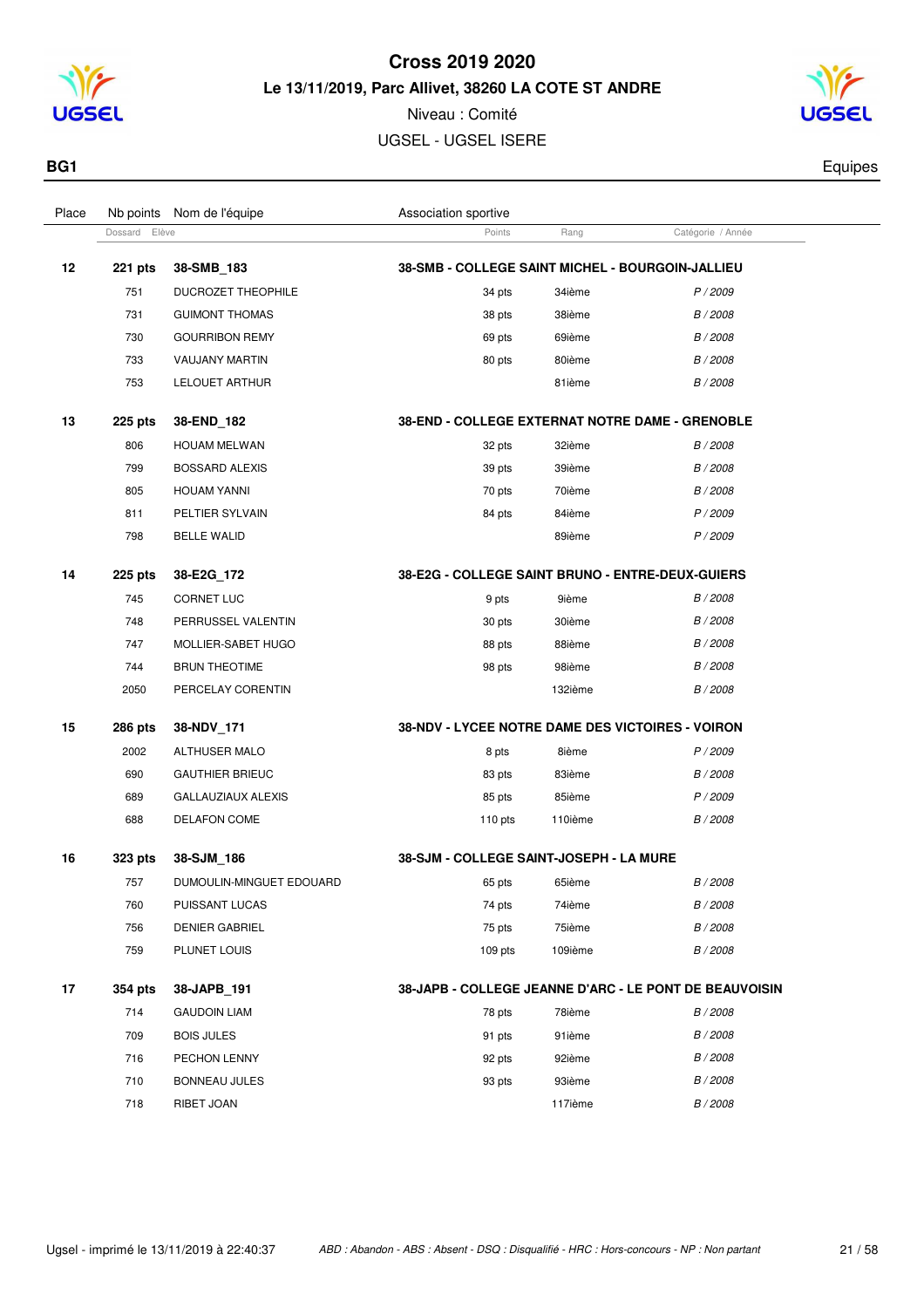

Niveau : Comité UGSEL - UGSEL ISERE



**BG1** Equipes

| Place | Nb points        | Nom de l'équipe          | Association sportive                            |         |                      |  |
|-------|------------------|--------------------------|-------------------------------------------------|---------|----------------------|--|
|       | Elève<br>Dossard |                          | Points                                          | Rang    | Catégorie / Année    |  |
| 18    | 356 pts          | 38-SBLT 188              | 38-SBLT - COLLEGE ST BRUNO - LA TOUR DU PIN     |         |                      |  |
|       | 768              | <b>GARDIOLA DORIAN</b>   | 71 pts                                          | 71ième  | B / 2008             |  |
|       | 765              | CONTEGAL MAXENCE         | 86 pts                                          | 86ième  | B / 2008             |  |
|       | 761              | <b>BARNEZET MATT</b>     | 96 pts                                          | 96ième  | B / 2008             |  |
|       | 763              | <b>BLESTEL TRISTAN</b>   | $103$ pts                                       | 103ième | B / 2008             |  |
|       | 764              | <b>CAZELLES ARTHUR</b>   |                                                 | 112ième | B / 2008             |  |
| 19    | 405 pts          | 38-END_194               | 38-END - COLLEGE EXTERNAT NOTRE DAME - GRENOBLE |         |                      |  |
|       | 800              | DEBART COME              | 90 pts                                          | 90ième  | P / 2009             |  |
|       | 809              | <b>MICHY ALBAN</b>       | 95 pts                                          | 95ième  | B / 2008             |  |
|       | 808              | <b>MAHJOUB MALIK</b>     | $100$ pts                                       | 100ième | B / 2008             |  |
|       | 812              | SARDANO ANTHONY          | 120 pts                                         | 120ième | B / 2008             |  |
|       | 810              | <b>OVIGUIAN MELCHIOR</b> |                                                 | 121ième | B / 2008             |  |
| 20    | 457 pts          | 38-A_196                 | 38-A - COLLEGE DE LA SALLE - GRENOBLE           |         |                      |  |
|       | 696              | <b>GUSTAVE CHARLIE</b>   | $101$ pts                                       | 101ième | B / 2008             |  |
|       | 695              | GUILLOT--LAURENT NOLLAN  | $115$ pts                                       | 115ième | B / 2008             |  |
|       | 699              | <b>ZIANE KAIS</b>        | 116 pts                                         | 116ième | B / 2008             |  |
|       | 694              | <b>FOUCARD TOM</b>       | 125 pts                                         | 125ième | B / 2008             |  |
|       | 697              | <b>JACQUET MAXIME</b>    |                                                 | 126ième | B / 2008             |  |
| 21    | 464 pts          | 38-LDB 195               | 38-LDB - COLLEGE LUZY-DUFEILLANT - BEAUREPAIRE  |         |                      |  |
|       | 819              | ESPINOSA DIAS ALEXANDRE  | 99 pts                                          | 99ième  | B1/2008              |  |
|       | 817              | VINCENT GUILLAUME        | 119 pts                                         | 119ième | B1/2008              |  |
|       | 818              | <b>CHOMAT CHARLY</b>     | 122 pts                                         | 122ième | B1/2008              |  |
|       | 816              | SARRANT TOM              | 124 pts                                         | 124ième | B <sub>1</sub> /2008 |  |
| 22    | 517 pts          | 38-END_200               | 38-END - COLLEGE EXTERNAT NOTRE DAME - GRENOBLE |         |                      |  |
|       | 801              | <b>DINE RIYAD</b>        | 127 pts                                         | 127ième | B / 2008             |  |
|       | 796              | AZIL EDEN                | 129 pts                                         | 129ième | B / 2008             |  |
|       | 802              | <b>DJEMILI ZAIEN</b>     | 130 pts                                         | 130ième | B / 2008             |  |
|       | 804              | <b>HARGOUS NOLAN</b>     | 131 pts                                         | 131ième | B / 2008             |  |
|       |                  |                          |                                                 |         |                      |  |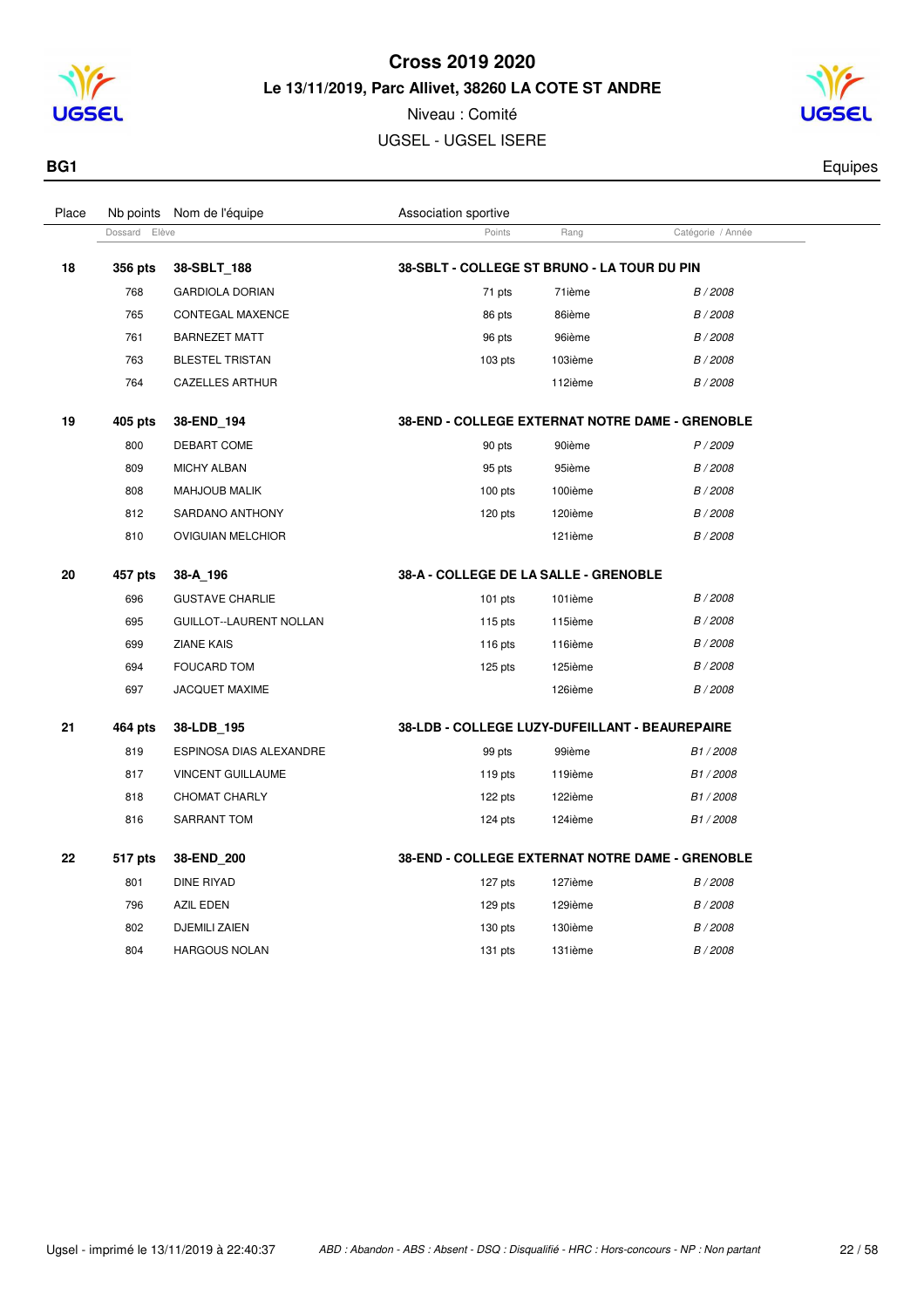

Niveau : Comité





Individuel

| BG <sub>2</sub> |                     |           |                                           |              |             | Individue |      |
|-----------------|---------------------|-----------|-------------------------------------------|--------------|-------------|-----------|------|
| Place           | Nom prénom (Nat)    | Cat/né(e) | Association sportive                      | Ville        | Licence     | Dossard   | Etat |
|                 |                     |           |                                           |              |             |           | Q    |
|                 |                     |           |                                           |              |             |           | Q    |
|                 |                     |           |                                           |              |             |           | Q    |
|                 |                     |           |                                           |              |             |           | Q    |
|                 |                     |           |                                           |              |             |           | Q    |
|                 |                     |           |                                           |              |             |           | Q    |
|                 |                     |           |                                           |              |             |           | Q    |
|                 |                     |           |                                           |              |             |           | Q    |
|                 |                     |           |                                           |              |             |           | Q    |
|                 |                     |           |                                           |              |             |           | Q    |
|                 |                     |           |                                           |              |             |           | Q    |
|                 |                     |           |                                           |              |             |           | Q    |
|                 |                     |           |                                           |              |             |           | Q    |
|                 |                     |           |                                           |              |             |           | Q    |
|                 |                     |           |                                           |              |             |           | Q    |
|                 |                     |           |                                           |              |             |           | Q    |
|                 |                     |           |                                           |              |             |           | Q    |
|                 |                     |           |                                           |              |             |           | Q    |
|                 |                     |           |                                           |              |             |           | Q    |
|                 |                     |           |                                           |              |             |           | Q    |
|                 |                     |           |                                           |              |             |           | Q    |
|                 |                     |           |                                           |              |             |           | Q    |
|                 |                     |           |                                           |              |             |           | Q    |
|                 |                     |           |                                           |              |             |           | Q    |
|                 | 25. MOIROUD JULIEN. |           | .B / 2007 38-JP2 - COLLEGE JEAN PAUL II . | VILLEMOIRIEU | 21917251765 | 5         | ∩    |
|                 |                     |           |                                           |              |             |           |      |
|                 |                     |           |                                           |              |             |           |      |
|                 |                     |           |                                           |              |             |           |      |
|                 |                     |           |                                           |              |             |           | Q    |
|                 |                     |           |                                           |              |             |           | Q    |
|                 |                     |           |                                           |              |             |           |      |
|                 |                     |           |                                           |              |             |           |      |
|                 |                     |           |                                           |              |             |           |      |
|                 |                     |           |                                           |              |             |           |      |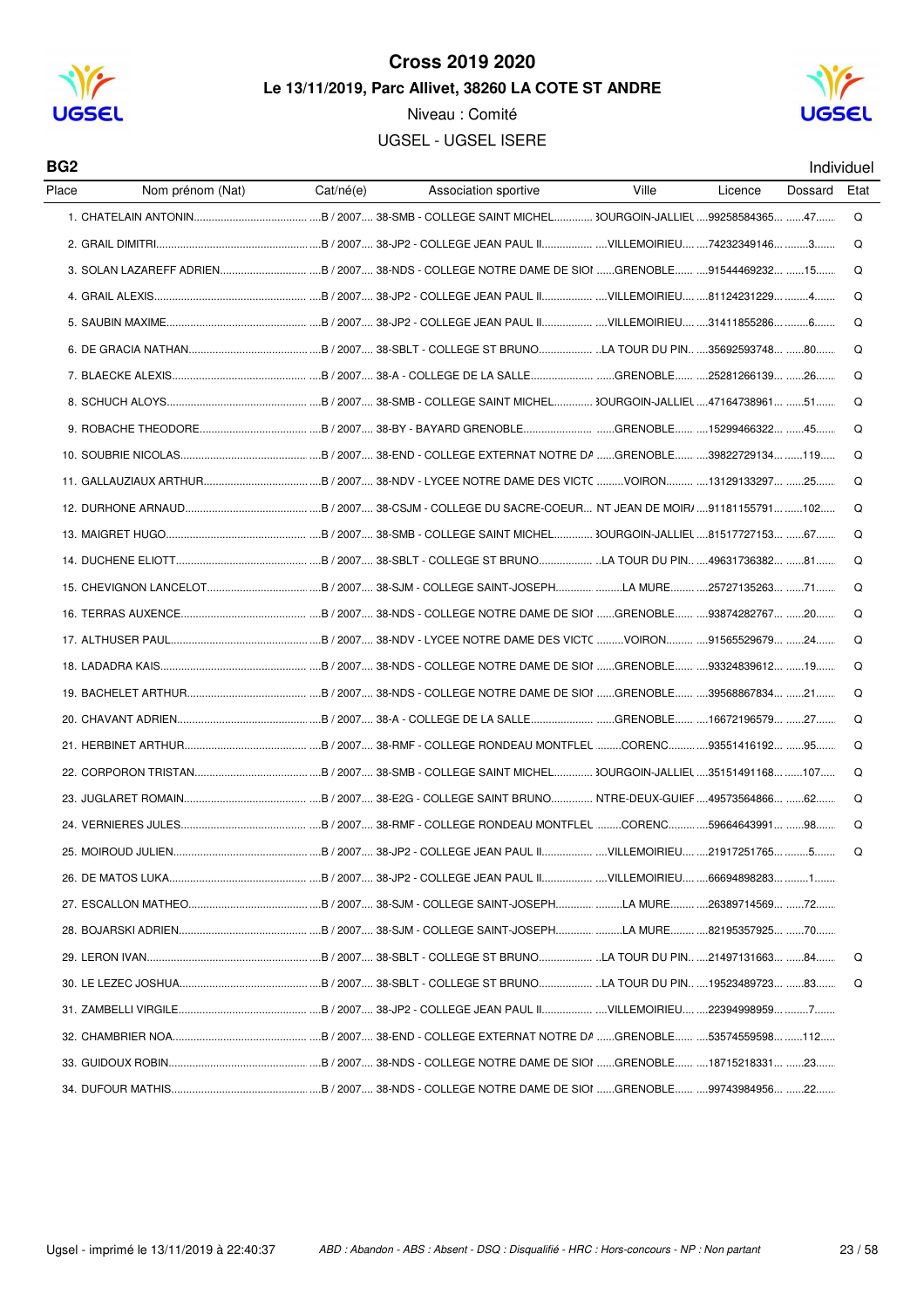

## **Cross 2019 2020**

Le 13/11/2019, Parc Allivet, 38260 LA COTE ST ANDRE



|                  | 59. FRISCOURCHAUVET ALEXANDRE B / 2007 38-SMB - COLLEGE SAINT MICHEL 3OURGOIN-JALLIEL 14276476955 49 |
|------------------|------------------------------------------------------------------------------------------------------|
|                  |                                                                                                      |
| 61. JOGUET MALO. |                                                                                                      |
|                  |                                                                                                      |
|                  |                                                                                                      |
|                  |                                                                                                      |
|                  |                                                                                                      |
|                  |                                                                                                      |
|                  |                                                                                                      |
|                  |                                                                                                      |
|                  |                                                                                                      |
|                  |                                                                                                      |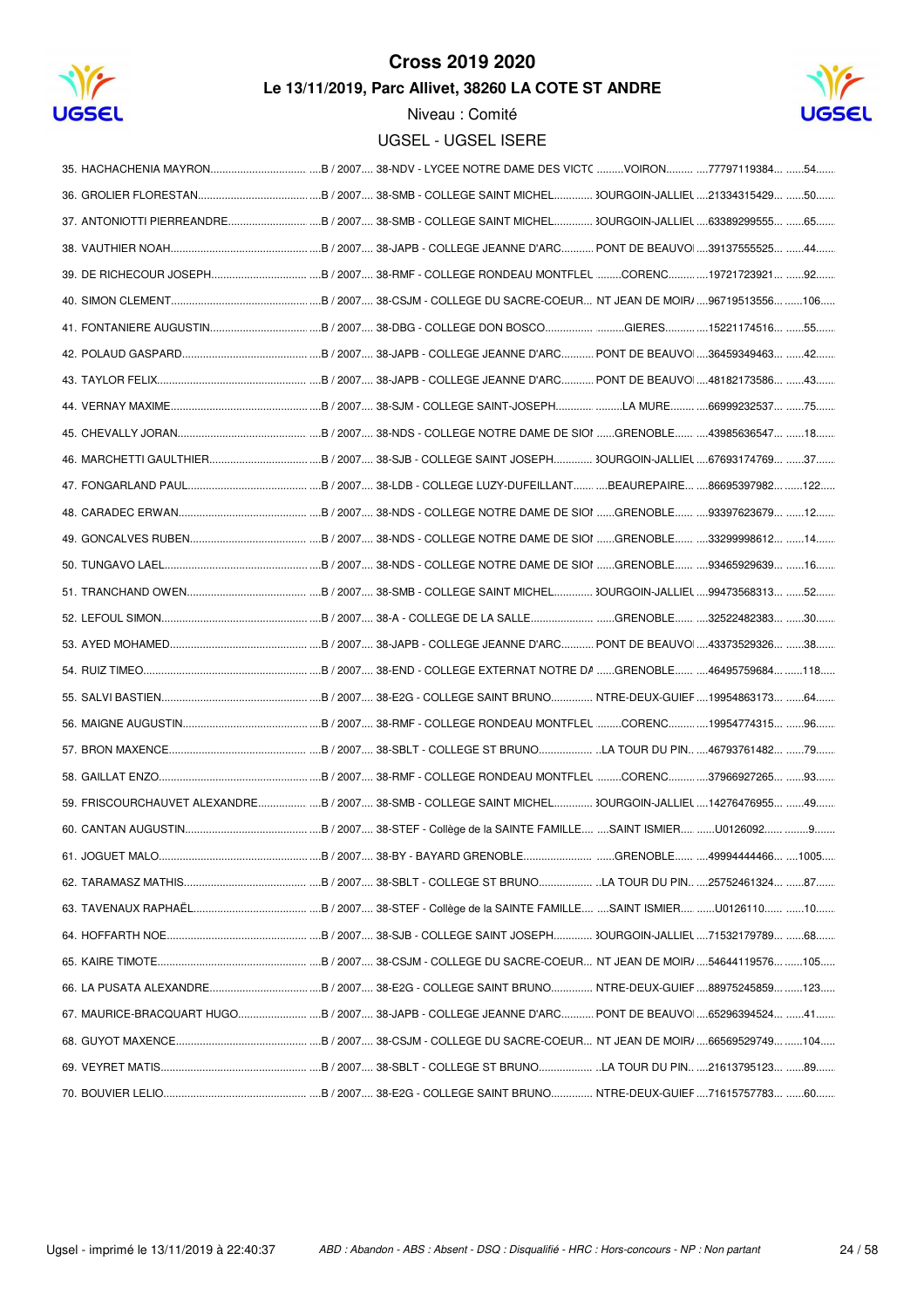

## **Cross 2019 2020**

Le 13/11/2019, Parc Allivet, 38260 LA COTE ST ANDRE



|                   | 71. TRICAND DE LA GOUTTE ARTHURB / 2007 38-END - COLLEGE EXTERNAT NOTRE DA GRENOBLE 39572732485 121 |
|-------------------|-----------------------------------------------------------------------------------------------------|
|                   |                                                                                                     |
|                   |                                                                                                     |
|                   |                                                                                                     |
|                   |                                                                                                     |
|                   |                                                                                                     |
|                   |                                                                                                     |
|                   |                                                                                                     |
|                   |                                                                                                     |
|                   |                                                                                                     |
|                   |                                                                                                     |
|                   |                                                                                                     |
|                   |                                                                                                     |
|                   |                                                                                                     |
|                   |                                                                                                     |
|                   |                                                                                                     |
|                   |                                                                                                     |
|                   |                                                                                                     |
|                   |                                                                                                     |
|                   |                                                                                                     |
|                   |                                                                                                     |
|                   |                                                                                                     |
|                   |                                                                                                     |
|                   |                                                                                                     |
|                   |                                                                                                     |
|                   |                                                                                                     |
| 97. ACOTTO DORIAN |                                                                                                     |
|                   |                                                                                                     |
|                   |                                                                                                     |
|                   |                                                                                                     |
|                   |                                                                                                     |
|                   |                                                                                                     |
|                   |                                                                                                     |
|                   |                                                                                                     |
|                   |                                                                                                     |
|                   |                                                                                                     |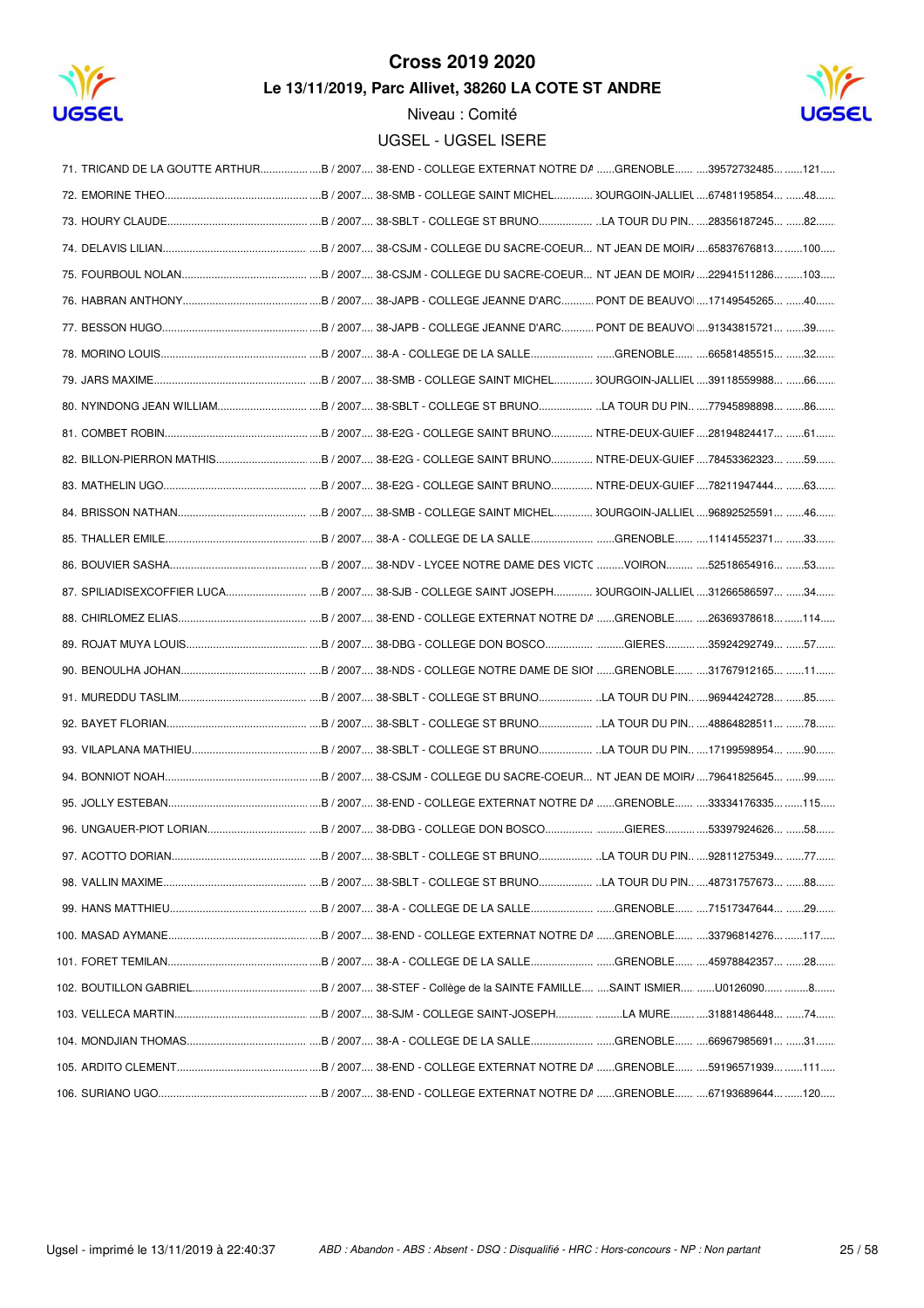

Niveau : Comité **UGSEL - UGSEL ISERE** 

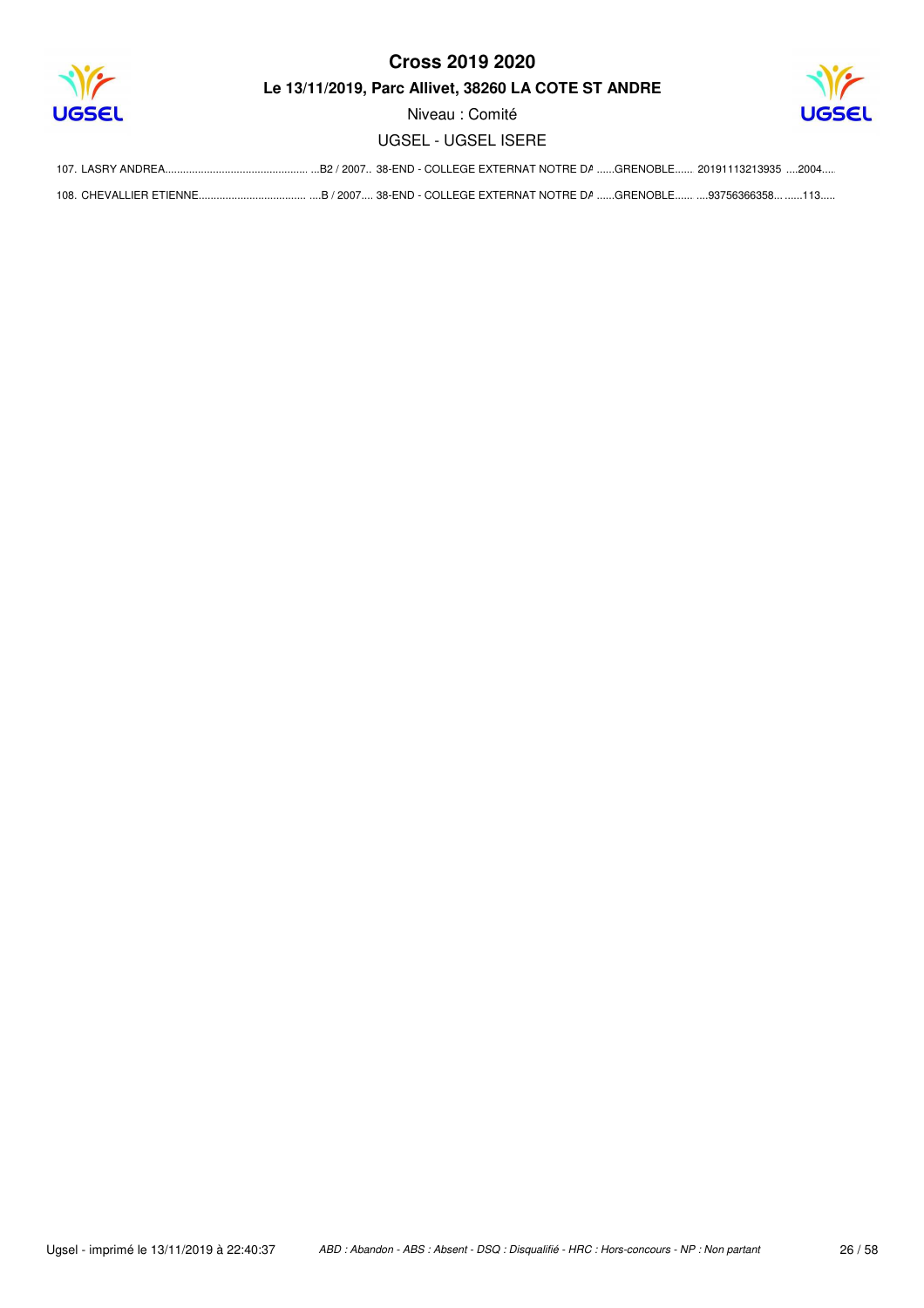

Niveau : Comité UGSEL - UGSEL ISERE

Dossard Elève **Points** Rang Catégorie / Année

Place Nb points Nom de l'équipe  $\blacksquare$  Association sportive



**BG2** Equipes

| 1 | 36 pts       | 38-JP2 2                 | 38-JP2 - COLLEGE JEAN PAUL II - VILLEMOIRIEU     |        |          |
|---|--------------|--------------------------|--------------------------------------------------|--------|----------|
|   | 3            | <b>GRAIL DIMITRI</b>     | 2 pts                                            | 2ième  | B/2007   |
|   | 4            | <b>GRAIL ALEXIS</b>      | 4 pts                                            | 4ième  | B/2007   |
|   | 6            | <b>SAUBIN MAXIME</b>     | 5 pts                                            | 5ième  | B / 2007 |
|   | 5            | MOIROUD JULIEN           | 25 pts                                           | 25ième | B / 2007 |
|   | $\mathbf{1}$ | DE MATOS LUKA            |                                                  | 26ième | B/2007   |
| 2 | 44 pts       | 38-SMB 1                 | 38-SMB - COLLEGE SAINT MICHEL - BOURGOIN-JALLIEU |        |          |
|   | 47           | <b>CHATELAIN ANTONIN</b> | 1 pts                                            | 1ième  | B / 2007 |
|   | 51           | <b>SCHUCH ALOYS</b>      | 8 pts                                            | 8ième  | B / 2007 |
|   | 67           | MAIGRET HUGO             | 13 pts                                           | 13ième | B/2007   |
|   | 107          | <b>CORPORON TRISTAN</b>  | 22 pts                                           | 22ième | B / 2007 |
|   | 50           | <b>GROLIER FLORESTAN</b> |                                                  | 36ième | B/2007   |
| 3 | 56 pts       | 38-NDS 3                 | 38-NDS - COLLEGE NOTRE DAME DE SION - GRENOBLE   |        |          |
|   |              | SOLAN LAZAREFF ADRIEN    | 3 pts                                            | 3ième  | B / 2007 |
|   | 15           |                          |                                                  |        |          |
|   | 20           | <b>TERRAS AUXENCE</b>    | 16 pts                                           | 16ième | B / 2007 |
|   | 19           | <b>LADADRA KAIS</b>      | 18 pts                                           | 18ième | B / 2007 |
|   | 21           | <b>BACHELET ARTHUR</b>   | 19 pts                                           | 19ième | B/2007   |
|   | 23           | <b>GUIDOUX ROBIN</b>     |                                                  | 33ième | B / 2007 |
|   | 79 pts       | 38-SBLT 4                | 38-SBLT - COLLEGE ST BRUNO - LA TOUR DU PIN      |        |          |
|   | 80           | DE GRACIA NATHAN         | 6 pts                                            | 6ième  | B/2007   |
|   | 81           | <b>DUCHENE ELIOTT</b>    | 14 pts                                           | 14ième | B / 2007 |
|   | 84           | <b>LERON IVAN</b>        | 29 pts                                           | 29ième | B / 2007 |
| 4 | 83           | LE LEZEC JOSHUA          | 30 pts                                           | 30ième | B / 2007 |

 **114 pts 38-SJM\_10 38-SJM - COLLEGE SAINT-JOSEPH - LA MURE** 71 CHEVIGNON LANCELOT 15 pts 15ième B / 2007 ESCALLON MATHEO 27 pts 27ième B / 2007 BOJARSKI ADRIEN 28 pts 28ième B / 2007 VERNAY MAXIME 44 pts 44ième B / 2007 VELLECA MARTIN 103ième B / 2007

#### **140 pts 38-RMF\_11 38-RMF - COLLEGE RONDEAU MONTFLEURY - CORENC** 95 HERBINET ARTHUR 21 pts 21 pts 21ième B / 2007 98 VERNIERES JULES 24 pts 24ième B/2007 92 DE RICHECOUR JOSEPH 39 pts 39 pts 39ième B / 2007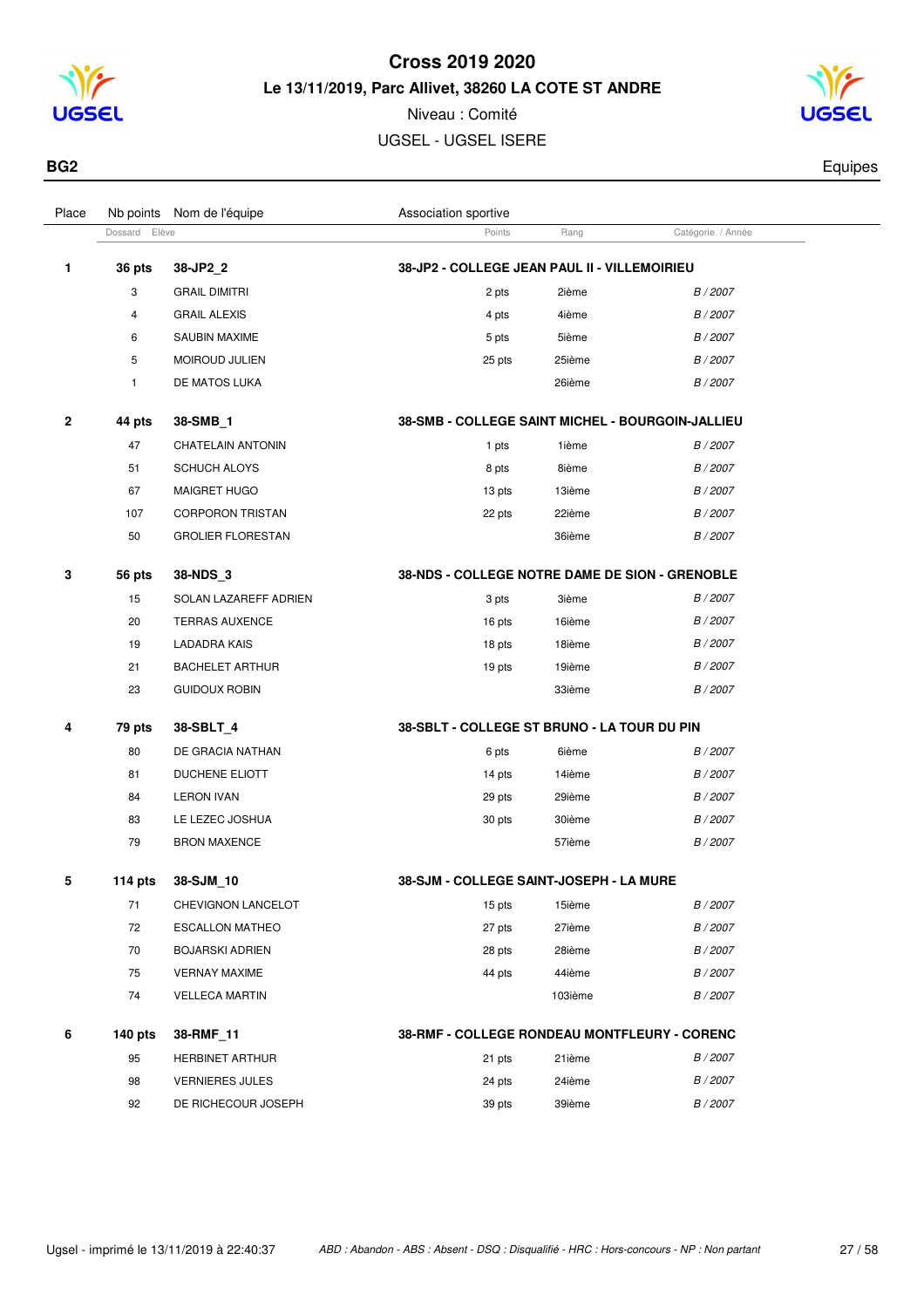

Niveau : Comité UGSEL - UGSEL ISERE

Dossard Elève **Points** Rang Catégorie / Année

Place Nb points Nom de l'équipe  $\blacksquare$  Association sportive



**BG2** Equipes

| 6  | <b>140 pts</b> | 38-RMF_11                   | 38-RMF - COLLEGE RONDEAU MONTFLEURY - CORENC           |        |          |
|----|----------------|-----------------------------|--------------------------------------------------------|--------|----------|
|    | 96             | MAIGNE AUGUSTIN             | 56 pts                                                 | 56ième | B/2007   |
|    | 93             | <b>GAILLAT ENZO</b>         |                                                        | 58ième | B / 2007 |
| 7  | 149 pts        | 38-NDV_8                    | 38-NDV - LYCEE NOTRE DAME DES VICTOIRES - VOIRON       |        |          |
|    | 25             | <b>GALLAUZIAUX ARTHUR</b>   | 11 pts                                                 | 11ième | B / 2007 |
|    | 24             | <b>ALTHUSER PAUL</b>        | 17 pts                                                 | 17ième | B/2007   |
|    | 54             | HACHACHENIA MAYRON          | 35 pts                                                 | 35ième | B / 2007 |
|    | 53             | <b>BOUVIER SASHA</b>        | 86 pts                                                 | 86ième | B / 2007 |
| 8  | 157 pts        | 38-A 5                      | 38-A - COLLEGE DE LA SALLE - GRENOBLE                  |        |          |
|    | 26             | <b>BLAECKE ALEXIS</b>       | 7 pts                                                  | 7ième  | B / 2007 |
|    | 27             | CHAVANT ADRIEN              | 20 pts                                                 | 20ième | B / 2007 |
|    | 30             | <b>LEFOUL SIMON</b>         | 52 pts                                                 | 52ième | B / 2007 |
|    | 32             | <b>MORINO LOUIS</b>         | 78 pts                                                 | 78ième | B / 2007 |
|    | 33             | THALLER EMILE               |                                                        | 85ième | B / 2007 |
| 9  | 167 pts        | 38-END 7                    | 38-END - COLLEGE EXTERNAT NOTRE DAME - GRENOBLE        |        |          |
|    | 119            | SOUBRIE NICOLAS             | 10 pts                                                 | 10ième | B / 2007 |
|    | 112            | <b>CHAMBRIER NOA</b>        | 32 pts                                                 | 32ième | B / 2007 |
|    | 118            | <b>RUIZ TIMEO</b>           | 54 pts                                                 | 54ième | B / 2007 |
|    | 121            | TRICAND DE LA GOUTTE ARTHUR | 71 pts                                                 | 71ième | B / 2007 |
|    | 114            | CHIRLOMEZ ELIAS             |                                                        | 88ième | B / 2007 |
| 10 | 176 pts        | 38-NDS 14                   | 38-NDS - COLLEGE NOTRE DAME DE SION - GRENOBLE         |        |          |
|    | 22             | <b>DUFOUR MATHIS</b>        | 34 pts                                                 | 34ième | B / 2007 |
|    | 18             | CHEVALLY JORAN              | 45 pts                                                 | 45ième | B / 2007 |
|    | 12             | <b>CARADEC ERWAN</b>        | 48 pts                                                 | 48ième | B / 2007 |
|    | 14             | <b>GONCALVES RUBEN</b>      | 49 pts                                                 | 49ième | B / 2007 |
|    | 16             | <b>TUNGAVO LAEL</b>         |                                                        | 50ième | B / 2007 |
| 11 | 176 pts        | 38-JAPB_16                  | 38-JAPB - COLLEGE JEANNE D'ARC - LE PONT DE BEAUVOISIN |        |          |

| 11 | 176 pts | 38-JAPB 16             | 38-JAPB - COLLEGE JEANNE D'ARC - LE PONT DE BEAUVOISIN |        |        |
|----|---------|------------------------|--------------------------------------------------------|--------|--------|
|    | 44      | <b>VAUTHIER NOAH</b>   | 38 pts                                                 | 38ième | B/2007 |
|    | 42      | POLAUD GASPARD         | 42 pts                                                 | 42ième | B/2007 |
|    | 43      | <b>TAYLOR FELIX</b>    | 43 pts                                                 | 43ième | B/2007 |
|    | 38      | AYED MOHAMED           | 53 pts                                                 | 53ième | B/2007 |
|    | 41      | MAURICE-BRACQUART HUGO |                                                        | 67ième | B/2007 |
|    |         |                        |                                                        |        |        |

**185 pts 38-CSJM\_9 38-CSJM - COLLEGE DU SACRE-COEUR - SAINT JEAN DE MOIRANS**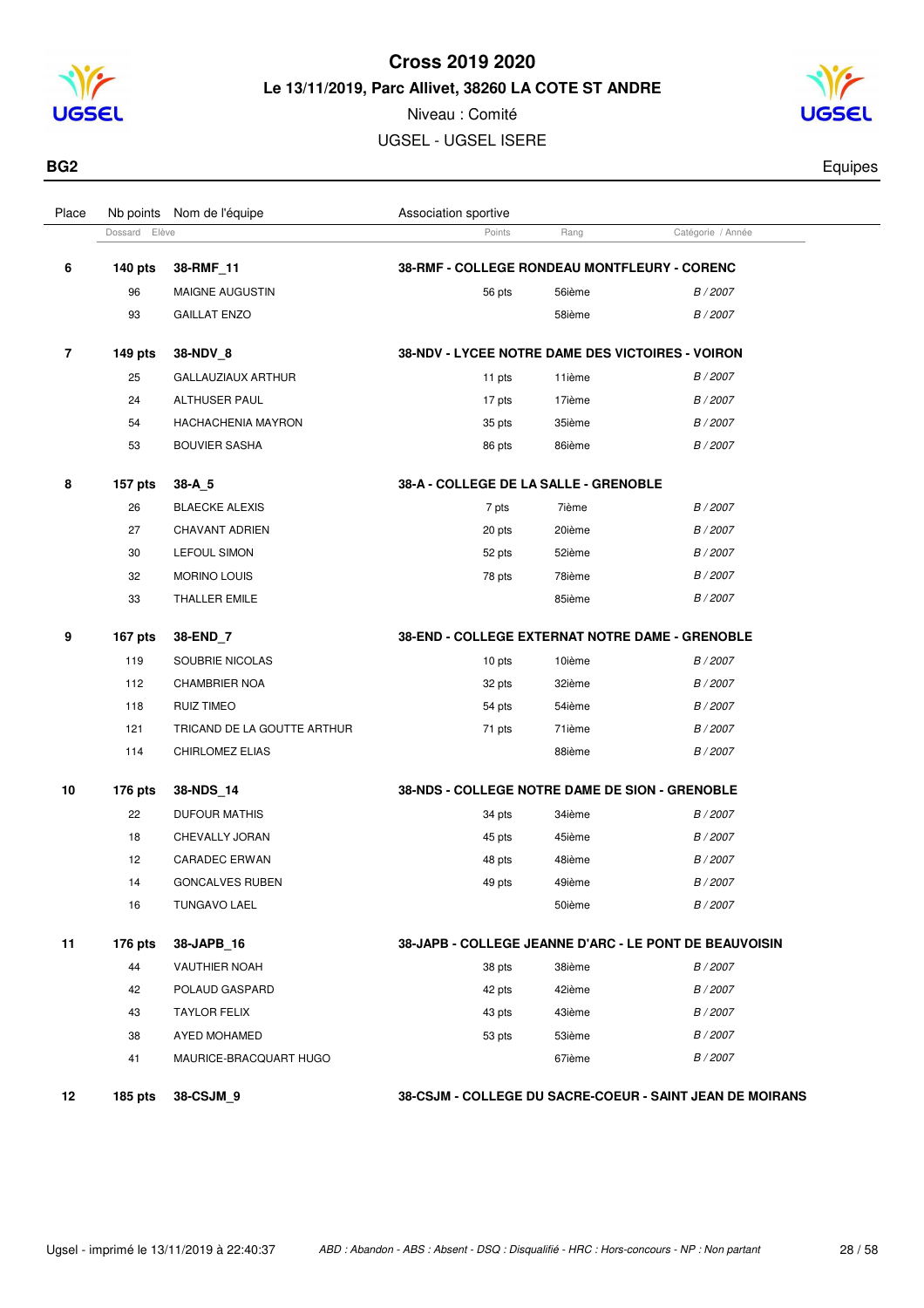

Niveau : Comité UGSEL - UGSEL ISERE



**BG2** Equipes

| navu |               | <b>TWO POINTS INDITED COUPLE</b> | <b>ASSUCIATION SPUTTIVE</b> |        |                                                          |  |
|------|---------------|----------------------------------|-----------------------------|--------|----------------------------------------------------------|--|
|      | Dossard Elève |                                  | Points                      | Rang   | Catégorie / Année                                        |  |
| 12   | $185$ pts     | 38-CSJM 9                        |                             |        | 38-CSJM - COLLEGE DU SACRE-COEUR - SAINT JEAN DE MOIRANS |  |
|      | 102           | <b>DURHONE ARNAUD</b>            | 12 pts                      | 12ième | B/2007                                                   |  |
|      | 106           | <b>SIMON CLEMENT</b>             | 40 pts                      | 40ième | B/2007                                                   |  |
|      | 105           | <b>KAIRE TIMOTE</b>              | 65 pts                      | 65ième | B/2007                                                   |  |
|      | 104           | <b>GUYOT MAXENCE</b>             | 68 pts                      | 68ième | B/2007                                                   |  |
|      | 100           | <b>DELAVIS LILIAN</b>            |                             | 74ième | B/2007                                                   |  |
|      |               |                                  |                             |        |                                                          |  |

| 13 | $214$ pts | 38-E2G 12              | 38-E2G - COLLEGE SAINT BRUNO - ENTRE-DEUX-GUIER |        |          |
|----|-----------|------------------------|-------------------------------------------------|--------|----------|
|    | 62        | <b>JUGLARET ROMAIN</b> | 23 pts                                          | 23ième | B / 2007 |
|    | 64        | <b>SALVI BASTIEN</b>   | 55 pts                                          | 55ième | B/2007   |
|    | 123       | LA PUSATA ALEXANDRE    | 66 pts                                          | 66ième | B/2007   |
|    | 60        | <b>BOUVIER LELIO</b>   | 70 pts                                          | 70ième | B/2007   |
|    | 61        | <b>COMBET ROBIN</b>    |                                                 | 81ième | B/2007   |
|    |           |                        |                                                 |        |          |

Place Nb points Nom de l'équipe  $\blacksquare$  Association sportive

| 14 | $219$ pts | 38-SMB 15                 | 38-SMB - COLLEGE SAINT MICHEL - BOURGOIN-JALLIEU |        |                 |
|----|-----------|---------------------------|--------------------------------------------------|--------|-----------------|
|    | 65        | ANTONIOTTI PIERREANDRE    | 37 pts                                           | 37ième | B/2007          |
|    | 52        | TRANCHAND OWEN            | 51 pts                                           | 51ième | B/2007          |
|    | 49        | FRISCOURCHAUVET ALEXANDRE | 59 pts                                           | 59ième | B/2007          |
|    | 48        | <b>EMORINE THEO</b>       | 72 pts                                           | 72ième | B/2007          |
|    | 66        | <b>JARS MAXIME</b>        |                                                  | 79ième | <i>B</i> / 2007 |

| 15 | <b>284 pts</b> | 38-SBLT 21            | 38-SBLT - COLLEGE ST BRUNO - LA TOUR DU PIN |        |        |
|----|----------------|-----------------------|---------------------------------------------|--------|--------|
|    | 87             | TARAMASZ MATHIS       | 62 pts                                      | 62ième | B/2007 |
|    | 89             | <b>VEYRET MATIS</b>   | 69 pts                                      | 69ième | B/2007 |
|    | 82             | <b>HOURY CLAUDE</b>   | 73 pts                                      | 73ième | B/2007 |
|    | 86             | NYINDONG JEAN WILLIAM | 80 pts                                      | 80ième | B/2007 |
|    | 85             | <b>MUREDDU TASLIM</b> |                                             | 91ième | B/2007 |

| 16 | 380 pts | 38-SBLT 27               | 38-SBLT - COLLEGE ST BRUNO - LA TOUR DU PIN            |
|----|---------|--------------------------|--------------------------------------------------------|
|    | 78      | <b>BAYET FLORIAN</b>     | B/2007<br>92 pts<br>92ième                             |
|    | 90      | <b>VILAPLANA MATHIEU</b> | 93ième<br>B / 2007<br>93 pts                           |
|    | 77      | <b>ACOTTO DORIAN</b>     | 97ième<br>97 pts<br>B / 2007                           |
|    | 88      | <b>VALLIN MAXIME</b>     | 98 pts<br>98ième<br>B / 2007                           |
|    |         |                          |                                                        |
| 17 | 406 pts | 38-END 28                | <b>38-END - COLLEGE EXTERNAT NOTRE DAME - GRENOBLE</b> |
|    | 115     | <b>JOLLY ESTEBAN</b>     | 95ième<br>B / 2007<br>95 pts                           |
|    | 117     | MASAD AYMANE             | 100ième<br>B / 2007<br>$100$ pts                       |
|    | 111     | <b>ARDITO CLEMENT</b>    | 105ième<br>B / 2007<br>$105$ pts                       |
|    | 120     | SURIANO UGO              | 106ième<br>$106$ pts<br>B / 2007                       |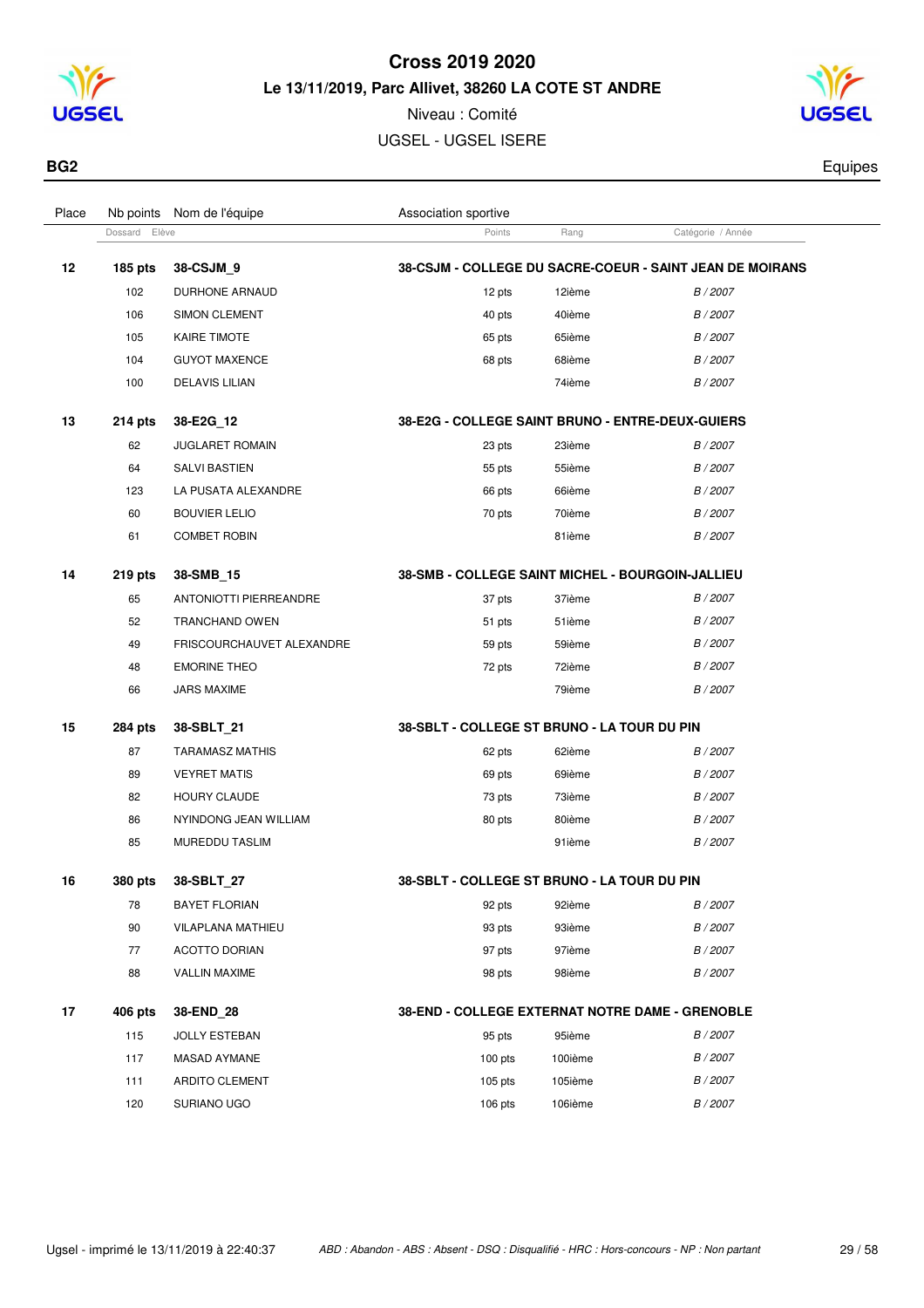

Niveau : Comité

UGSEL - UGSEL ISERE



#### **BG2** Equipes

 $\overline{a}$ 

| Place |               | Nb points Nom de l'équipe | Association sportive                                   |         |                       |
|-------|---------------|---------------------------|--------------------------------------------------------|---------|-----------------------|
|       | Dossard Elève |                           | Points                                                 | Rang    | Catégorie / Année     |
| 17    | 406 pts       | 38-END 28                 | <b>38-END - COLLEGE EXTERNAT NOTRE DAME - GRENOBLE</b> |         |                       |
|       |               |                           |                                                        | 107ième | B <sub>2</sub> / 2007 |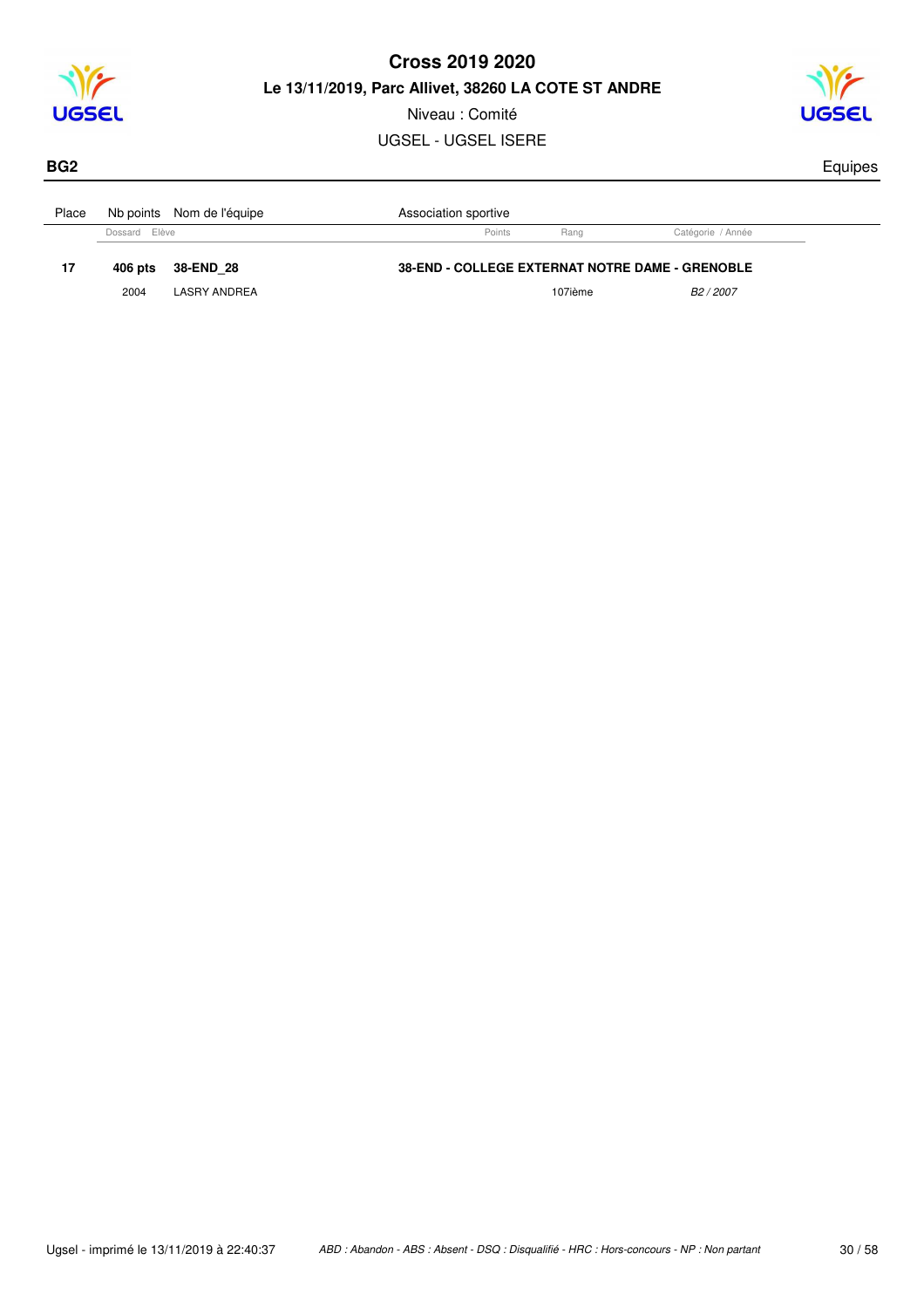

Niveau : Comité

**UGSEL - UGSEL ISERE** 



| СF    |                                                                                                |           |                      |       |         |         | Individuel |
|-------|------------------------------------------------------------------------------------------------|-----------|----------------------|-------|---------|---------|------------|
| Place | Nom prénom (Nat)                                                                               | Cat/né(e) | Association sportive | Ville | Licence | Dossard | Etat       |
|       |                                                                                                |           |                      |       |         |         | Q          |
|       |                                                                                                |           |                      |       |         |         | Q          |
|       |                                                                                                |           |                      |       |         |         | Q          |
|       |                                                                                                |           |                      |       |         |         | Q          |
|       |                                                                                                |           |                      |       |         |         | Q          |
|       |                                                                                                |           |                      |       |         |         | Q          |
|       |                                                                                                |           |                      |       |         |         | Q          |
|       |                                                                                                |           |                      |       |         |         | Q          |
|       |                                                                                                |           |                      |       |         |         | Q          |
|       |                                                                                                |           |                      |       |         |         | Q          |
|       | 11. ROUSSET-FAVIER JUSTINEC / 2003 38-END - COLLEGE EXTERNAT NOTRE DA GRENOBLE 19189666237 587 |           |                      |       |         |         | Q          |
|       |                                                                                                |           |                      |       |         |         | Q          |
|       |                                                                                                |           |                      |       |         |         | Q          |
|       |                                                                                                |           |                      |       |         |         | Q          |
|       |                                                                                                |           |                      |       |         |         | Q          |
|       |                                                                                                |           |                      |       |         |         | Q          |
|       |                                                                                                |           |                      |       |         |         | Q          |
|       |                                                                                                |           |                      |       |         |         | Q          |
|       |                                                                                                |           |                      |       |         |         | Q          |
|       |                                                                                                |           |                      |       |         |         | Q          |
|       |                                                                                                |           |                      |       |         |         | Q          |
|       |                                                                                                |           |                      |       |         |         | Q          |
|       |                                                                                                |           |                      |       |         |         | Q          |
|       |                                                                                                |           |                      |       |         |         | Q          |
|       |                                                                                                |           |                      |       |         |         |            |
|       |                                                                                                |           |                      |       |         |         |            |
|       |                                                                                                |           |                      |       |         |         |            |
|       |                                                                                                |           |                      |       |         |         |            |
|       |                                                                                                |           |                      |       |         |         |            |
|       |                                                                                                |           |                      |       |         |         |            |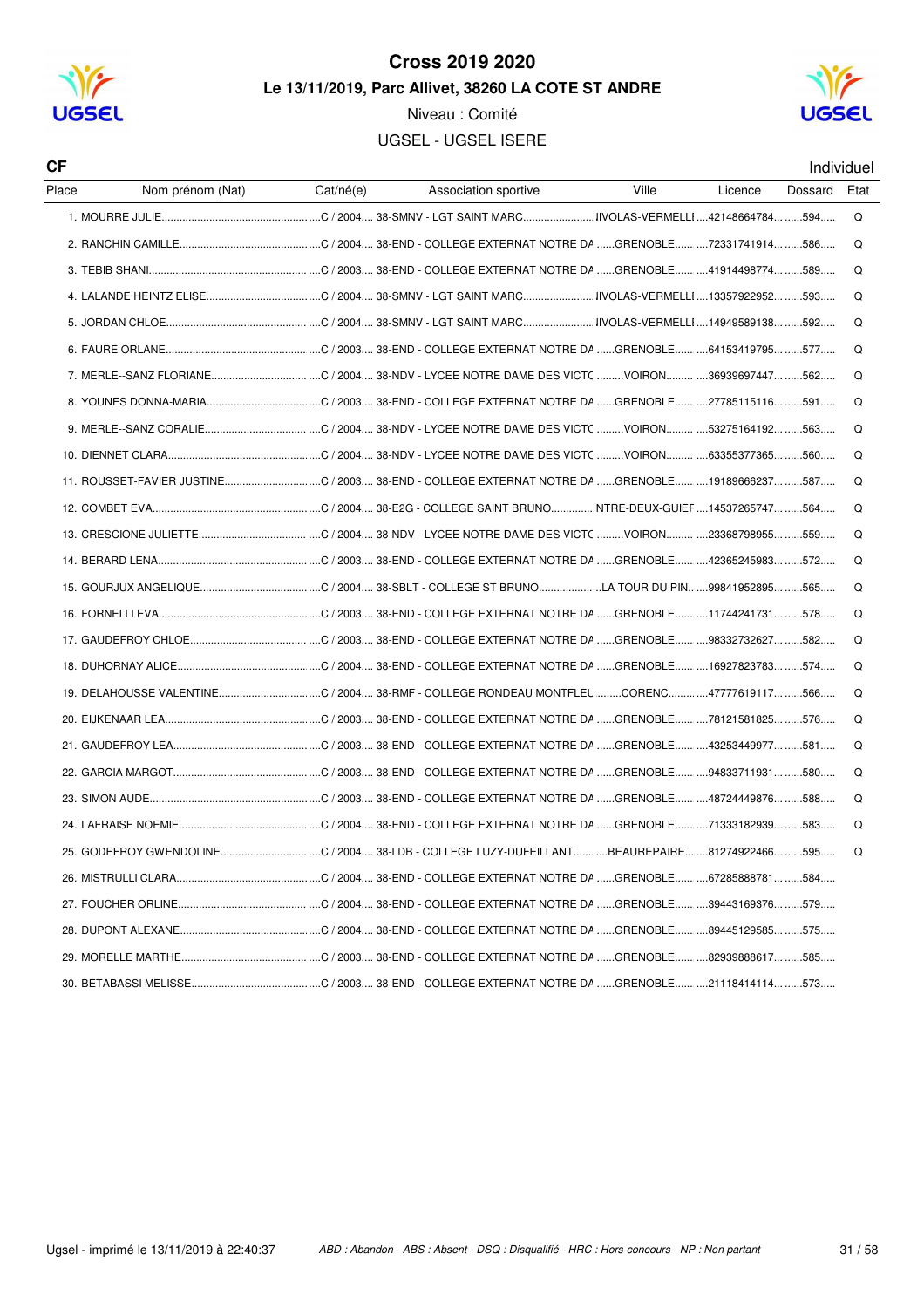

Niveau : Comité UGSEL - UGSEL ISERE



**CF** Equipes **CF** Equipes **CF** 

| Place       | Nb points        | Nom de l'équipe          | Association sportive                                   |        |                   |  |
|-------------|------------------|--------------------------|--------------------------------------------------------|--------|-------------------|--|
|             | Elève<br>Dossard |                          | Points                                                 | Rang   | Catégorie / Année |  |
| 1           | 19 pts           | 38-END 141               | 38-END - COLLEGE EXTERNAT NOTRE DAME - GRENOBLE        |        |                   |  |
|             | 586              | RANCHIN CAMILLE          | 2 pts                                                  | 2ième  | C/2004            |  |
|             | 589              | <b>TEBIB SHANI</b>       | 3 pts                                                  | 3ième  | C/2003            |  |
|             | 577              | <b>FAURE ORLANE</b>      | 6 pts                                                  | 6ième  | C/2003            |  |
|             | 591              | YOUNES DONNA-MARIA       | 8 pts                                                  | 8ième  | C/2003            |  |
|             | 587              | ROUSSET-FAVIER JUSTINE   |                                                        | 11ième | C/2003            |  |
| $\mathbf 2$ | 39 pts           | 38-NDV_142               | 38-NDV - LYCEE NOTRE DAME DES VICTOIRES - VOIRON       |        |                   |  |
|             | 562              | MERLE--SANZ FLORIANE     | 7 pts                                                  | 7ième  | C/2004            |  |
|             | 563              | MERLE--SANZ CORALIE      | 9 pts                                                  | 9ième  | C/2004            |  |
|             | 560              | <b>DIENNET CLARA</b>     | 10 pts                                                 | 10ième | C/2004            |  |
|             | 559              | CRESCIONE JULIETTE       | 13 pts                                                 | 13ième | C/2004            |  |
| 3           | 65 pts           | 38-END 144               | <b>38-END - COLLEGE EXTERNAT NOTRE DAME - GRENOBLE</b> |        |                   |  |
|             | 572              | <b>BERARD LENA</b>       | 14 pts                                                 | 14ième | C/2003            |  |
|             | 578              | <b>FORNELLI EVA</b>      | 16 pts                                                 | 16ième | C/2003            |  |
|             | 582              | <b>GAUDEFROY CHLOE</b>   | 17 pts                                                 | 17ième | C/2003            |  |
|             | 574              | DUHORNAY ALICE           | 18 pts                                                 | 18ième | C/2004            |  |
|             | 576              | EIJKENAAR LEA            |                                                        | 20ième | C/2003            |  |
| 4           | 90 pts           | 38-END_147               | 38-END - COLLEGE EXTERNAT NOTRE DAME - GRENOBLE        |        |                   |  |
|             | 581              | <b>GAUDEFROY LEA</b>     | 21 pts                                                 | 21ième | C/2003            |  |
|             | 580              | <b>GARCIA MARGOT</b>     | 22 pts                                                 | 22ième | C/2003            |  |
|             | 588              | <b>SIMON AUDE</b>        | 23 pts                                                 | 23ième | C/2003            |  |
|             | 583              | <b>LAFRAISE NOEMIE</b>   | 24 pts                                                 | 24ième | C/2004            |  |
|             | 584              | <b>MISTRULLI CLARA</b>   |                                                        | 26ième | C/2004            |  |
| 5           | 114 $pts$        | 38-END_149               | 38-END - COLLEGE EXTERNAT NOTRE DAME - GRENOBLE        |        |                   |  |
|             | 579              | <b>FOUCHER ORLINE</b>    | 27 pts                                                 | 27ième | C/2004            |  |
|             | 575              | DUPONT ALEXANE           | 28 pts                                                 | 28ième | C/2004            |  |
|             | 585              | MORELLE MARTHE           | 29 pts                                                 | 29ième | C/2003            |  |
|             | 573              | <b>BETABASSI MELISSE</b> | 30 pts                                                 | 30ième | C/2003            |  |
|             |                  |                          |                                                        |        |                   |  |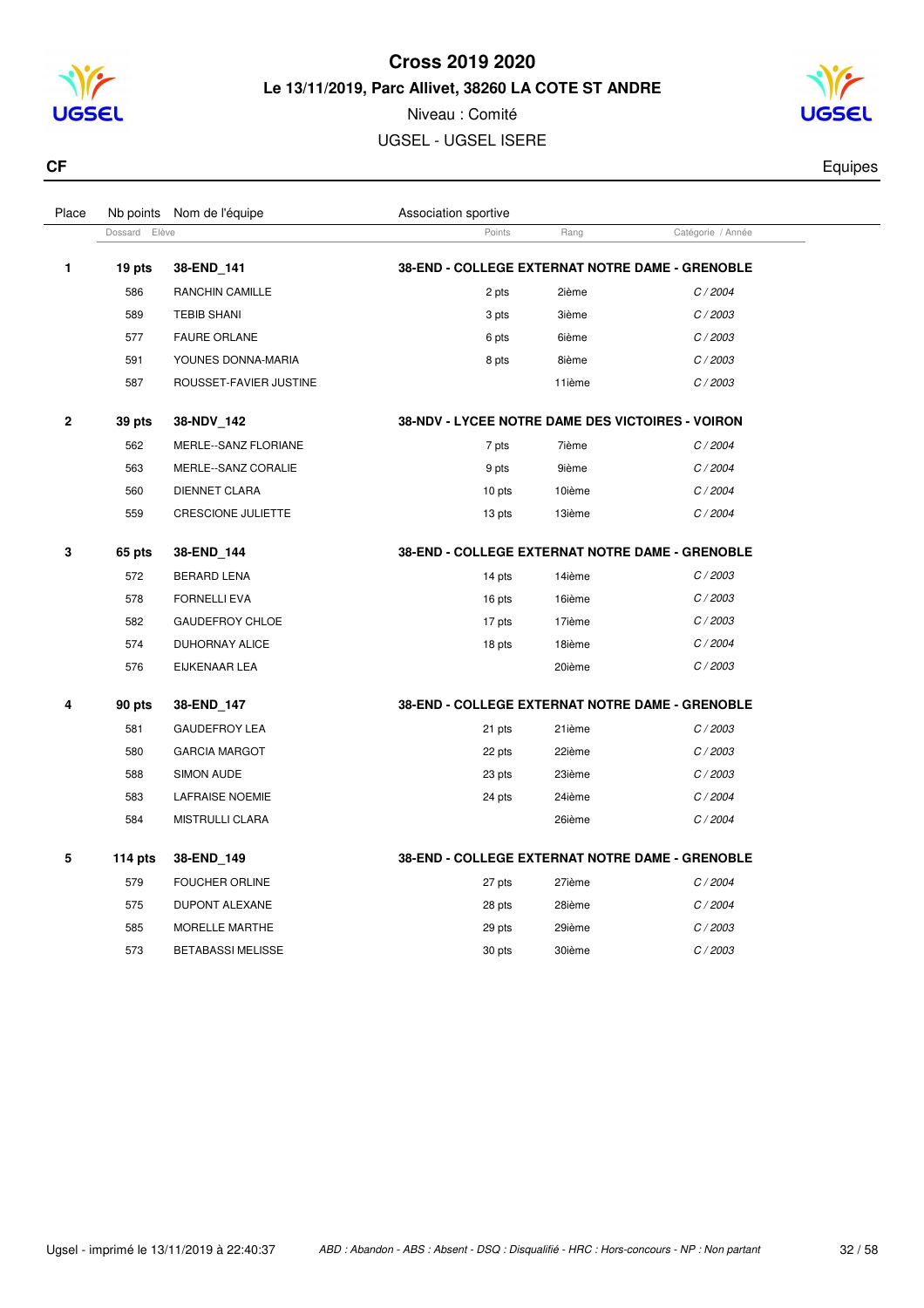

Niveau : Comité



**UGSEL - UGSEL ISERE** 

Individuel

| CG    |                  |           |                                                                                                  |       |         | Individue |     |
|-------|------------------|-----------|--------------------------------------------------------------------------------------------------|-------|---------|-----------|-----|
| Place | Nom prénom (Nat) | Cat/né(e) | Association sportive                                                                             | Ville | Licence | Dossard   | Eta |
|       |                  |           |                                                                                                  |       |         |           | Q   |
|       |                  |           |                                                                                                  |       |         |           | Q   |
|       |                  |           |                                                                                                  |       |         |           | Q   |
|       |                  |           |                                                                                                  |       |         |           | Q   |
|       |                  |           |                                                                                                  |       |         |           | Q   |
|       |                  |           |                                                                                                  |       |         |           | Q   |
|       |                  |           |                                                                                                  |       |         |           | Q   |
|       |                  |           |                                                                                                  |       |         |           | Q   |
|       |                  |           |                                                                                                  |       |         |           | Q   |
|       |                  |           |                                                                                                  |       |         |           | Q   |
|       |                  |           |                                                                                                  |       |         |           | Q   |
|       |                  |           | 12. DURAND-TERRASSON DORIAN C / 2004 38-NDV - LYCEE NOTRE DAME DES VICT(  VOIRON 22739745495 597 |       |         |           | Q   |
|       |                  |           |                                                                                                  |       |         |           | Q   |
|       |                  |           |                                                                                                  |       |         |           | Q   |
|       |                  |           |                                                                                                  |       |         |           | Q   |
|       |                  |           |                                                                                                  |       |         |           | Q   |
|       |                  |           |                                                                                                  |       |         |           | Q   |
|       |                  |           |                                                                                                  |       |         |           | Q   |
|       |                  |           |                                                                                                  |       |         |           | Q   |
|       |                  |           |                                                                                                  |       |         |           | Q   |
|       |                  |           |                                                                                                  |       |         |           | Q   |
|       |                  |           |                                                                                                  |       |         |           | Q   |
|       |                  |           |                                                                                                  |       |         |           | Q   |
|       |                  |           |                                                                                                  |       |         |           | Q   |
|       |                  |           |                                                                                                  |       |         |           | Q   |
|       |                  |           |                                                                                                  |       |         |           |     |
|       |                  |           |                                                                                                  |       |         |           |     |
|       |                  |           |                                                                                                  |       |         |           |     |
|       |                  |           | 29. HUGONNET DUSERT MAXENCEC / 2004 38-NDV - LYCEE NOTRE DAME DES VICT( VOIRON 48247142344 1003  |       |         |           |     |
|       |                  |           |                                                                                                  |       |         |           |     |
|       |                  |           |                                                                                                  |       |         |           |     |
|       |                  |           |                                                                                                  |       |         |           |     |
|       |                  |           |                                                                                                  |       |         |           |     |
|       |                  |           |                                                                                                  |       |         |           |     |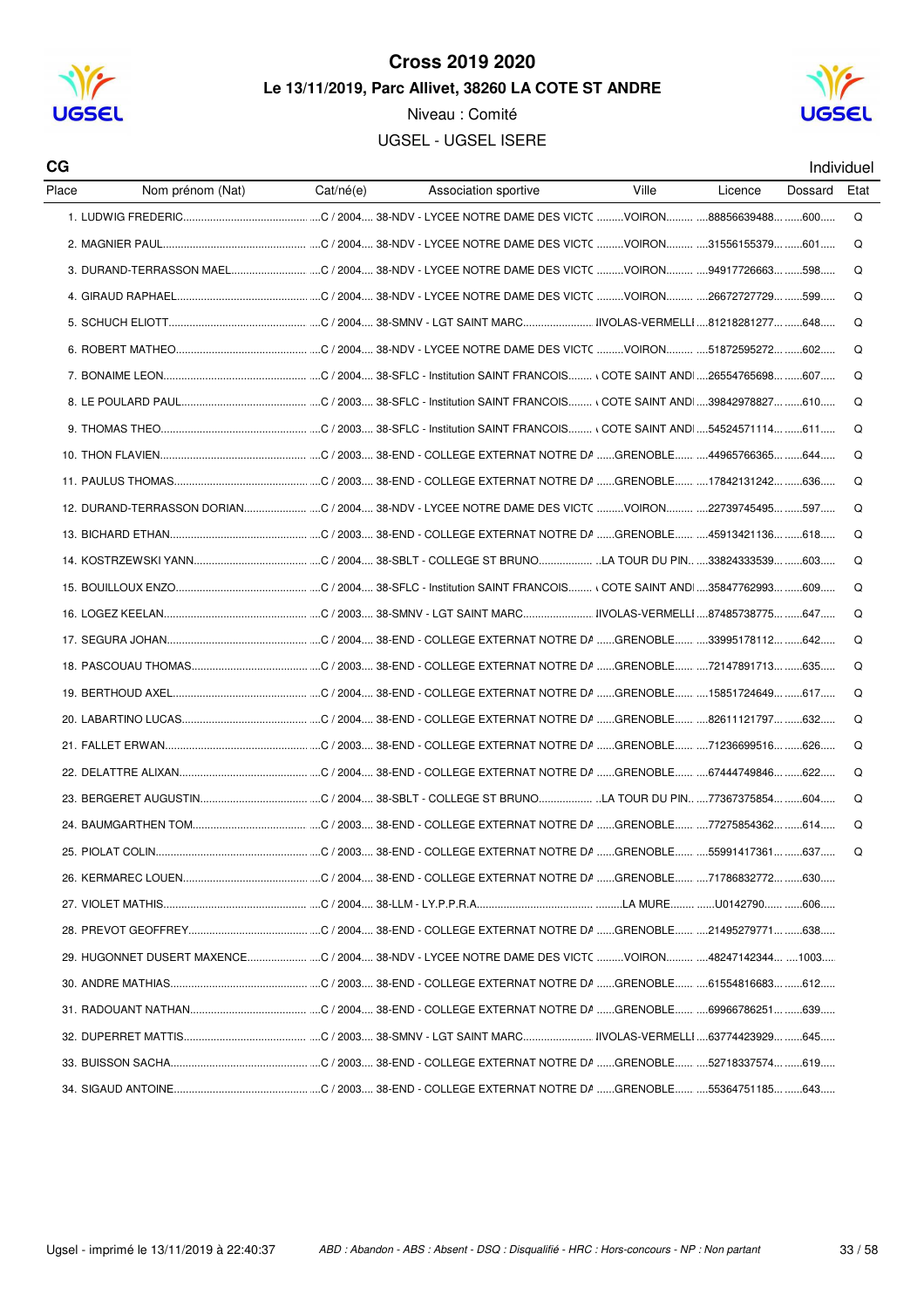

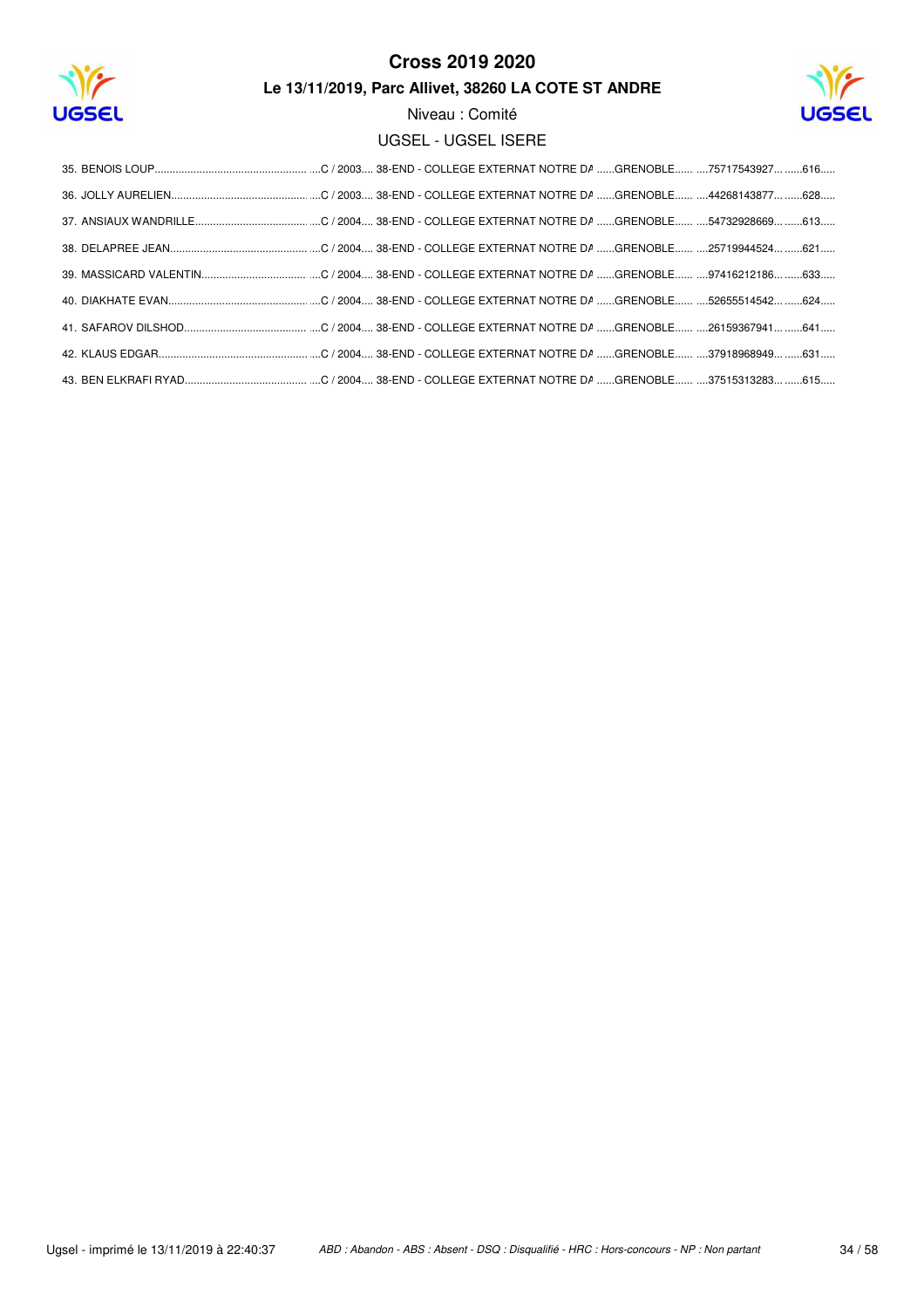



| CG | Equipes |
|----|---------|
|    |         |

| Place        | Nb points     | Nom de l'équipe        | Association sportive                             |        |                                                            |  |
|--------------|---------------|------------------------|--------------------------------------------------|--------|------------------------------------------------------------|--|
|              | Dossard Elève |                        | Points                                           | Rang   | Catégorie / Année                                          |  |
| 1            | 10 pts        | 38-NDV_150             | 38-NDV - LYCEE NOTRE DAME DES VICTOIRES - VOIRON |        |                                                            |  |
|              | 600           | LUDWIG FREDERIC        | 1 pts                                            | 1ième  | C/2004                                                     |  |
|              | 601           | <b>MAGNIER PAUL</b>    | 2 pts                                            | 2ième  | C/2004                                                     |  |
|              | 598           | DURAND-TERRASSON MAEL  | 3 pts                                            | 3ième  | C/2004                                                     |  |
|              | 599           | <b>GIRAUD RAPHAEL</b>  | 4 pts                                            | 4ième  | C/2004                                                     |  |
|              | 602           | ROBERT MATHEO          |                                                  | 6ième  | C/2004                                                     |  |
| $\mathbf{2}$ | 39 pts        | 38-SFLC_152            |                                                  |        | 38-SFLC - Institution SAINT FRANCOIS - LA COTE SAINT ANDRE |  |
|              | 607           | <b>BONAIME LEON</b>    | 7 pts                                            | 7ième  | C/2004                                                     |  |
|              | 610           | LE POULARD PAUL        | 8 pts                                            | 8ième  | C/2003                                                     |  |
|              | 611           | THOMAS THEO            | 9 pts                                            | 9ième  | C/2003                                                     |  |
|              | 609           | <b>BOUILLOUX ENZO</b>  | 15 pts                                           | 15ième | C/2004                                                     |  |
| 3            | 51 pts        | 38-END_153             | 38-END - COLLEGE EXTERNAT NOTRE DAME - GRENOBLE  |        |                                                            |  |
|              | 644           | THON FLAVIEN           | 10 pts                                           | 10ième | C/2003                                                     |  |
|              | 636           | PAULUS THOMAS          | 11 pts                                           | 11ième | C/2003                                                     |  |
|              | 618           | <b>BICHARD ETHAN</b>   | 13 pts                                           | 13ième | C/2003                                                     |  |
|              | 642           | SEGURA JOHAN           | 17 pts                                           | 17ième | C/2004                                                     |  |
|              | 635           | PASCOUAU THOMAS        |                                                  | 18ième | C/2003                                                     |  |
| 4            | 82 pts        | 38-END_156             | 38-END - COLLEGE EXTERNAT NOTRE DAME - GRENOBLE  |        |                                                            |  |
|              | 617           | <b>BERTHOUD AXEL</b>   | 19 pts                                           | 19ième | C/2004                                                     |  |
|              | 632           | LABARTINO LUCAS        | 20 pts                                           | 20ième | C/2004                                                     |  |
|              | 626           | <b>FALLET ERWAN</b>    | 21 pts                                           | 21ième | C/2003                                                     |  |
|              | 622           | DELATTRE ALIXAN        | 22 pts                                           | 22ième | C/2004                                                     |  |
|              | 614           | <b>BAUMGARTHEN TOM</b> |                                                  | 24ième | C/2003                                                     |  |
| 5            | $109$ pts     | 38-END_157             | 38-END - COLLEGE EXTERNAT NOTRE DAME - GRENOBLE  |        |                                                            |  |
|              | 637           | PIOLAT COLIN           | 25 pts                                           | 25ième | C/2003                                                     |  |
|              | 630           | <b>KERMAREC LOUEN</b>  | 26 pts                                           | 26ième | C / 2004                                                   |  |
|              | 638           | PREVOT GEOFFREY        | 28 pts                                           | 28ième | C/2004                                                     |  |
|              | 612           | ANDRE MATHIAS          | 30 pts                                           | 30ième | C/2003                                                     |  |
|              | 639           | RADOUANT NATHAN        |                                                  | 31ième | C/2004                                                     |  |
| 6            | 138 pts       | 38-END_159             | 38-END - COLLEGE EXTERNAT NOTRE DAME - GRENOBLE  |        |                                                            |  |
|              | 619           | <b>BUISSON SACHA</b>   | 33 pts                                           | 33ième | C/2003                                                     |  |
|              | 643           | SIGAUD ANTOINE         | 34 pts                                           | 34ième | C/2003                                                     |  |
|              | 616           | <b>BENOIS LOUP</b>     | 35 pts                                           | 35ième | C/2003                                                     |  |
|              | 628           | <b>JOLLY AURELIEN</b>  | 36 pts                                           | 36ième | C/2003                                                     |  |
|              |               |                        |                                                  |        |                                                            |  |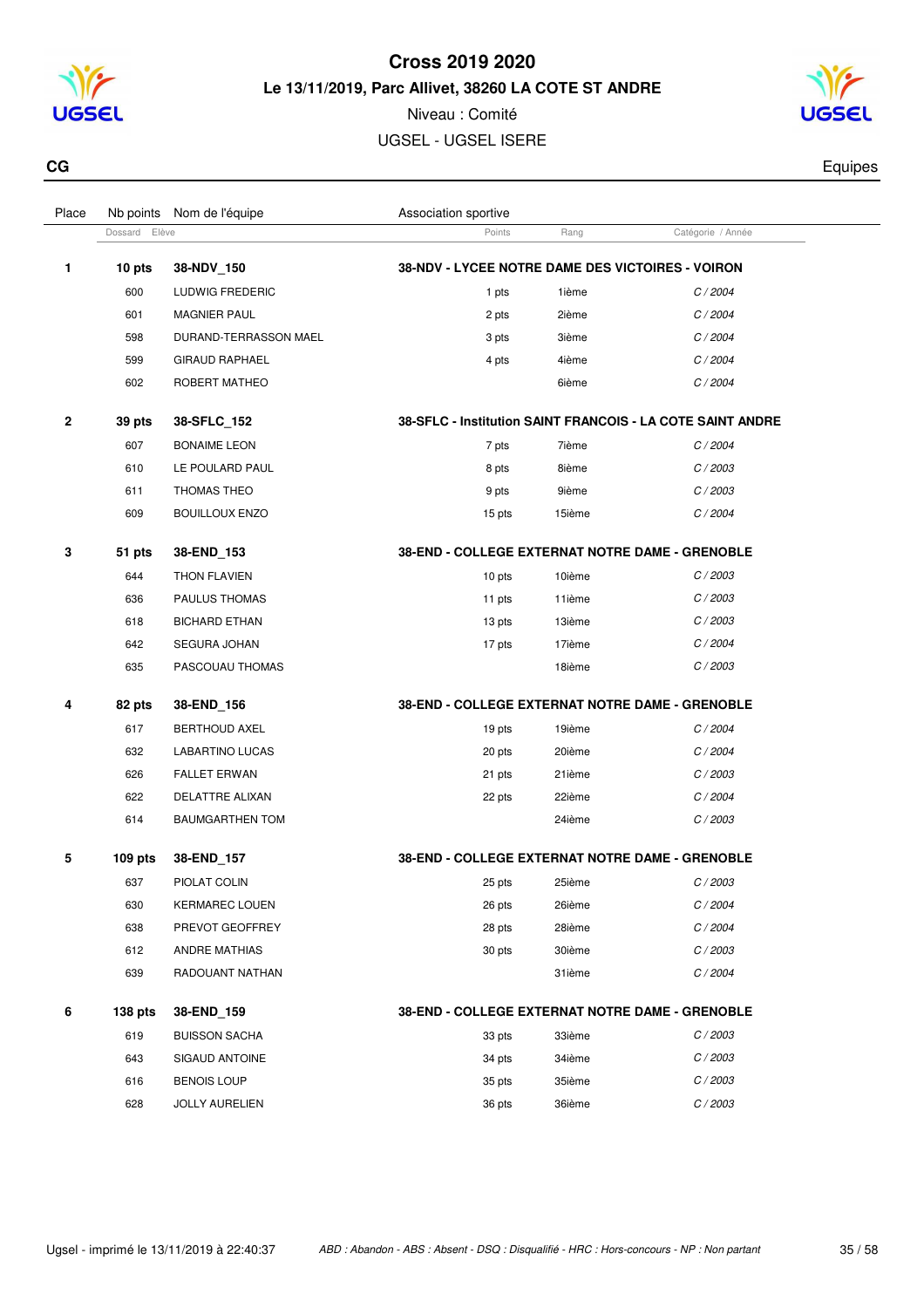



Niveau : Comité UGSEL - UGSEL ISERE

**CG** Equipes **CG** Equipes **CG** 

| Place | Nb points     | Nom de l'équipe           | Association sportive                                   |        |                   |  |
|-------|---------------|---------------------------|--------------------------------------------------------|--------|-------------------|--|
|       | Dossard Elève |                           | Points                                                 | Rang   | Catégorie / Année |  |
| 6     | $138$ pts     | 38-END 159                | <b>38-END - COLLEGE EXTERNAT NOTRE DAME - GRENOBLE</b> |        |                   |  |
|       | 613           | ANSIAUX WANDRILLE         |                                                        | 37ième | C/2004            |  |
|       |               |                           |                                                        |        |                   |  |
| 7     | $158$ pts     | 38-END 160                | <b>38-END - COLLEGE EXTERNAT NOTRE DAME - GRENOBLE</b> |        |                   |  |
|       | 621           | <b>DELAPREE JEAN</b>      | 38 pts                                                 | 38ième | C/2004            |  |
|       | 633           | <b>MASSICARD VALENTIN</b> | 39 pts                                                 | 39ième | C/2004            |  |
|       | 624           | <b>DIAKHATE EVAN</b>      | 40 pts                                                 | 40ième | C/2004            |  |
|       | 641           | SAFAROV DILSHOD           | 41 pts                                                 | 41ième | C/2004            |  |
|       | 631           | <b>KLAUS EDGAR</b>        |                                                        | 42ième | C/2004            |  |
|       |               |                           |                                                        |        |                   |  |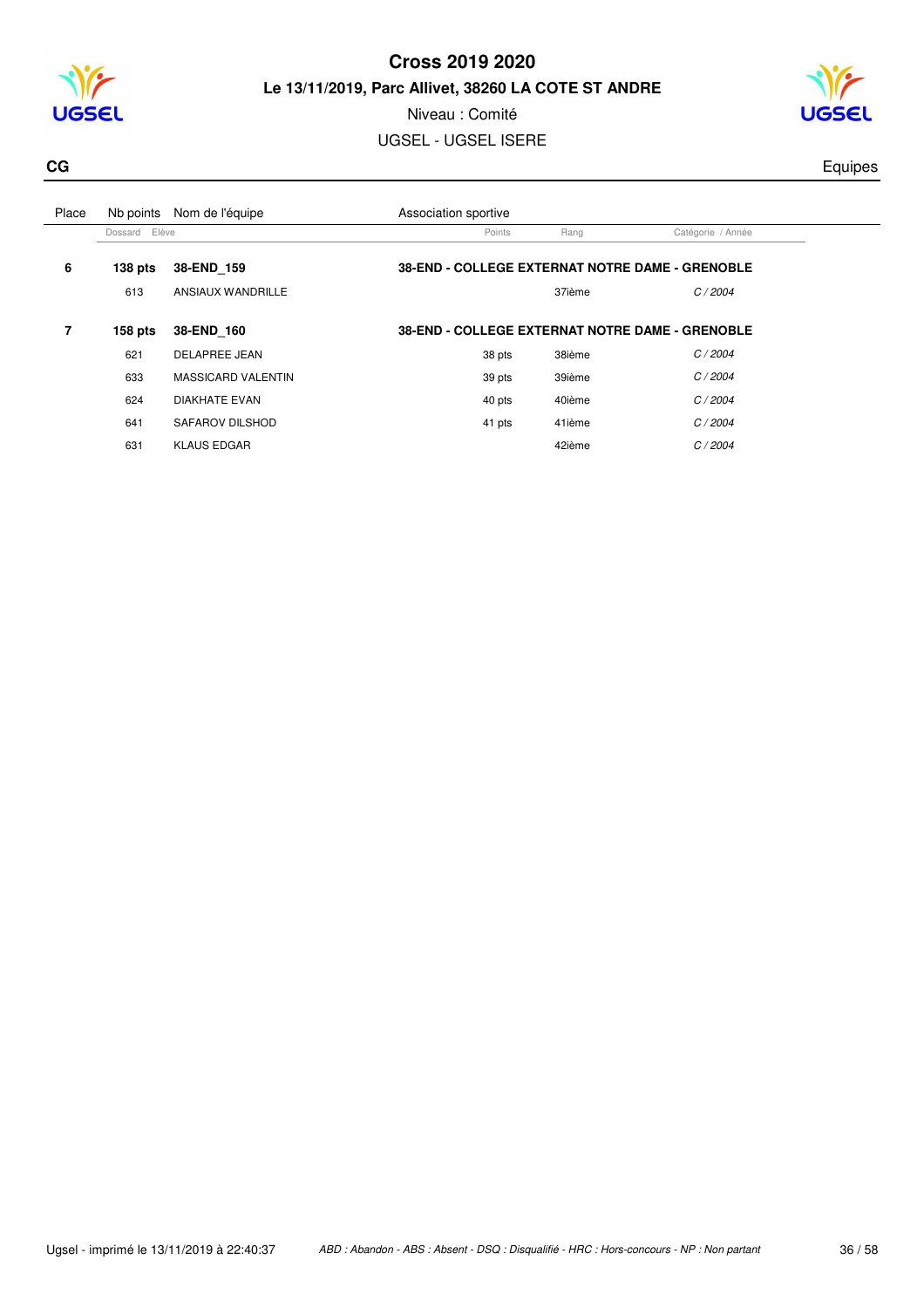



Niveau : Comité

**UGSEL - UGSEL ISERE** 

Individuel

| JF    |                  |           |                      |       |         |         | Individue |
|-------|------------------|-----------|----------------------|-------|---------|---------|-----------|
| Place | Nom prénom (Nat) | Cat/né(e) | Association sportive | Ville | Licence | Dossard | Etat      |
|       |                  |           |                      |       |         |         | $\Omega$  |
|       |                  |           |                      |       |         |         | ∩         |
|       |                  |           |                      |       |         |         |           |
|       |                  |           |                      |       |         |         | റ         |
|       |                  |           |                      |       |         |         |           |
|       |                  |           |                      |       |         |         | റ         |
|       |                  |           |                      |       |         |         |           |
|       |                  |           |                      |       |         |         | $\Omega$  |
|       |                  |           |                      |       |         |         | $\Omega$  |
|       |                  |           |                      |       |         |         | $\Omega$  |
|       |                  |           |                      |       |         |         | റ         |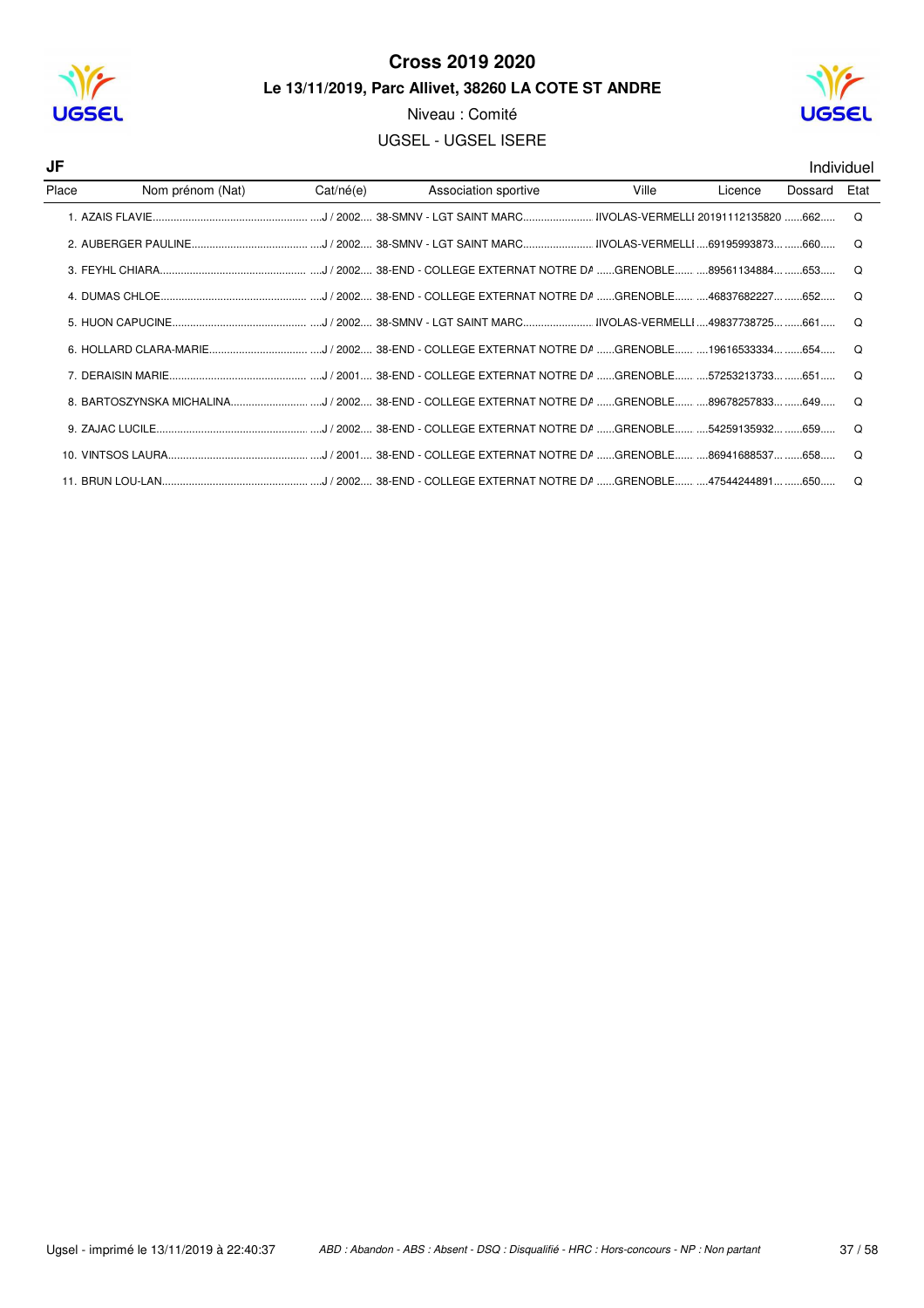



## Niveau : Comité

## UGSEL - UGSEL ISERE

**JF** Equipes

| Place | Nb points     | Nom de l'équipe            | Association sportive                                   |       |                   |  |
|-------|---------------|----------------------------|--------------------------------------------------------|-------|-------------------|--|
|       | Dossard Elève |                            | Points                                                 | Rang  | Catégorie / Année |  |
|       | 20 pts        | 38-END 163                 | <b>38-END - COLLEGE EXTERNAT NOTRE DAME - GRENOBLE</b> |       |                   |  |
|       | 653           | FEYHL CHIARA               | 3 pts                                                  | 3ième | J/2002            |  |
|       | 652           | <b>DUMAS CHLOE</b>         | 4 pts                                                  | 4ième | J/2002            |  |
|       | 654           | <b>HOLLARD CLARA-MARIE</b> | 6 pts                                                  | 6ième | J/2002            |  |
|       | 651           | <b>DERAISIN MARIE</b>      | 7 pts                                                  | 7ième | J/2001            |  |
|       | 649           | BARTOSZYNSKA MICHALINA     |                                                        | 8ième | J/2002            |  |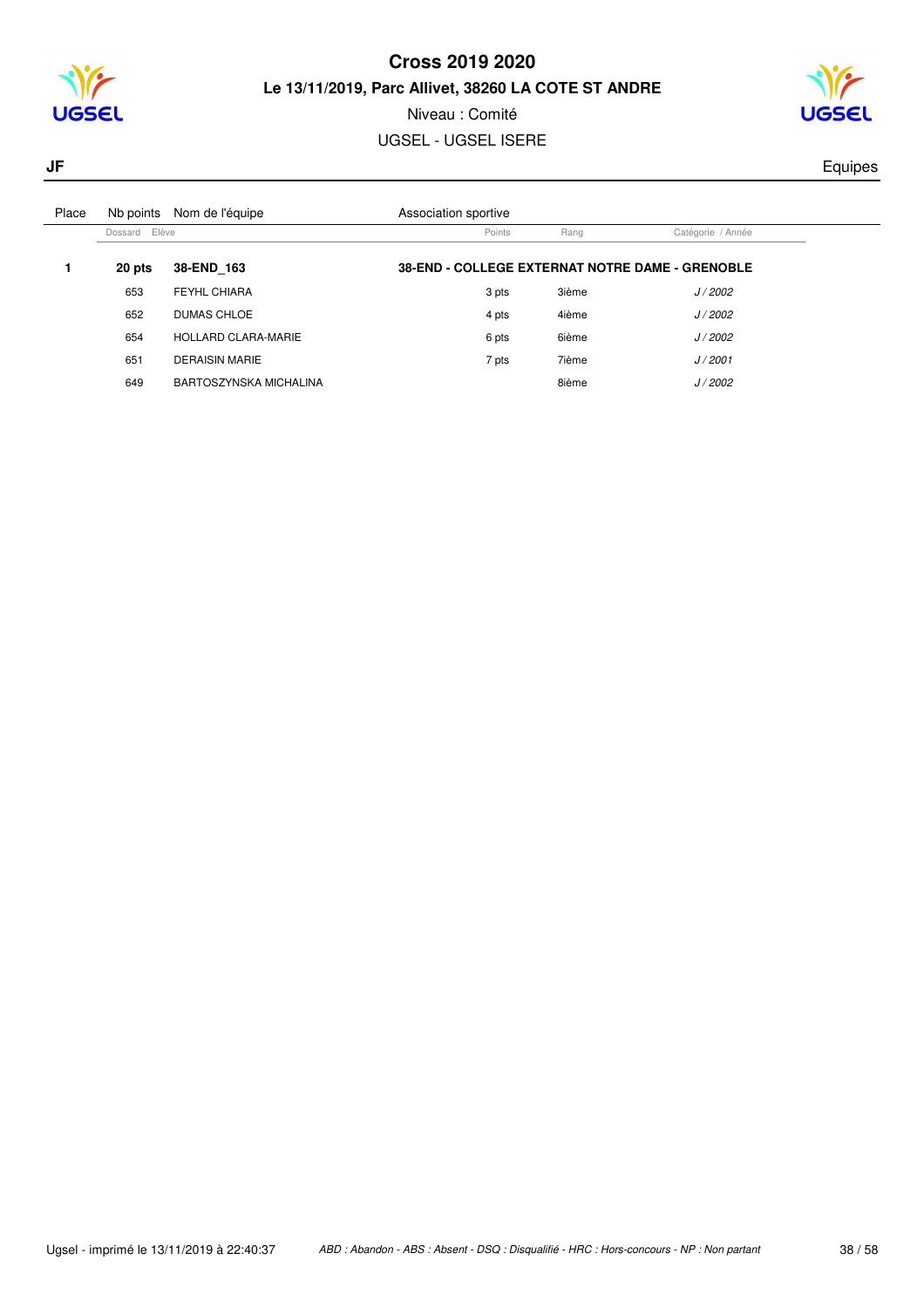

Niveau : Comité

**UGSEL - UGSEL ISERE** 



| JG    |                  |           |                                                                                                                   |       |         |         | Individuel |
|-------|------------------|-----------|-------------------------------------------------------------------------------------------------------------------|-------|---------|---------|------------|
| Place | Nom prénom (Nat) | Cat/né(e) | Association sportive                                                                                              | Ville | Licence | Dossard | Etat       |
|       |                  |           | 1. MAROUINE LUCAS…………………………………………J / 2001…. 38-END - COLLEGE EXTERNAT NOTRE DA ……GRENOBLE………74442377966………668………O |       |         |         |            |
|       |                  |           |                                                                                                                   |       |         |         |            |
|       |                  |           |                                                                                                                   |       |         |         |            |
|       |                  |           |                                                                                                                   |       |         |         |            |
|       |                  |           |                                                                                                                   |       |         |         |            |
|       |                  |           |                                                                                                                   |       |         |         | . റ        |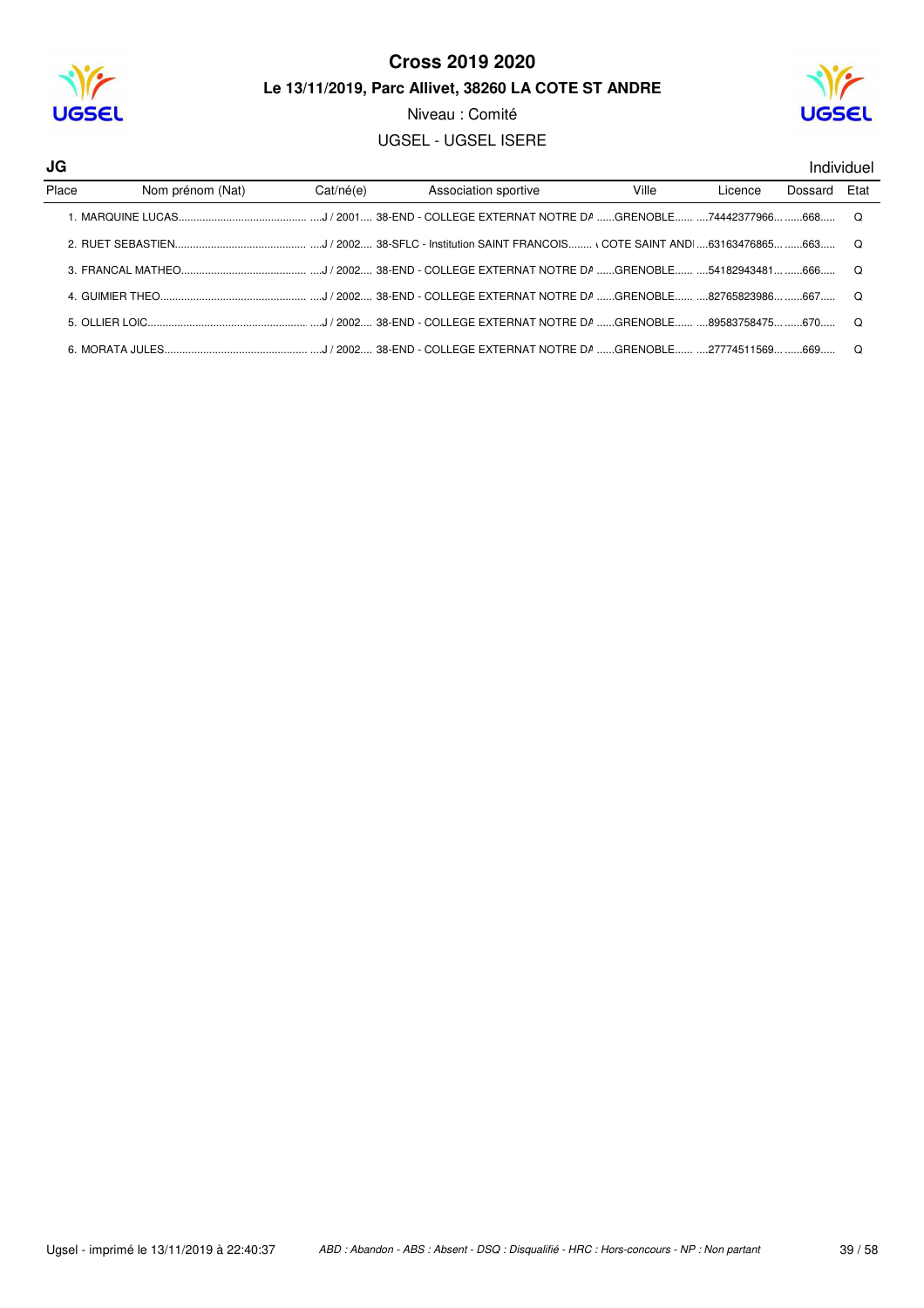



# Niveau : Comité

## UGSEL - UGSEL ISERE

**JG** Equipes

| Place |               | Nb points Nom de l'équipe | Association sportive                                   |       |                   |  |
|-------|---------------|---------------------------|--------------------------------------------------------|-------|-------------------|--|
|       | Dossard Elève |                           | Points                                                 | Rang  | Catégorie / Année |  |
|       | 13 pts        | 38-END 165                | <b>38-END - COLLEGE EXTERNAT NOTRE DAME - GRENOBLE</b> |       |                   |  |
|       | 668           | <b>MARQUINE LUCAS</b>     | pts                                                    | 1ième | J/2001            |  |
|       | 666           | FRANCAL MATHEO            | 3 pts                                                  | 3ième | J/2002            |  |
|       | 667           | <b>GUIMIER THEO</b>       | 4 pts                                                  | 4ième | J/2002            |  |
|       | 670           | <b>OLLIER LOIC</b>        | 5 pts                                                  | 5ième | J/2002            |  |
|       | 669           | <b>MORATA JULES</b>       |                                                        | 6ième | J/2002            |  |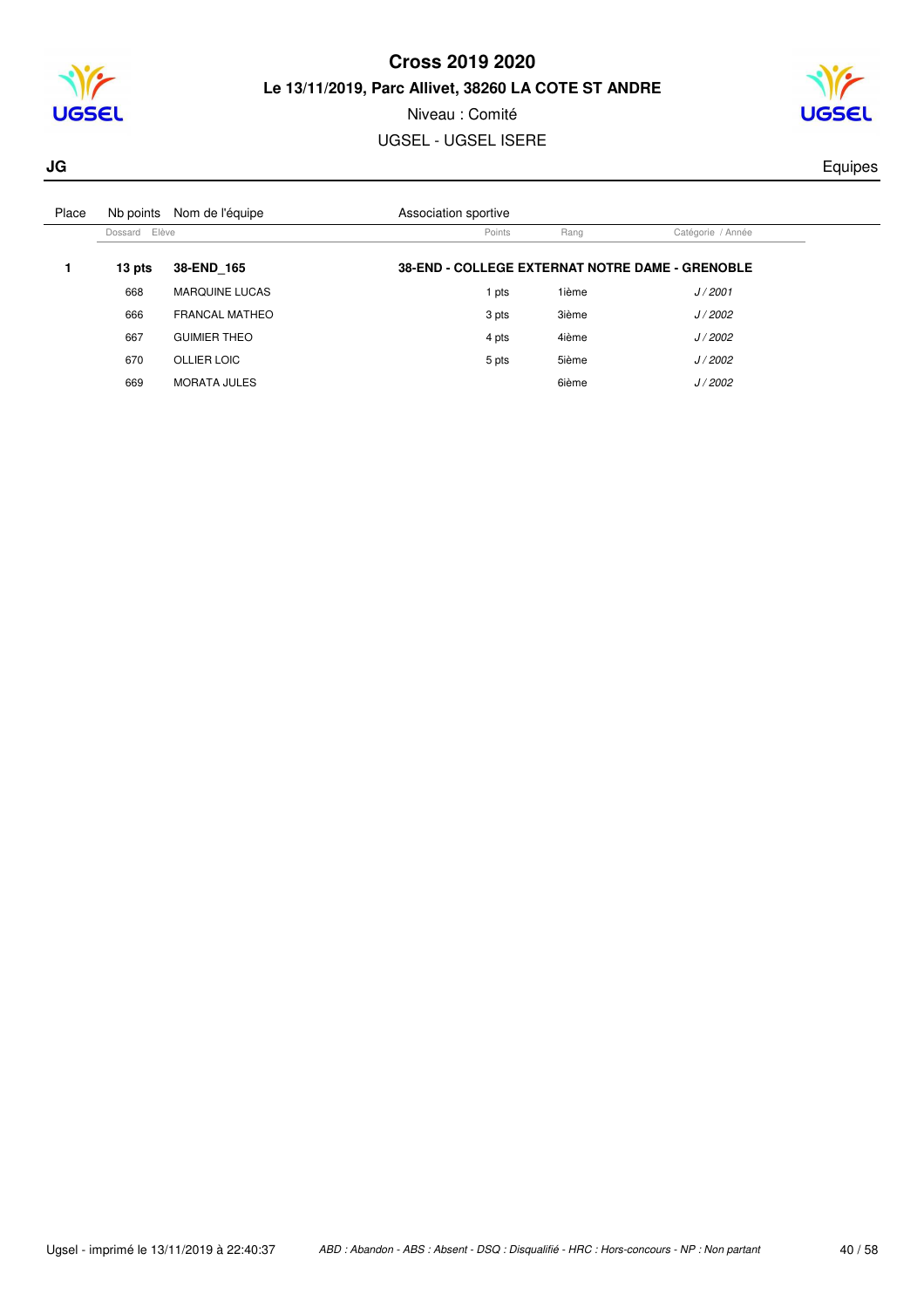

Niveau : Comité **UGSEL - UGSEL ISERE** 



MF1

| Individuel |
|------------|
|            |

| Place | Nom prénom (Nat)                                                                                                  | Cat/né(e) | Association sportive | Ville | Licence | Dossard | Etat |
|-------|-------------------------------------------------------------------------------------------------------------------|-----------|----------------------|-------|---------|---------|------|
|       |                                                                                                                   |           |                      |       |         |         | Q    |
|       |                                                                                                                   |           |                      |       |         |         | Q    |
|       |                                                                                                                   |           |                      |       |         |         | O    |
|       |                                                                                                                   |           |                      |       |         |         | Q    |
|       |                                                                                                                   |           |                      |       |         |         | Q    |
|       |                                                                                                                   |           |                      |       |         |         | O    |
|       |                                                                                                                   |           |                      |       |         |         | O    |
|       | 8. JOCTEUR MONROZIER OLYMPE M / 2006 38-SBLT - COLLEGE ST BRUNO LA TOUR DU PIN 63321982879 288                    |           |                      |       |         |         | Q    |
|       |                                                                                                                   |           |                      |       |         |         | O    |
|       |                                                                                                                   |           |                      |       |         |         | Q    |
|       |                                                                                                                   |           |                      |       |         |         | Q    |
|       |                                                                                                                   |           |                      |       |         |         | O    |
|       |                                                                                                                   |           |                      |       |         |         | Q    |
|       |                                                                                                                   |           |                      |       |         |         | O    |
|       |                                                                                                                   |           |                      |       |         |         | Q    |
|       | 16. SEGUINEAU DE PREVAL CLEMENTINE M / 2006 38-SFLC - Institution SAINT FRANCOIS \ COTE SAINT AND 44221184945 311 |           |                      |       |         |         | Q    |
|       |                                                                                                                   |           |                      |       |         |         | Q    |
|       |                                                                                                                   |           |                      |       |         |         | O    |
|       |                                                                                                                   |           |                      |       |         |         | Q    |
|       |                                                                                                                   |           |                      |       |         |         | Q    |
|       |                                                                                                                   |           |                      |       |         |         | O    |
|       |                                                                                                                   |           |                      |       |         |         | Q    |
|       |                                                                                                                   |           |                      |       |         |         | Q    |
|       |                                                                                                                   |           |                      |       |         |         | Q    |
|       |                                                                                                                   |           |                      |       |         |         | Q    |
|       |                                                                                                                   |           |                      |       |         |         |      |
|       |                                                                                                                   |           |                      |       |         |         |      |
|       |                                                                                                                   |           |                      |       |         |         | Q    |
|       |                                                                                                                   |           |                      |       |         |         | Q    |
|       |                                                                                                                   |           |                      |       |         |         |      |
|       |                                                                                                                   |           |                      |       |         |         |      |
|       |                                                                                                                   |           |                      |       |         |         |      |
|       |                                                                                                                   |           |                      |       |         |         |      |
|       |                                                                                                                   |           |                      |       |         |         |      |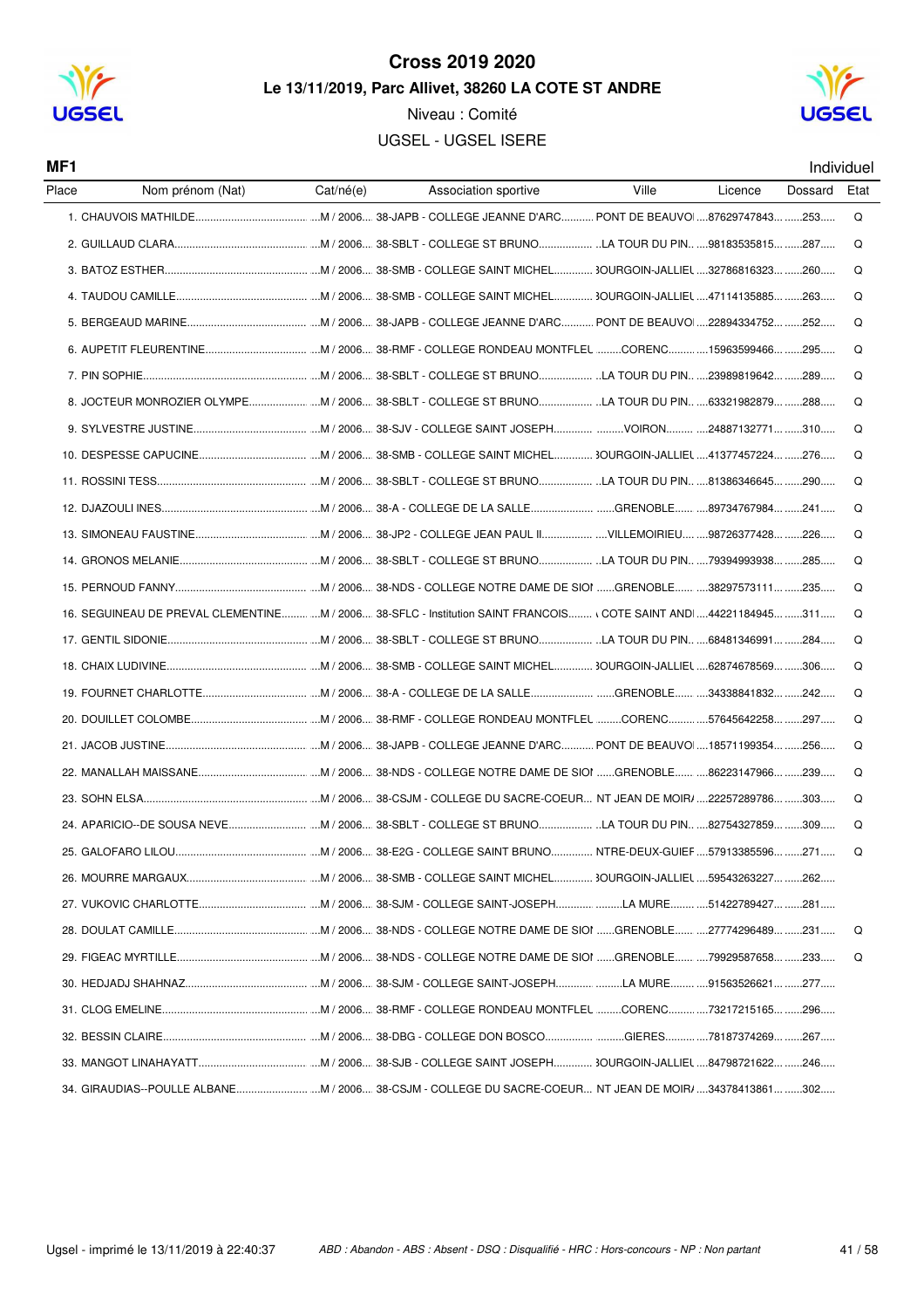

# **Cross 2019 2020**





 $\mathsf Q$ 

| 40. THIRIONBRASSEUR YAELLE M / 2006 38-SJB - COLLEGE SAINT JOSEPH 3OURGOIN-JALLIEL 14374894942 1020 |
|-----------------------------------------------------------------------------------------------------|
|                                                                                                     |
|                                                                                                     |
|                                                                                                     |
|                                                                                                     |
|                                                                                                     |
|                                                                                                     |
|                                                                                                     |
|                                                                                                     |
|                                                                                                     |
|                                                                                                     |
|                                                                                                     |
|                                                                                                     |
| 53. PAGE-RELO--MARTINEZ MANON M / 2006 38-SJM - COLLEGE SAINT-JOSEPHLA MURE 39161415462 279         |
|                                                                                                     |
|                                                                                                     |
|                                                                                                     |
|                                                                                                     |
|                                                                                                     |
|                                                                                                     |
|                                                                                                     |
|                                                                                                     |
|                                                                                                     |
|                                                                                                     |
|                                                                                                     |
|                                                                                                     |
|                                                                                                     |
|                                                                                                     |
|                                                                                                     |
|                                                                                                     |
|                                                                                                     |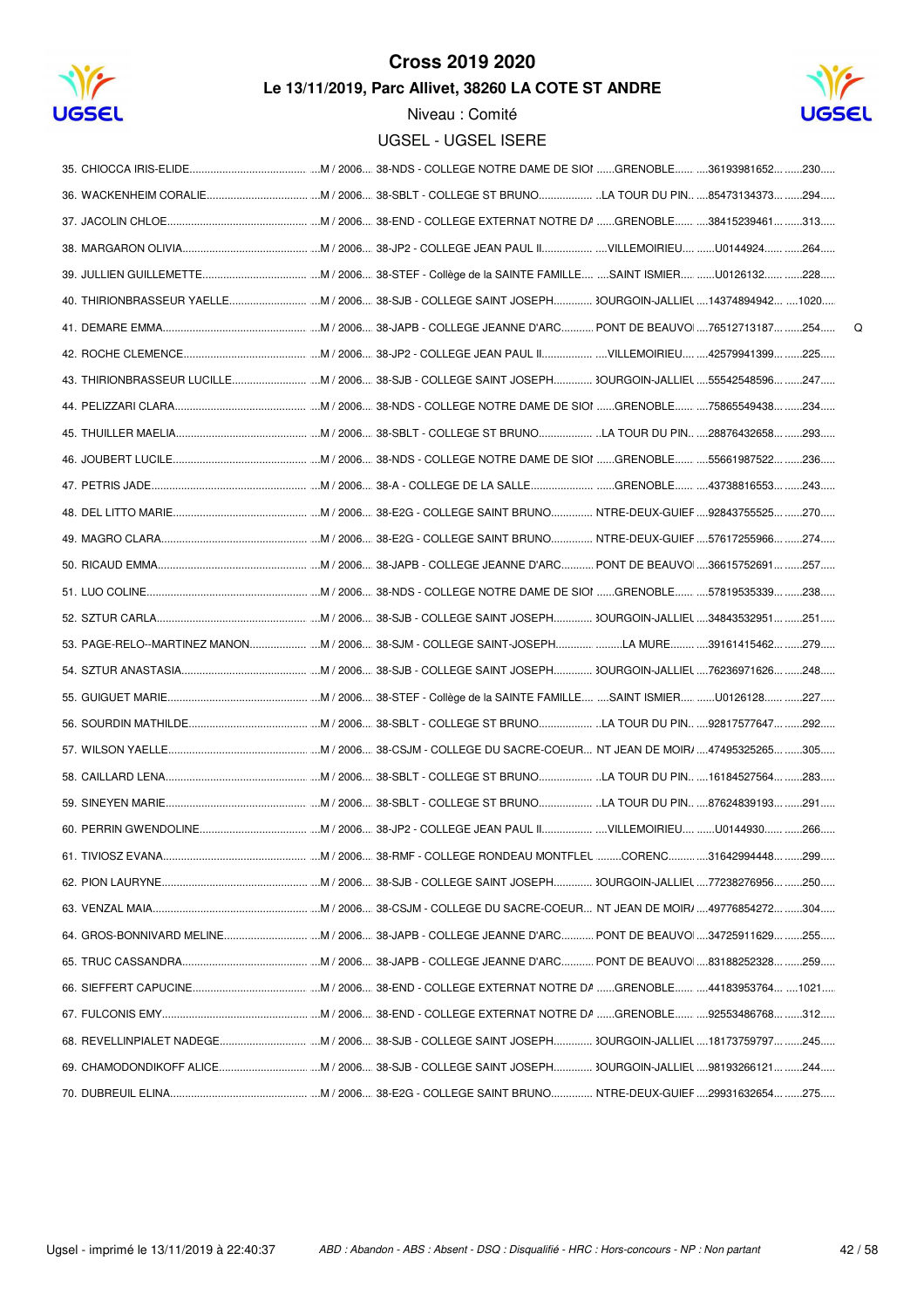

## **Cross 2019 2020**

Le 13/11/2019, Parc Allivet, 38260 LA COTE ST ANDRE

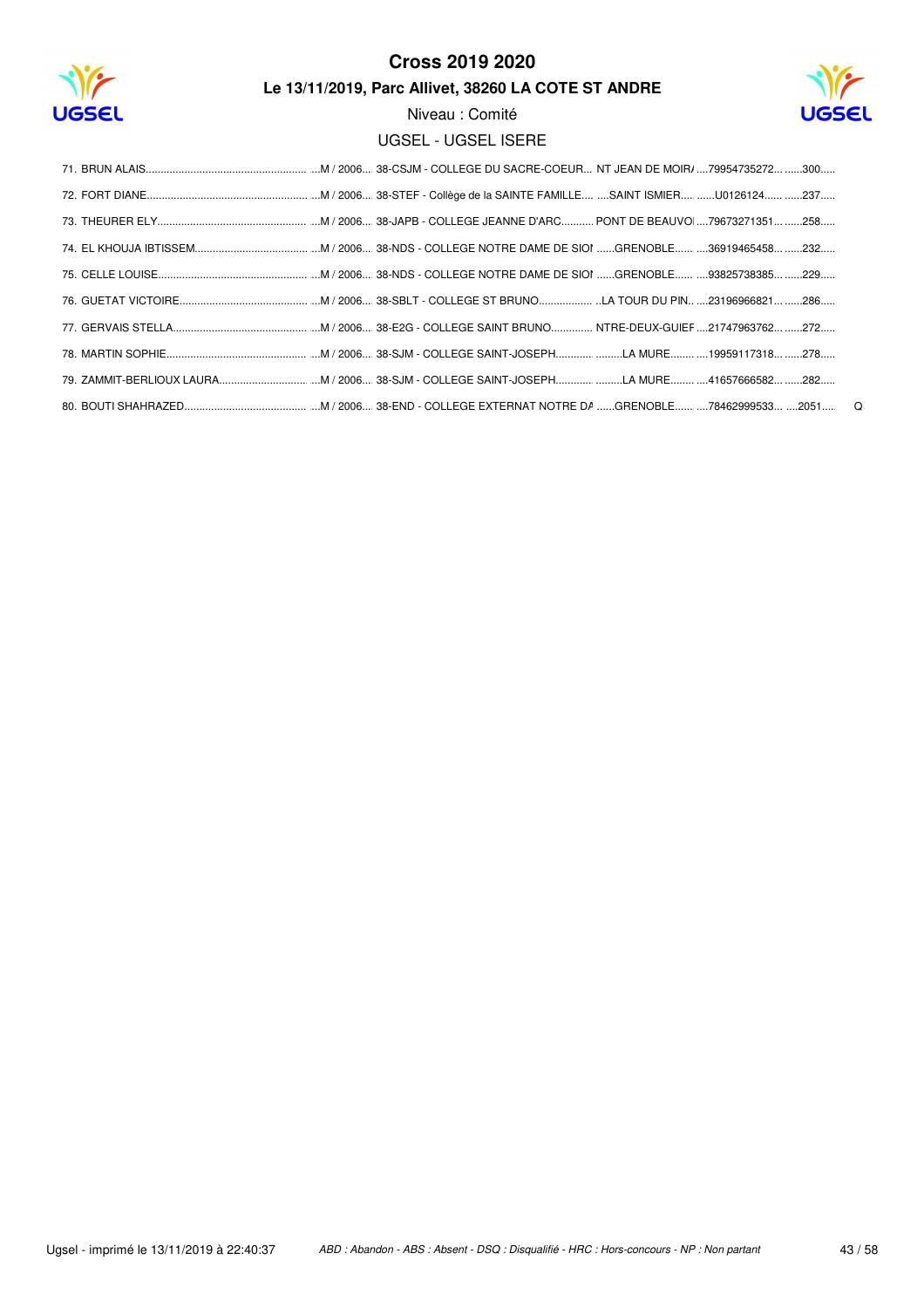

Niveau : Comité UGSEL - UGSEL ISERE



| MF1   |                           |                      |      |                   | Equipes |
|-------|---------------------------|----------------------|------|-------------------|---------|
| Place | Nb points Nom de l'équipe | Association sportive |      |                   |         |
|       | Dossard Elève             | Points               | Rang | Catégorie / Année |         |
|       |                           |                      |      |                   |         |

| 1 | 28 pts    | 38-SBLT_58                | 38-SBLT - COLLEGE ST BRUNO - LA TOUR DU PIN      |        |                                                        |
|---|-----------|---------------------------|--------------------------------------------------|--------|--------------------------------------------------------|
|   | 287       | <b>GUILLAUD CLARA</b>     | 2 pts                                            | 2ième  | M / 2006                                               |
|   | 289       | PIN SOPHIE                | 7 pts                                            | 7ième  | M / 2006                                               |
|   | 288       | JOCTEUR MONROZIER OLYMPE  | 8 pts                                            | 8ième  | M / 2006                                               |
|   | 290       | <b>ROSSINI TESS</b>       | 11 pts                                           | 11ième | M / 2006                                               |
|   | 285       | <b>GRONOS MELANIE</b>     |                                                  | 14ième | M / 2006                                               |
| 2 | 35 pts    | 38-SMB_59                 | 38-SMB - COLLEGE SAINT MICHEL - BOURGOIN-JALLIEU |        |                                                        |
|   | 260       | <b>BATOZ ESTHER</b>       | 3 pts                                            | 3ième  | M / 2006                                               |
|   | 263       | <b>TAUDOU CAMILLE</b>     | 4 pts                                            | 4ième  | M / 2006                                               |
|   | 276       | DESPESSE CAPUCINE         | 10 pts                                           | 10ième | M / 2006                                               |
|   | 306       | CHAIX LUDIVINE            | 18 pts                                           | 18ième | M / 2006                                               |
|   | 262       | MOURRE MARGAUX            |                                                  | 26ième | M / 2006                                               |
| 3 | 68 pts    | 38-JAPB_57                |                                                  |        | 38-JAPB - COLLEGE JEANNE D'ARC - LE PONT DE BEAUVOISIN |
|   | 253       | <b>CHAUVOIS MATHILDE</b>  | 1 pts                                            | 1ième  | M / 2006                                               |
|   | 252       | <b>BERGEAUD MARINE</b>    | 5 pts                                            | 5ième  | M / 2006                                               |
|   | 256       | <b>JACOB JUSTINE</b>      | 21 pts                                           | 21ième | M / 2006                                               |
|   | 254       | <b>DEMARE EMMA</b>        | 41 pts                                           | 41ième | M / 2006                                               |
|   | 257       | RICAUD EMMA               |                                                  | 50ième | M / 2006                                               |
| 4 | 94 pts    | 38-NDS_64                 | 38-NDS - COLLEGE NOTRE DAME DE SION - GRENOBLE   |        |                                                        |
|   | 235       | PERNOUD FANNY             | 15 pts                                           | 15ième | M / 2006                                               |
|   | 239       | MANALLAH MAISSANE         | 22 pts                                           | 22ième | M / 2006                                               |
|   | 231       | DOULAT CAMILLE            | 28 pts                                           | 28ième | M / 2006                                               |
|   | 233       | <b>FIGEAC MYRTILLE</b>    | 29 pts                                           | 29ième | M / 2006                                               |
|   | 230       | CHIOCCA IRIS-ELIDE        |                                                  | 35ième | M / 2006                                               |
| 5 | 118 $pts$ | 38-RMF_60                 | 38-RMF - COLLEGE RONDEAU MONTFLEURY - CORENC     |        |                                                        |
|   | 295       | AUPETIT FLEURENTINE       | 6 pts                                            | 6ième  | M / 2006                                               |
|   | 297       | DOUILLET COLOMBE          | 20 pts                                           | 20ième | M / 2006                                               |
|   | 296       | <b>CLOG EMELINE</b>       | 31 pts                                           | 31ième | M / 2006                                               |
|   | 299       | <b>TIVIOSZ EVANA</b>      | 61 pts                                           | 61ième | M / 2006                                               |
| 6 | 122 pts   | 38-SBLT_66                | 38-SBLT - COLLEGE ST BRUNO - LA TOUR DU PIN      |        |                                                        |
|   | 284       | <b>GENTIL SIDONIE</b>     | 17 pts                                           | 17ième | M / 2006                                               |
|   | 309       | APARICIO--DE SOUSA NEVE   | 24 pts                                           | 24ième | M / 2006                                               |
|   | 294       | <b>WACKENHEIM CORALIE</b> | 36 pts                                           | 36ième | M / 2006                                               |
|   | 293       | THUILLER MAELIA           | 45 pts                                           | 45ième | M / 2006                                               |
|   |           |                           |                                                  |        |                                                        |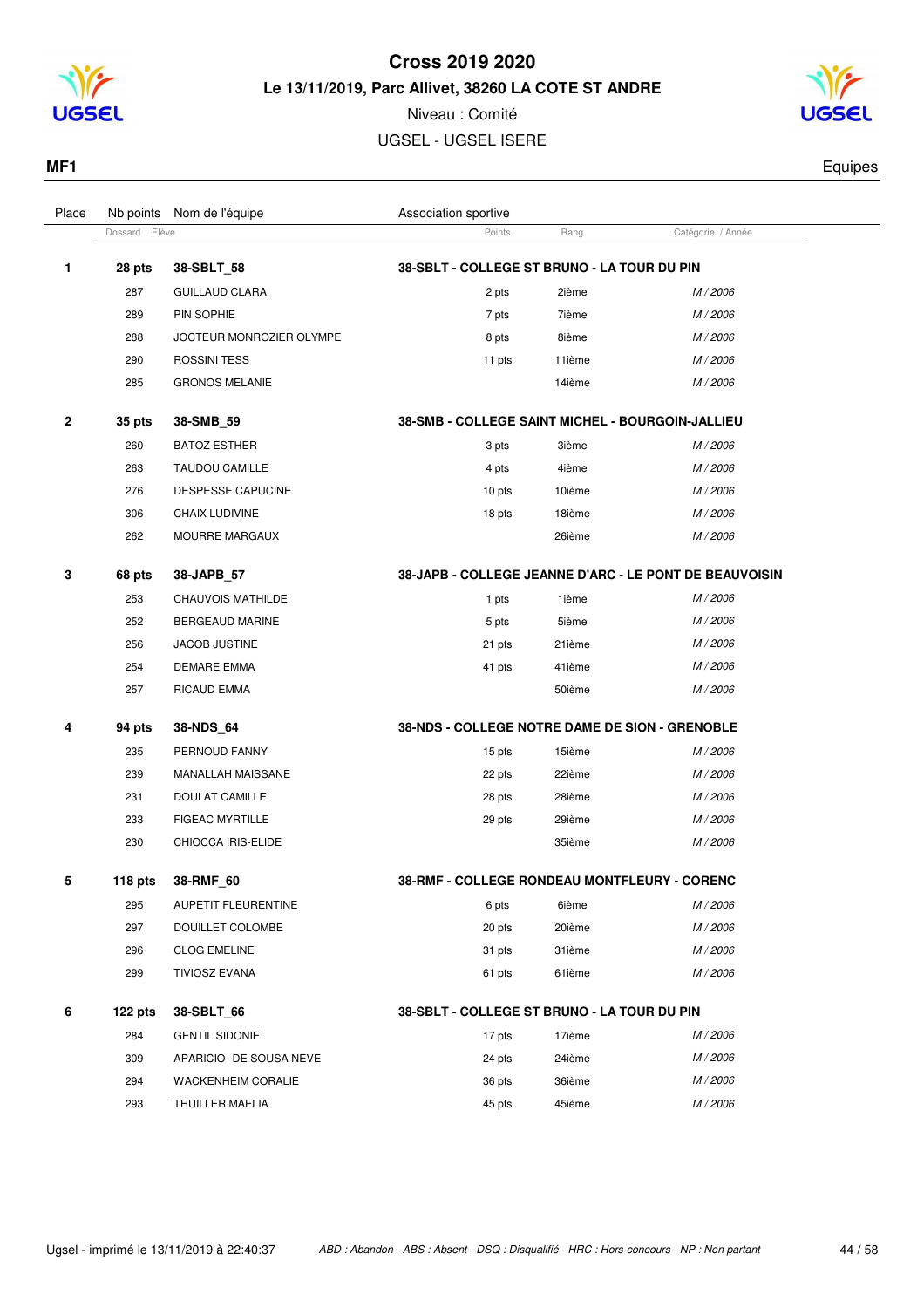

Niveau : Comité UGSEL - UGSEL ISERE

Place Nb points Nom de l'équipe  $\blacksquare$  Association sportive



**MF1** Equipes

|   | Dossard Elève  |                           | Points                                           | Rang   | Catégorie / Année                                        |
|---|----------------|---------------------------|--------------------------------------------------|--------|----------------------------------------------------------|
| 6 | 122 pts        | 38-SBLT_66                | 38-SBLT - COLLEGE ST BRUNO - LA TOUR DU PIN      |        |                                                          |
|   | 292            | SOURDIN MATHILDE          |                                                  | 56ième | M / 2006                                                 |
|   | $153$ pts      | 38-JP2_63                 | 38-JP2 - COLLEGE JEAN PAUL II - VILLEMOIRIEU     |        |                                                          |
|   | 226            | SIMONEAU FAUSTINE         | 13 pts                                           | 13ième | M / 2006                                                 |
|   | 264            | <b>MARGARON OLIVIA</b>    | 38 pts                                           | 38ième | M / 2006                                                 |
|   | 225            | ROCHE CLEMENCE            | 42 pts                                           | 42ième | M / 2006                                                 |
|   | 266            | PERRIN GWENDOLINE         | 60 pts                                           | 60ième | M / 2006                                                 |
|   | <b>168 pts</b> | 38-SJB_71                 | 38-SJB - COLLEGE SAINT JOSEPH - BOURGOIN-JALLIEU |        |                                                          |
|   | 246            | <b>MANGOT LINAHAYATT</b>  | 33 pts                                           | 33ième | M / 2006                                                 |
|   | 1020           | THIRIONBRASSEUR YAELLE    | 40 pts                                           | 40ième | M / 2006                                                 |
|   | 247            | THIRIONBRASSEUR LUCILLE   | 43 pts                                           | 43ième | M / 2006                                                 |
|   | 251            | <b>SZTUR CARLA</b>        | 52 pts                                           | 52ième | M / 2006                                                 |
|   | 248            | SZTUR ANASTASIA           |                                                  | 54ième | M / 2006                                                 |
|   | 177 pts        | 38-CSJM 67                |                                                  |        | 38-CSJM - COLLEGE DU SACRE-COEUR - SAINT JEAN DE MOIRANS |
|   | 303            | <b>SOHN ELSA</b>          | 23 pts                                           | 23ième | M / 2006                                                 |
|   | 302            | GIRAUDIAS--POULLE ALBANE  | 34 pts                                           | 34ième | M / 2006                                                 |
|   | 305            | <b>WILSON YAELLE</b>      | 57 pts                                           | 57ième | M / 2006                                                 |
|   | 304            | <b>VENZAL MAIA</b>        | 63 pts                                           | 63ième | M / 2006                                                 |
|   | 300            | <b>BRUN ALAIS</b>         |                                                  | 71ième | M / 2006                                                 |
|   | 188 pts        | 38-SJM_69                 | <b>38-SJM - COLLEGE SAINT-JOSEPH - LA MURE</b>   |        |                                                          |
|   | 281            | <b>VUKOVIC CHARLOTTE</b>  | 27 pts                                           | 27ième | M / 2006                                                 |
|   | 277            | <b>HEDJADJ SHAHNAZ</b>    | 30 pts                                           | 30ième | M / 2006                                                 |
|   | 279            | PAGE-RELO--MARTINEZ MANON | 53 pts                                           | 53ième | M / 2006                                                 |
|   | 278            | <b>MARTIN SOPHIE</b>      | 78 pts                                           | 78ième | M / 2006                                                 |
|   | 282            | ZAMMIT-BERLIOUX LAURA     |                                                  | 79ième | M / 2006                                                 |
|   | 192 pts        | 38-E2G_68                 | 38-E2G - COLLEGE SAINT BRUNO - ENTRE-DEUX-GUIERS |        |                                                          |
|   | 271            | <b>GALOFARO LILOU</b>     | 25 pts                                           | 25ième | M / 2006                                                 |
|   | 270            | DEL LITTO MARIE           | 48 pts                                           | 48ième | M / 2006                                                 |
|   | 274            | MAGRO CLARA               | 49 pts                                           | 49ième | M / 2006                                                 |
|   | 275            | DUBREUIL ELINA            | 70 pts                                           | 70ième | M / 2006                                                 |
|   | 272            | <b>GERVAIS STELLA</b>     |                                                  | 77ième | M / 2006                                                 |
|   | $215$ pts      | 38-NDS_74                 | 38-NDS - COLLEGE NOTRE DAME DE SION - GRENOBLE   |        |                                                          |
|   | 234            | PELIZZARI CLARA           | 44 pts                                           | 44ième | M / 2006                                                 |
|   |                |                           |                                                  |        |                                                          |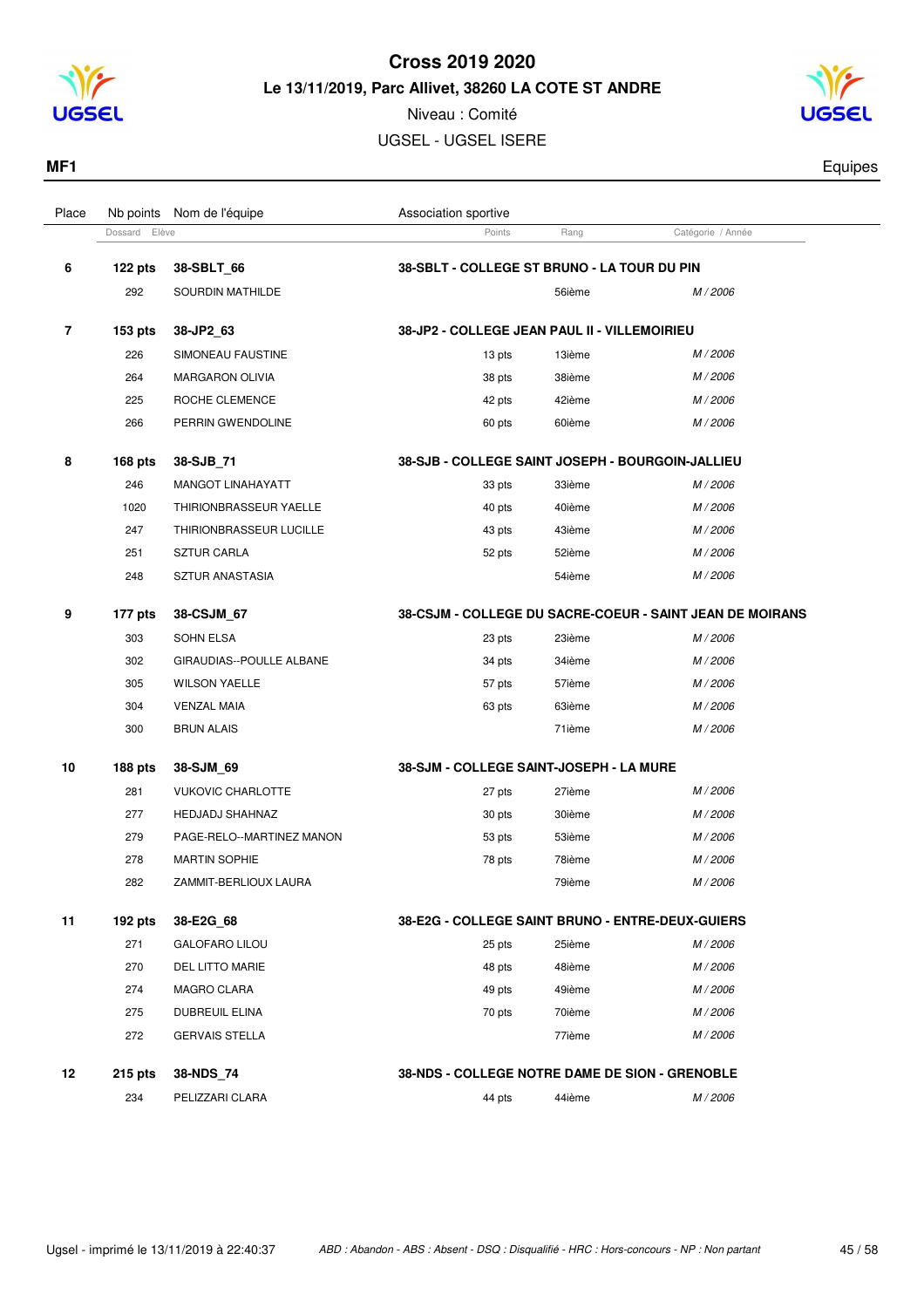



## Niveau : Comité

UGSEL - UGSEL ISERE

 $\overline{a}$ 

**MF1** Equipes

| Place | Nb points        | Nom de l'équipe        | Association sportive                                   |        |                   |  |
|-------|------------------|------------------------|--------------------------------------------------------|--------|-------------------|--|
|       | Elève<br>Dossard |                        | Points                                                 | Rang   | Catégorie / Année |  |
| 12    | $215$ pts        | 38-NDS 74              | 38-NDS - COLLEGE NOTRE DAME DE SION - GRENOBLE         |        |                   |  |
|       | 236              | <b>JOUBERT LUCILE</b>  | 46 pts                                                 | 46ième | M / 2006          |  |
|       | 238              | LUO COLINE             | 51 pts                                                 | 51ième | M / 2006          |  |
|       | 232              | EL KHOUJA IBTISSEM     | 74 pts                                                 | 74ième | M / 2006          |  |
|       | 229              | CELLE LOUISE           |                                                        | 75ième | M / 2006          |  |
| 13    | $250$ pts        | 38-END 72              | <b>38-END - COLLEGE EXTERNAT NOTRE DAME - GRENOBLE</b> |        |                   |  |
|       | 313              | <b>JACOLIN CHLOE</b>   | 37 pts                                                 | 37ième | M / 2006          |  |
|       | 1021             | SIEFFERT CAPUCINE      | 66 pts                                                 | 66ième | M / 2006          |  |
|       | 312              | <b>FULCONIS EMY</b>    | 67 pts                                                 | 67ième | M / 2006          |  |
|       | 2051             | <b>BOUTI SHAHRAZED</b> | 80 pts                                                 | 80ième | M / 2006          |  |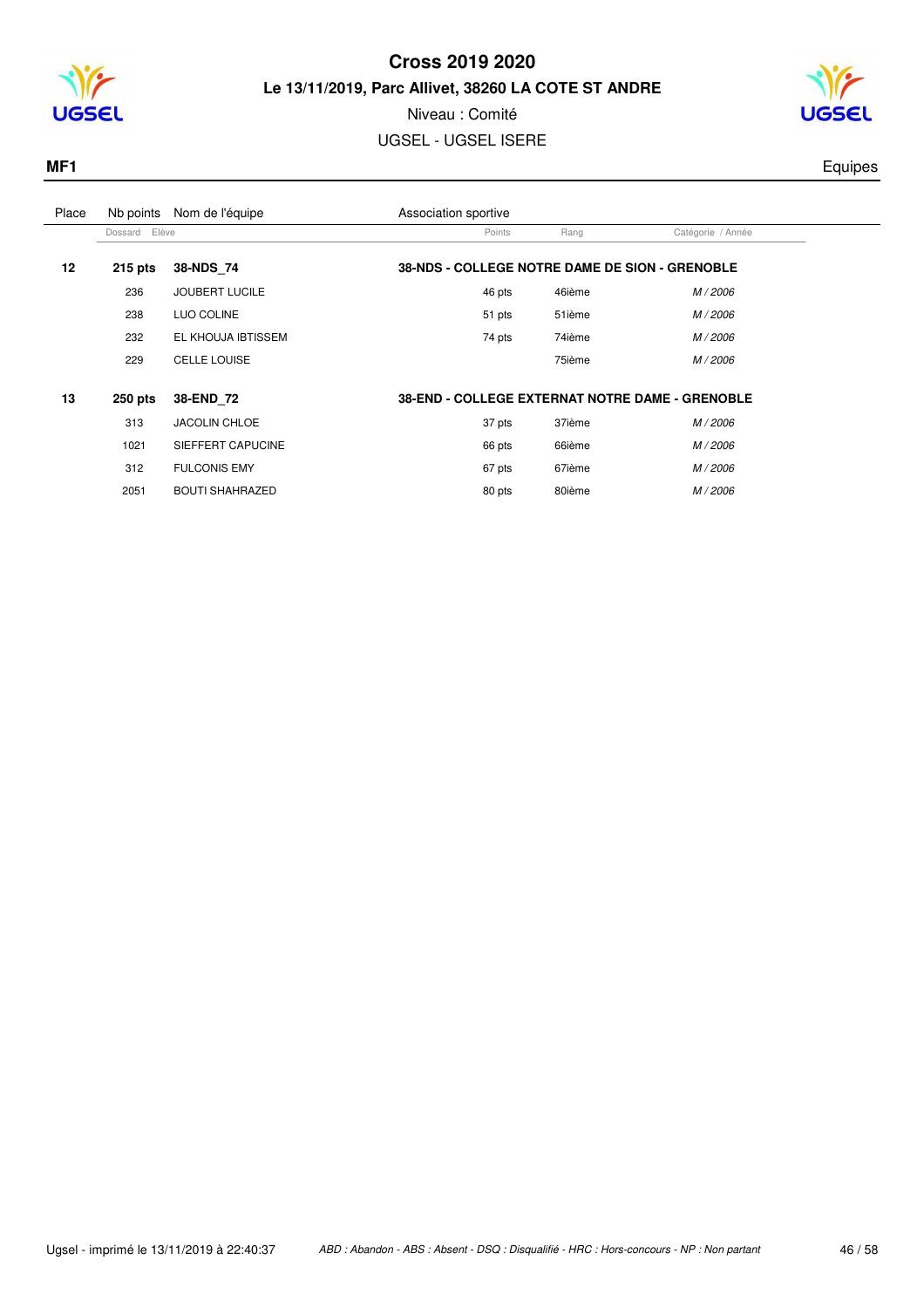

MF<sub>2</sub>

#### **Cross 2019 2020** Le 13/11/2019, Parc Allivet, 38260 LA COTE ST ANDRE

Niveau : Comité

UGSEL - UGSEL ISERE



Individuel

| Place<br>Nom prénom (Nat)                                                                         | Cat/né(e) | Association sportive | Ville | Licence | Dossard | Eta |
|---------------------------------------------------------------------------------------------------|-----------|----------------------|-------|---------|---------|-----|
|                                                                                                   |           |                      |       |         |         | Q   |
|                                                                                                   |           |                      |       |         |         | Q   |
|                                                                                                   |           |                      |       |         |         | Q   |
|                                                                                                   |           |                      |       |         |         | Q   |
|                                                                                                   |           |                      |       |         |         | Q   |
|                                                                                                   |           |                      |       |         |         | Q   |
|                                                                                                   |           |                      |       |         |         | Q   |
|                                                                                                   |           |                      |       |         |         | Q   |
|                                                                                                   |           |                      |       |         |         | Q   |
|                                                                                                   |           |                      |       |         |         | Q   |
|                                                                                                   |           |                      |       |         |         | Q   |
|                                                                                                   |           |                      |       |         |         | Q   |
|                                                                                                   |           |                      |       |         |         | Q   |
|                                                                                                   |           |                      |       |         |         | Q   |
|                                                                                                   |           |                      |       |         |         | Q   |
|                                                                                                   |           |                      |       |         |         | Q   |
|                                                                                                   |           |                      |       |         |         | Q   |
|                                                                                                   |           |                      |       |         |         | Q   |
|                                                                                                   |           |                      |       |         |         | Q   |
|                                                                                                   |           |                      |       |         |         | Q   |
|                                                                                                   |           |                      |       |         |         | Q   |
|                                                                                                   |           |                      |       |         |         | Q   |
|                                                                                                   |           |                      |       |         |         | Q   |
|                                                                                                   |           |                      |       |         |         | Q   |
|                                                                                                   |           |                      |       |         |         | Q   |
|                                                                                                   |           |                      |       |         |         |     |
|                                                                                                   |           |                      |       |         |         |     |
|                                                                                                   |           |                      |       |         |         |     |
|                                                                                                   |           |                      |       |         |         |     |
|                                                                                                   |           |                      |       |         |         |     |
|                                                                                                   |           |                      |       |         |         |     |
|                                                                                                   |           |                      |       |         |         |     |
|                                                                                                   |           |                      |       |         |         |     |
| 34. PEETERS--EXCOFFIER OCEANE M / 2005 38-JP2 - COLLEGE JEAN PAUL II VILLEMOIRIEU 86393923769 410 |           |                      |       |         |         | Q   |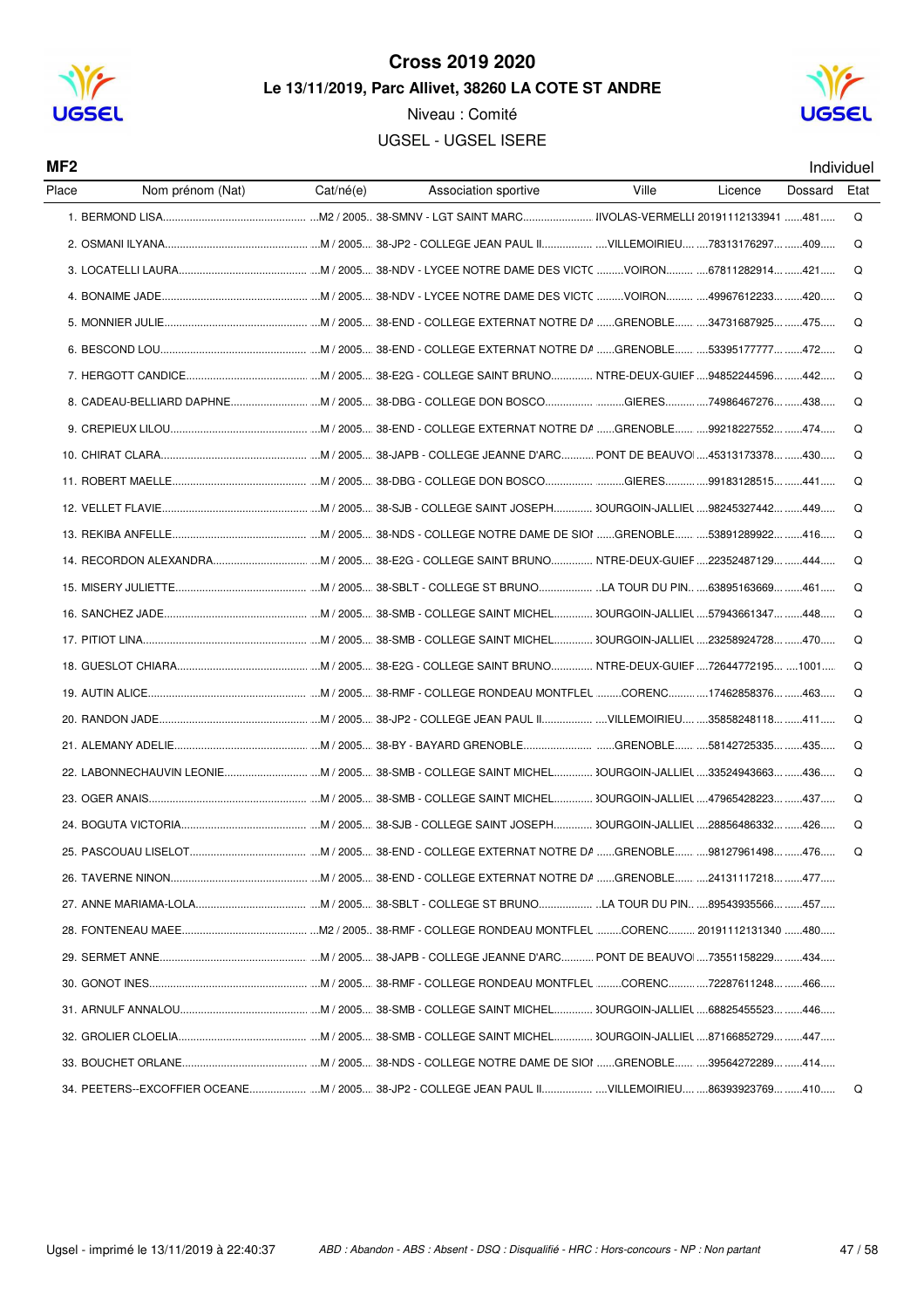



|                                                                                           | Q |
|-------------------------------------------------------------------------------------------|---|
|                                                                                           |   |
|                                                                                           |   |
|                                                                                           | Q |
|                                                                                           |   |
|                                                                                           |   |
|                                                                                           |   |
|                                                                                           |   |
|                                                                                           |   |
|                                                                                           |   |
|                                                                                           |   |
|                                                                                           |   |
|                                                                                           | Q |
|                                                                                           |   |
|                                                                                           |   |
| 50. PAOLASSO-FERREST JALANE M / 2005 38-SJM - COLLEGE SAINT-JOSEPHLA MURE 62852372459 453 |   |
|                                                                                           |   |
|                                                                                           |   |
|                                                                                           |   |
|                                                                                           |   |
|                                                                                           |   |
|                                                                                           |   |
|                                                                                           |   |
|                                                                                           |   |
|                                                                                           |   |
|                                                                                           |   |
|                                                                                           |   |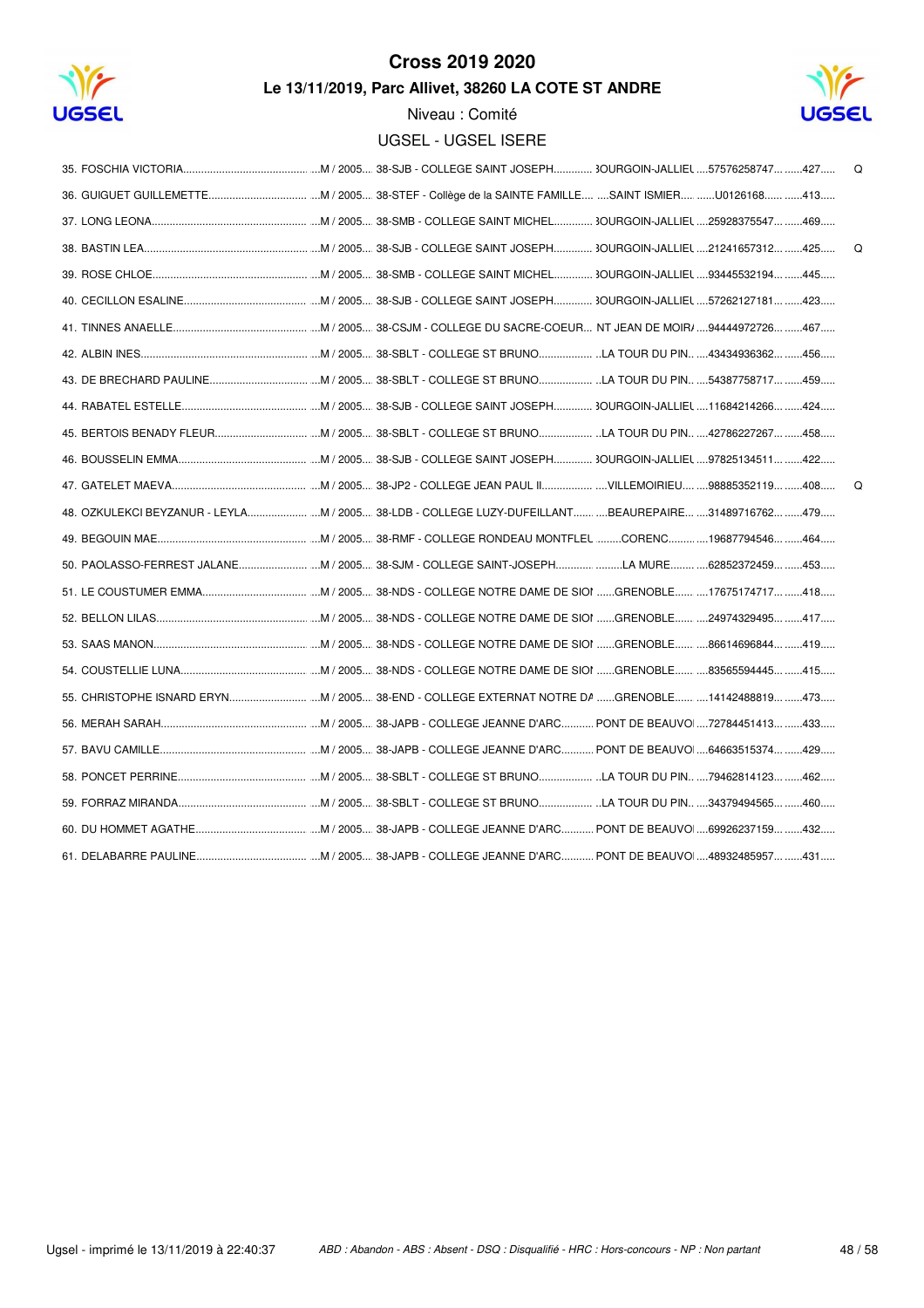



| MF <sub>2</sub> | $\sim$ $\sim$ $\sim$ $\sim$ |
|-----------------|-----------------------------|
|                 |                             |

| Place        | Nb points     | Nom de l'équipe             | Association sportive                             |        |                   |  |
|--------------|---------------|-----------------------------|--------------------------------------------------|--------|-------------------|--|
|              | Dossard Elève |                             | Points                                           | Rang   | Catégorie / Année |  |
| 1            | 45 pts        | 38-END_101                  | 38-END - COLLEGE EXTERNAT NOTRE DAME - GRENOBLE  |        |                   |  |
|              | 475           | <b>MONNIER JULIE</b>        | 5 pts                                            | 5ième  | M / 2005          |  |
|              | 472           | <b>BESCOND LOU</b>          | 6 pts                                            | 6ième  | M / 2005          |  |
|              | 474           | <b>CREPIEUX LILOU</b>       | 9 pts                                            | 9ième  | M / 2005          |  |
|              | 476           | PASCOUAU LISELOT            | 25 pts                                           | 25ième | M / 2005          |  |
|              | 477           | <b>TAVERNE NINON</b>        |                                                  | 26ième | M / 2005          |  |
| $\mathbf{2}$ | 78 pts        | 38-SMB_108                  | 38-SMB - COLLEGE SAINT MICHEL - BOURGOIN-JALLIEU |        |                   |  |
|              | 448           | SANCHEZ JADE                | 16 pts                                           | 16ième | M / 2005          |  |
|              | 470           | PITIOT LINA                 | 17 pts                                           | 17ième | M / 2005          |  |
|              | 436           | LABONNECHAUVIN LEONIE       | 22 pts                                           | 22ième | M / 2005          |  |
|              | 437           | <b>OGER ANAIS</b>           | 23 pts                                           | 23ième | M / 2005          |  |
|              | 446           | ARNULF ANNALOU              |                                                  | 31ième | M / 2005          |  |
| 3            | 103 pts       | 38-JP2_99                   | 38-JP2 - COLLEGE JEAN PAUL II - VILLEMOIRIEU     |        |                   |  |
|              | 409           | <b>OSMANI ILYANA</b>        | 2 pts                                            | 2ième  | M / 2005          |  |
|              | 411           | RANDON JADE                 | 20 pts                                           | 20ième | M / 2005          |  |
|              | 410           | PEETERS--EXCOFFIER OCEANE   | 34 pts                                           | 34ième | M/2005            |  |
|              | 408           | <b>GATELET MAEVA</b>        | 47 pts                                           | 47ième | M/2005            |  |
| 4            | 109 pts       | 38-SJB_105                  | 38-SJB - COLLEGE SAINT JOSEPH - BOURGOIN-JALLIEU |        |                   |  |
|              | 449           | <b>VELLET FLAVIE</b>        | 12 pts                                           | 12ième | M / 2005          |  |
|              | 426           | <b>BOGUTA VICTORIA</b>      | 24 pts                                           | 24ième | M / 2005          |  |
|              | 427           | <b>FOSCHIA VICTORIA</b>     | 35 pts                                           | 35ième | M / 2005          |  |
|              | 425           | <b>BASTIN LEA</b>           | 38 pts                                           | 38ième | M / 2005          |  |
|              | 423           | <b>CECILLON ESALINE</b>     |                                                  | 40ième | M / 2005          |  |
| 5            | $126$ pts     | 38-RMF_109                  | 38-RMF - COLLEGE RONDEAU MONTFLEURY - CORENC     |        |                   |  |
|              | 463           | <b>AUTIN ALICE</b>          | 19 pts                                           | 19ième | M / 2005          |  |
|              | 480           | FONTENEAU MAEE              | 28 pts                                           | 28ième | M2 / 2005         |  |
|              | 466           | <b>GONOT INES</b>           | 30 pts                                           | 30ième | M / 2005          |  |
|              | 464           | <b>BEGOUIN MAE</b>          | 49 pts                                           | 49ième | M / 2005          |  |
| 6            | 127 pts       | 38-SBLT_107                 | 38-SBLT - COLLEGE ST BRUNO - LA TOUR DU PIN      |        |                   |  |
|              | 461           | MISERY JULIETTE             | 15 pts                                           | 15ième | M / 2005          |  |
|              | 457           | ANNE MARIAMA-LOLA           | 27 pts                                           | 27ième | M / 2005          |  |
|              | 456           | ALBIN INES                  | 42 pts                                           | 42ième | M / 2005          |  |
|              | 459           | DE BRECHARD PAULINE         | 43 pts                                           | 43ième | M / 2005          |  |
|              | 458           | <b>BERTOIS BENADY FLEUR</b> |                                                  | 45ième | M / 2005          |  |
|              |               |                             |                                                  |        |                   |  |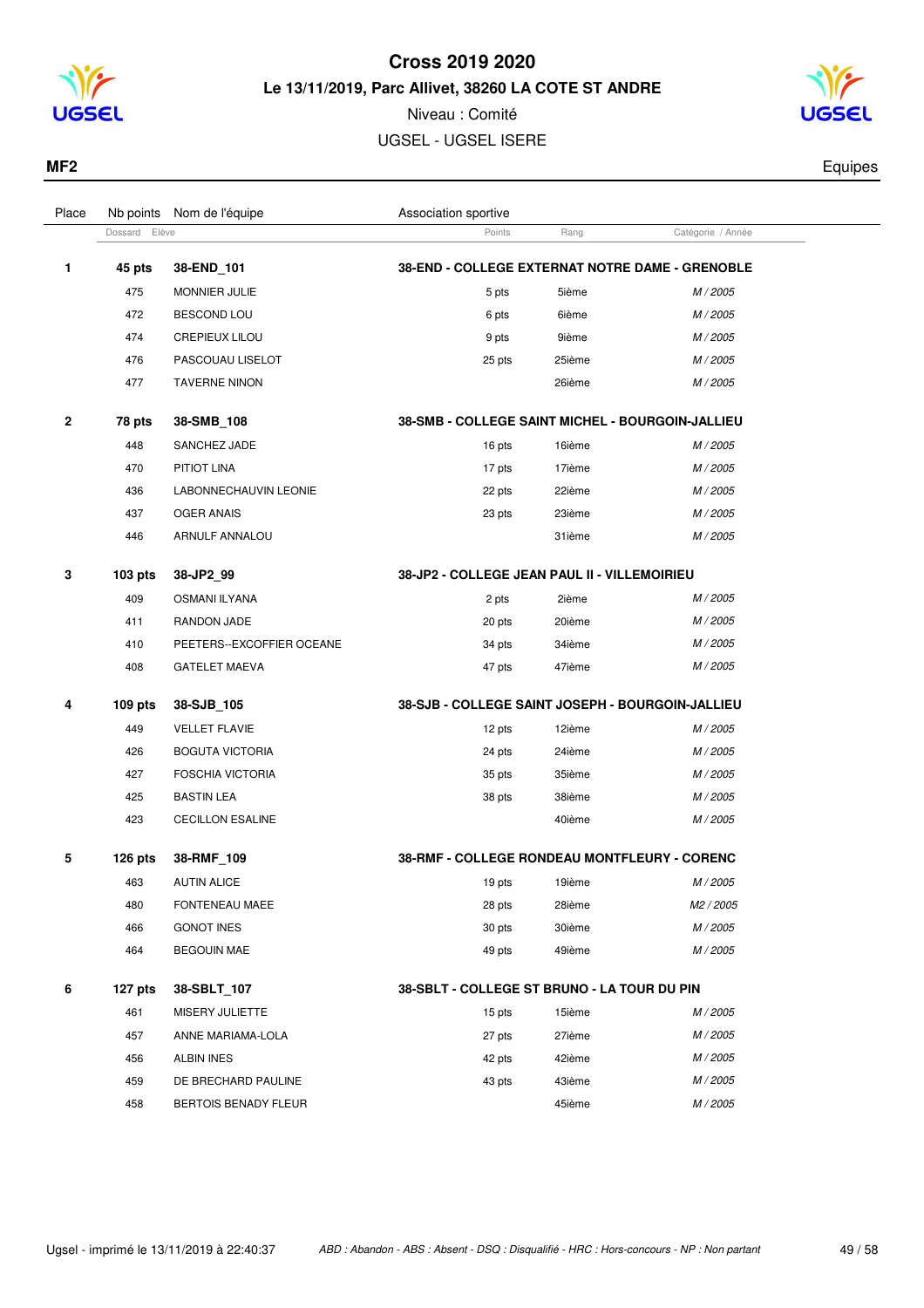



## Niveau : Comité

UGSEL - UGSEL ISERE

**MF2** Equipes

| Place | Nb points     | Nom de l'équipe       | Association sportive                           |        |                                                        |  |  |
|-------|---------------|-----------------------|------------------------------------------------|--------|--------------------------------------------------------|--|--|
|       | Dossard Elève |                       | Points                                         | Rang   | Catégorie / Année                                      |  |  |
| 7     | $149$ pts     | 38-NDS 106            | 38-NDS - COLLEGE NOTRE DAME DE SION - GRENOBLE |        |                                                        |  |  |
|       | 416           | <b>REKIBA ANFELLE</b> | 13 pts                                         | 13ième | M / 2005                                               |  |  |
|       | 414           | <b>BOUCHET ORLANE</b> | 33 pts                                         | 33ième | M / 2005                                               |  |  |
|       | 418           | LE COUSTUMER EMMA     | 51 pts                                         | 51ième | M / 2005                                               |  |  |
|       | 417           | <b>BELLON LILAS</b>   | 52 pts                                         | 52ième | M / 2005                                               |  |  |
|       | 419           | <b>SAAS MANON</b>     |                                                | 53ième | M / 2005                                               |  |  |
| 8     | $152$ pts     | 38-JAPB 104           |                                                |        | 38-JAPB - COLLEGE JEANNE D'ARC - LE PONT DE BEAUVOISIN |  |  |
|       | 430           | CHIRAT CLARA          | 10 pts                                         | 10ième | M / 2005                                               |  |  |
|       | 434           | <b>SERMET ANNE</b>    | 29 pts                                         | 29ième | M / 2005                                               |  |  |
|       | 433           | <b>MERAH SARAH</b>    | 56 pts                                         | 56ième | M / 2005                                               |  |  |
|       | 429           | <b>BAVU CAMILLE</b>   | 57 pts                                         | 57ième | M / 2005                                               |  |  |
|       | 432           | DU HOMMET AGATHE      |                                                | 60ième | M / 2005                                               |  |  |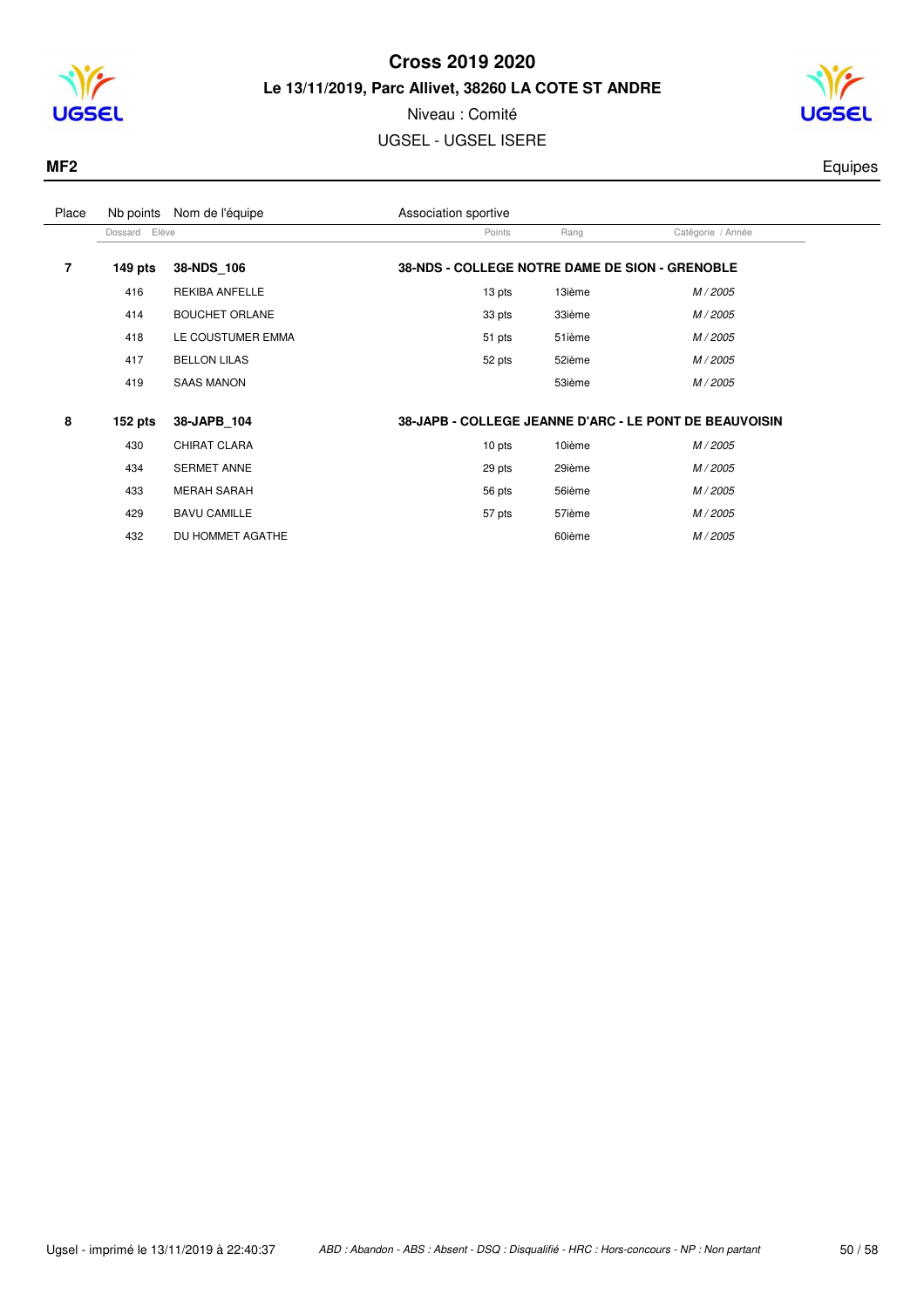

Nom prénom (Nat)

MG<sub>1</sub>

Place

#### Cross 2019 2020 Le 13/11/2019. Parc Allivet. 38260 LA COTE ST ANDRE

Niveau: Comité

UGSEL - UGSEL ISERE

Association sportive

Ville

Licence

Cat/né(e)



Individuel

Etat

Dossard

...... ....M / 2006.... 38-END - COLLEGE EXTERNAT NOTRE DA ......GRENOBLE...... ....97413261212... ......406..... 1 REY TOM  $\Omega$ Q .......... ...M / 2006.... 38-SBLT - COLLEGE ST BRUNO................... ..LA TOUR DU PIN.. ....99289762997... ......371..... 3 JOHNE LENY  $\Omega$  $\Omega$ 5 POIVRE MERLIN  $M/2006$  38-A - COLLEGE DE LA SALLE GRENOBLE 55781453134 325  $\Omega$  $\Omega$  $\Omega$ 8. HUGON ELOUAN...............  $\Omega$  $\Omega$  $\Omega$  $\Omega$ M / 2006 38-I DB - COLLEGE LUZY-DUFFILLANT REAUREPAIRE 52747777825 407 12 POZIN NATHAN  $\Omega$  $\Omega$ 14 NEVRET RAPTISTE  $\Omega$ 15. ROCHER-LEBLANC VALENTIN............................ ...M / 2006.... 38-DBG - COLLEGE DON BOSCO............................GIERES...............49116567293... ......350..... Q 16 CHALIVIN CALVIN .....................................M / 2006.... 38-SJB - COLLEGE SAINT JOSEPH.............. 30URGOIN-JALLIEL ....48453441562... ......328.... ∩ 17. RONZON ROMAIN.. Q Q 19 TESSIERES COME  $\Omega$  $\Omega$ 21. CHAMBON LOUI.  $\Omega$ 22 TROUSSIER ARTHUR **COLLEGE RONDEAU MONTELLING CORENCY SCREAME** 292  $\Omega$  $\Omega$  $\Omega$  $\Omega$  $\Omega$ 28 AILLOUD CYBIL M / 2006 38-F2G - COLLEGE SAINT BRUNO NTRE-DEUX-GUIFF 37146681579 353 30 GUYARD VALENTIN 31 FAI OUFT MYLANN CONTROLLY CHE NOTRE DAME DESINICT VOIRON 24742424139 320

**32 MOLITIN ALIDRIC** ..................................M / 2006.... 38-END - COLLEGE EXTERNAT NOTRE DA ......GRENOBLE............86638263668........1010.... 

 $\cap$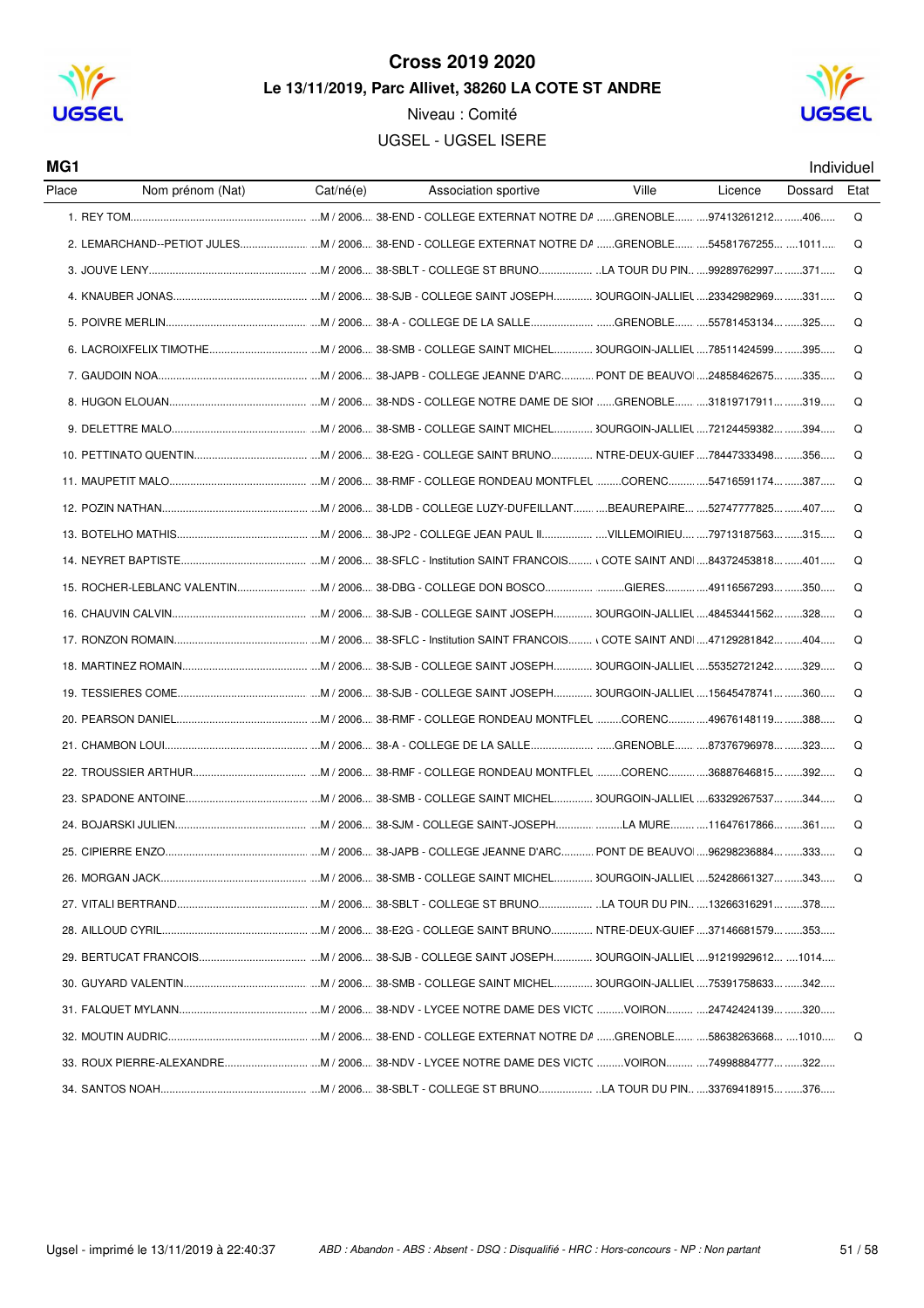



| Q                                                                                              |
|------------------------------------------------------------------------------------------------|
|                                                                                                |
|                                                                                                |
|                                                                                                |
|                                                                                                |
|                                                                                                |
|                                                                                                |
|                                                                                                |
| 44. CASTANO CASTEJON GUILLERMOM / 2006 38-RMF - COLLEGE RONDEAU MONTFLEL CORENC61589297186 382 |
|                                                                                                |
|                                                                                                |
|                                                                                                |
|                                                                                                |
|                                                                                                |
|                                                                                                |
|                                                                                                |
| $\Omega$                                                                                       |
|                                                                                                |
|                                                                                                |
|                                                                                                |
|                                                                                                |
|                                                                                                |
|                                                                                                |
|                                                                                                |
|                                                                                                |
|                                                                                                |
|                                                                                                |
|                                                                                                |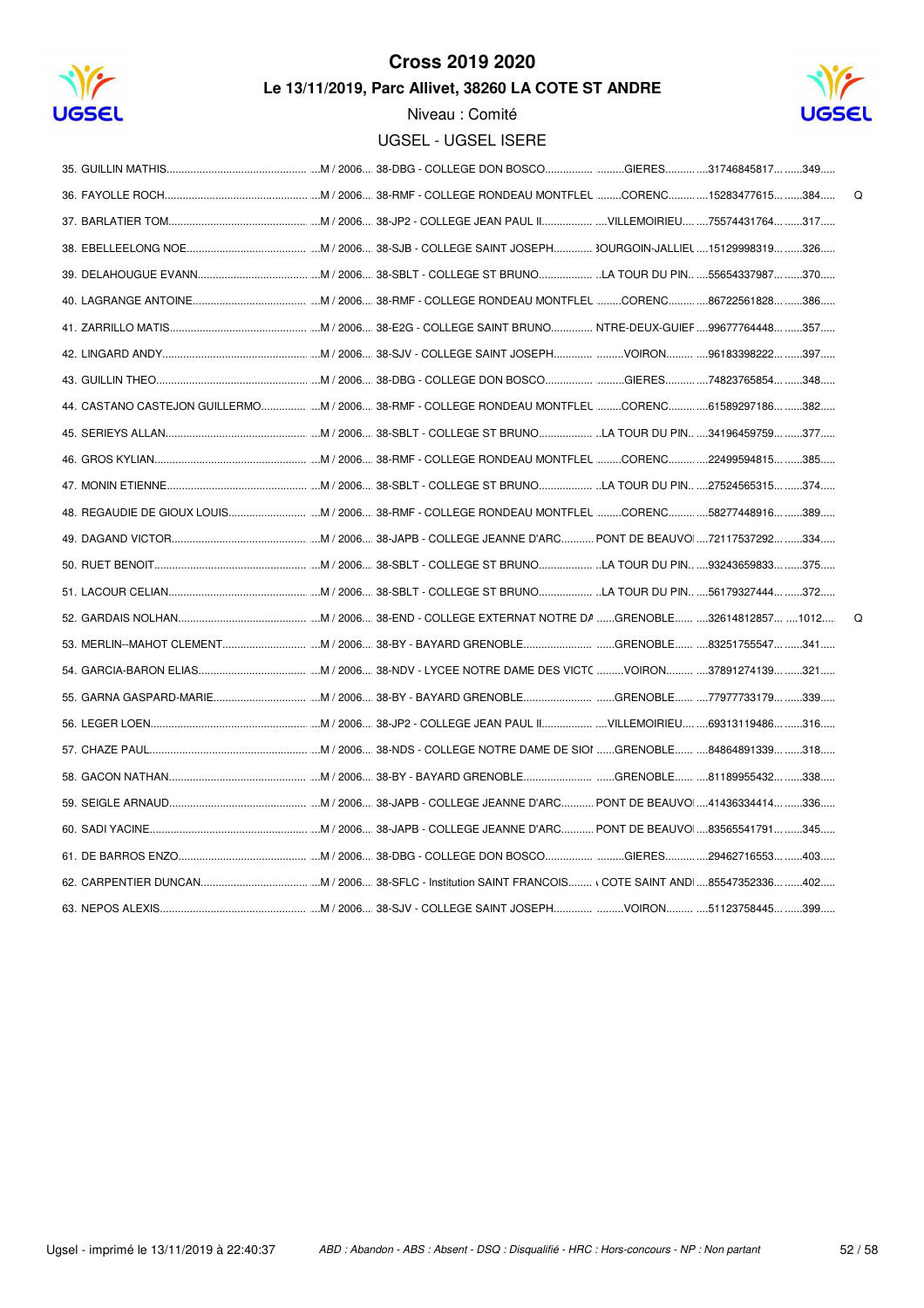

Niveau : Comité UGSEL - UGSEL ISERE



**MG1** Equipes

| Place        | Nb points        | Nom de l'équipe          | Association sportive                                    |        |                                                        |  |
|--------------|------------------|--------------------------|---------------------------------------------------------|--------|--------------------------------------------------------|--|
|              | Elève<br>Dossard |                          | Points                                                  | Rang   | Catégorie / Année                                      |  |
| 1            | 57 pts           | 38-SJB 80                | 38-SJB - COLLEGE SAINT JOSEPH - BOURGOIN-JALLIEU        |        |                                                        |  |
|              | 331              | <b>KNAUBER JONAS</b>     | 4 pts                                                   | 4ième  | M / 2006                                               |  |
|              | 328              | CHAUVIN CALVIN           | 16 pts                                                  | 16ième | M / 2006                                               |  |
|              | 329              | <b>MARTINEZ ROMAIN</b>   | 18 pts                                                  | 18ième | M / 2006                                               |  |
|              | 360              | <b>TESSIERES COME</b>    | 19 pts                                                  | 19ième | M / 2006                                               |  |
|              | 1014             | <b>BERTUCAT FRANCOIS</b> |                                                         | 29ième | M / 2006                                               |  |
| $\mathbf{2}$ | 64 pts           | 38-SMB_82                | <b>38-SMB - COLLEGE SAINT MICHEL - BOURGOIN-JALLIEU</b> |        |                                                        |  |
|              | 395              | LACROIXFELIX TIMOTHE     | 6 pts                                                   | 6ième  | M/2006                                                 |  |
|              | 394              | DELETTRE MALO            | 9 pts                                                   | 9ième  | M / 2006                                               |  |
|              | 344              | SPADONE ANTOINE          | 23 pts                                                  | 23ième | M / 2006                                               |  |
|              | 343              | <b>MORGAN JACK</b>       | 26 pts                                                  | 26ième | M / 2006                                               |  |
|              | 342              | <b>GUYARD VALENTIN</b>   |                                                         | 30ième | M/2006                                                 |  |
| 3            | 87 pts           | 38-END 78                | 38-END - COLLEGE EXTERNAT NOTRE DAME - GRENOBLE         |        |                                                        |  |
|              | 406              | <b>REY TOM</b>           | 1 pts                                                   | 1ième  | M / 2006                                               |  |
|              | 1011             | LEMARCHAND--PETIOT JULES | 2 pts                                                   | 2ième  | M / 2006                                               |  |
|              | 1010             | <b>MOUTIN AUDRIC</b>     | 32 pts                                                  | 32ième | M / 2006                                               |  |
|              | 1012             | <b>GARDAIS NOLHAN</b>    | 52 pts                                                  | 52ième | $M/2006$                                               |  |
| 4            | 89 pts           | 38-RMF_86                | 38-RMF - COLLEGE RONDEAU MONTFLEURY - CORENC            |        |                                                        |  |
|              | 387              | MAUPETIT MALO            | 11 pts                                                  | 11ième | M / 2006                                               |  |
|              | 388              | PEARSON DANIEL           | 20 pts                                                  | 20ième | M / 2006                                               |  |
|              | 392              | <b>TROUSSIER ARTHUR</b>  | 22 pts                                                  | 22ième | M / 2006                                               |  |
|              | 384              | <b>FAYOLLE ROCH</b>      | 36 pts                                                  | 36ième | M / 2006                                               |  |
|              | 386              | LAGRANGE ANTOINE         |                                                         | 40ième | M / 2006                                               |  |
| 5            | $103$ pts        | 38-SBLT_79               | 38-SBLT - COLLEGE ST BRUNO - LA TOUR DU PIN             |        |                                                        |  |
|              | 371              | JOUVE LENY               | 3 pts                                                   | 3ième  | M / 2006                                               |  |
|              | 378              | <b>VITALI BERTRAND</b>   | 27 pts                                                  | 27ième | M / 2006                                               |  |
|              | 376              | SANTOS NOAH              | 34 pts                                                  | 34ième | M / 2006                                               |  |
|              | 370              | DELAHOUGUE EVANN         | 39 pts                                                  | 39ième | M / 2006                                               |  |
|              | 377              | <b>SERIEYS ALLAN</b>     |                                                         | 45ième | M / 2006                                               |  |
| 6            | <b>140 pts</b>   | 38-JAPB_83               |                                                         |        | 38-JAPB - COLLEGE JEANNE D'ARC - LE PONT DE BEAUVOISIN |  |
|              | 335              | <b>GAUDOIN NOA</b>       | 7 pts                                                   | 7ième  | M / 2006                                               |  |
|              | 333              | <b>CIPIERRE ENZO</b>     | 25 pts                                                  | 25ième | M / 2006                                               |  |
|              | 334              | <b>DAGAND VICTOR</b>     | 49 pts                                                  | 49ième | M / 2006                                               |  |
|              | 336              | SEIGLE ARNAUD            | 59 pts                                                  | 59ième | M / 2006                                               |  |
|              |                  |                          |                                                         |        |                                                        |  |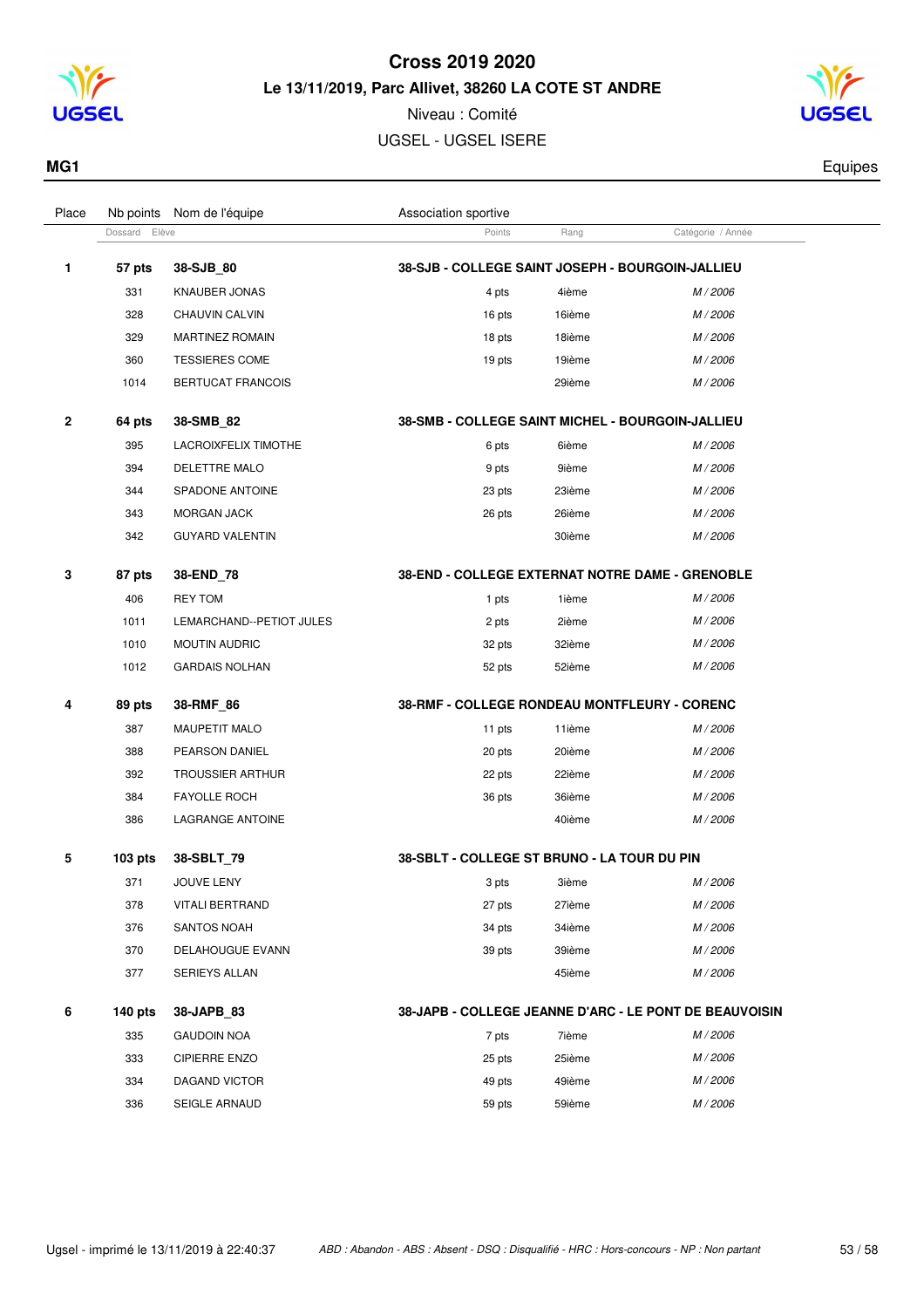



## Niveau : Comité UGSEL - UGSEL ISERE

**MG1** Equipes

| Place | Nb points     | Nom de l'équipe         | Association sportive                |        |                                                        |  |
|-------|---------------|-------------------------|-------------------------------------|--------|--------------------------------------------------------|--|
|       | Dossard Elève |                         | Points                              | Rang   | Catégorie / Année                                      |  |
| 6     | 140 $pts$     | 38-JAPB 83              |                                     |        | 38-JAPB - COLLEGE JEANNE D'ARC - LE PONT DE BEAUVOISIN |  |
|       | 345           | <b>SADI YACINE</b>      |                                     | 60ième | M / 2006                                               |  |
| 7     | $154$ pts     | 38-DBG 90               | 38-DBG - COLLEGE DON BOSCO - GIERES |        |                                                        |  |
|       | 350           | ROCHER-LEBLANC VALENTIN | 15 pts                              | 15ième | M / 2006                                               |  |
|       | 349           | <b>GUILLIN MATHIS</b>   | 35 pts                              | 35ième | M / 2006                                               |  |
|       | 348           | <b>GUILLIN THEO</b>     | 43 pts                              | 43ième | M / 2006                                               |  |
|       | 403           | DE BARROS ENZO          | 61 pts                              | 61ième | M / 2006                                               |  |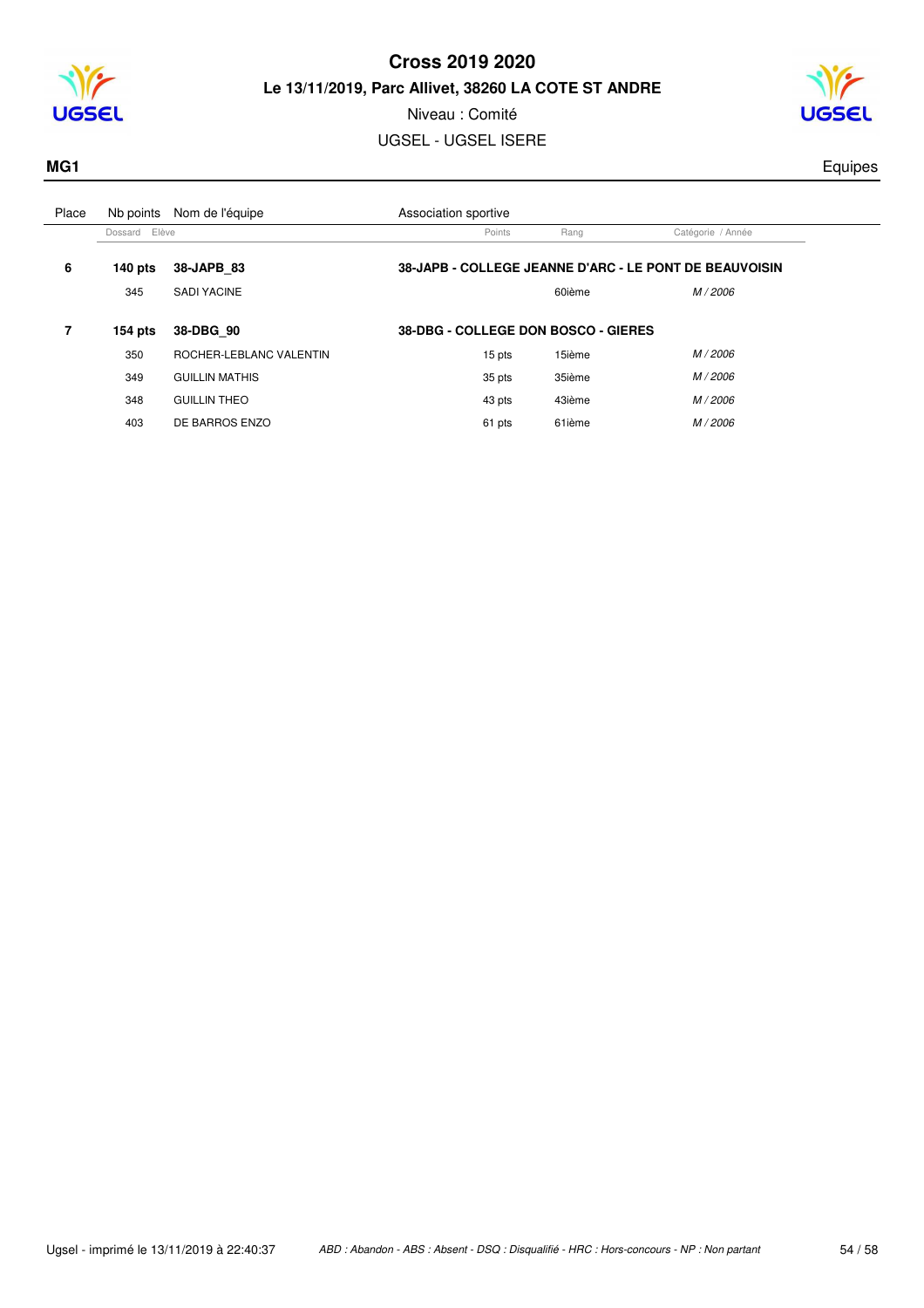

Niveau : Comité **UGSEL - UGSEL ISERE** 



#### MG<sub>2</sub>

Individuel

| Place | Nom prénom (Nat) | Cat/né(e) | Association sportive | Ville | Licence | Dossard | Etat |
|-------|------------------|-----------|----------------------|-------|---------|---------|------|
|       |                  |           |                      |       |         |         | Q    |
|       |                  |           |                      |       |         |         | Q    |
|       |                  |           |                      |       |         |         | Q    |
|       |                  |           |                      |       |         |         | Q    |
|       |                  |           |                      |       |         |         | Q    |
|       |                  |           |                      |       |         |         | Q    |
|       |                  |           |                      |       |         |         | Q    |
|       |                  |           |                      |       |         |         | Q    |
|       |                  |           |                      |       |         |         | Q    |
|       |                  |           |                      |       |         |         | Q    |
|       |                  |           |                      |       |         |         | Q    |
|       |                  |           |                      |       |         |         | Q    |
|       |                  |           |                      |       |         |         | Q    |
|       |                  |           |                      |       |         |         | Q    |
|       |                  |           |                      |       |         |         | Q    |
|       |                  |           |                      |       |         |         | Q    |
|       |                  |           |                      |       |         |         | Q    |
|       |                  |           |                      |       |         |         | Q    |
|       |                  |           |                      |       |         |         | Q    |
|       |                  |           |                      |       |         |         | Q    |
|       |                  |           |                      |       |         |         | Q    |
|       |                  |           |                      |       |         |         | Q    |
|       |                  |           |                      |       |         |         | Q    |
|       |                  |           |                      |       |         |         | Q    |
|       |                  |           |                      |       |         |         | Q    |
|       |                  |           |                      |       |         |         | Q    |
|       |                  |           |                      |       |         |         |      |
|       |                  |           |                      |       |         |         |      |
|       |                  |           |                      |       |         |         |      |
|       |                  |           |                      |       |         |         | Q    |
|       |                  |           |                      |       |         |         | Q    |
|       |                  |           |                      |       |         |         | Q    |
|       |                  |           |                      |       |         |         |      |
|       |                  |           |                      |       |         |         | Q    |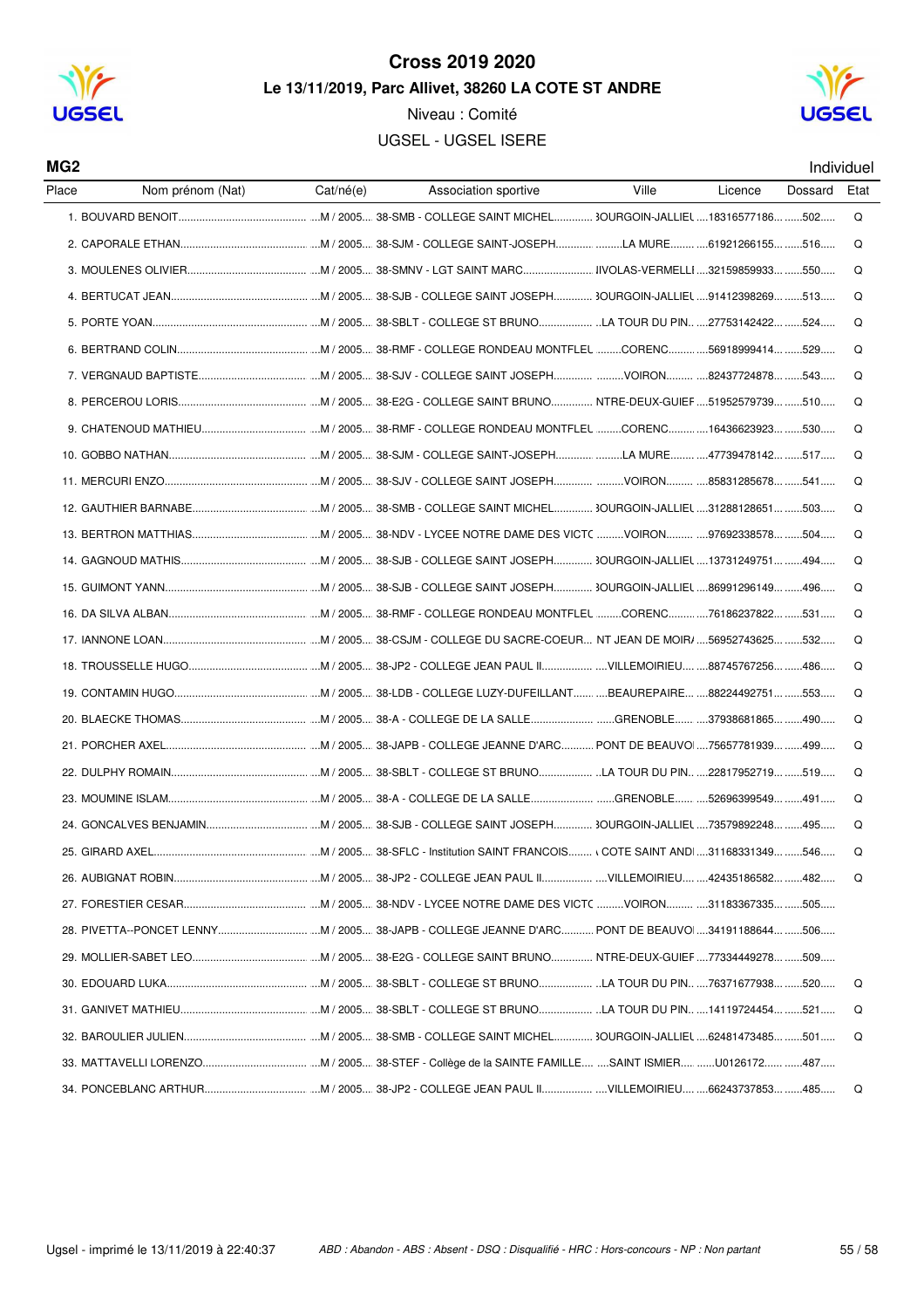



Niveau : Comité

| UGSEL - UGSEL ISERE |
|---------------------|
|---------------------|

|                                                                                                                |  |  |  |  | Q |
|----------------------------------------------------------------------------------------------------------------|--|--|--|--|---|
|                                                                                                                |  |  |  |  | Q |
|                                                                                                                |  |  |  |  |   |
| 39. VOTO--BASSO DE MARCO KYLIAN M / 2005 38-CSJM - COLLEGE DU SACRE-COEUR NT JEAN DE MOIR/ 14672656413 535     |  |  |  |  |   |
|                                                                                                                |  |  |  |  |   |
|                                                                                                                |  |  |  |  |   |
|                                                                                                                |  |  |  |  |   |
|                                                                                                                |  |  |  |  |   |
|                                                                                                                |  |  |  |  |   |
|                                                                                                                |  |  |  |  |   |
|                                                                                                                |  |  |  |  |   |
|                                                                                                                |  |  |  |  |   |
|                                                                                                                |  |  |  |  |   |
|                                                                                                                |  |  |  |  |   |
| 50. LANTHELME-TOURNIER--LIVERNOIS PARIS M / 2005 38-JAPB - COLLEGE JEANNE D'ARC PONT DE BEAUVO 62494992541 500 |  |  |  |  |   |
|                                                                                                                |  |  |  |  |   |
|                                                                                                                |  |  |  |  |   |
|                                                                                                                |  |  |  |  |   |
|                                                                                                                |  |  |  |  |   |
|                                                                                                                |  |  |  |  |   |
|                                                                                                                |  |  |  |  |   |
|                                                                                                                |  |  |  |  |   |
|                                                                                                                |  |  |  |  |   |
|                                                                                                                |  |  |  |  |   |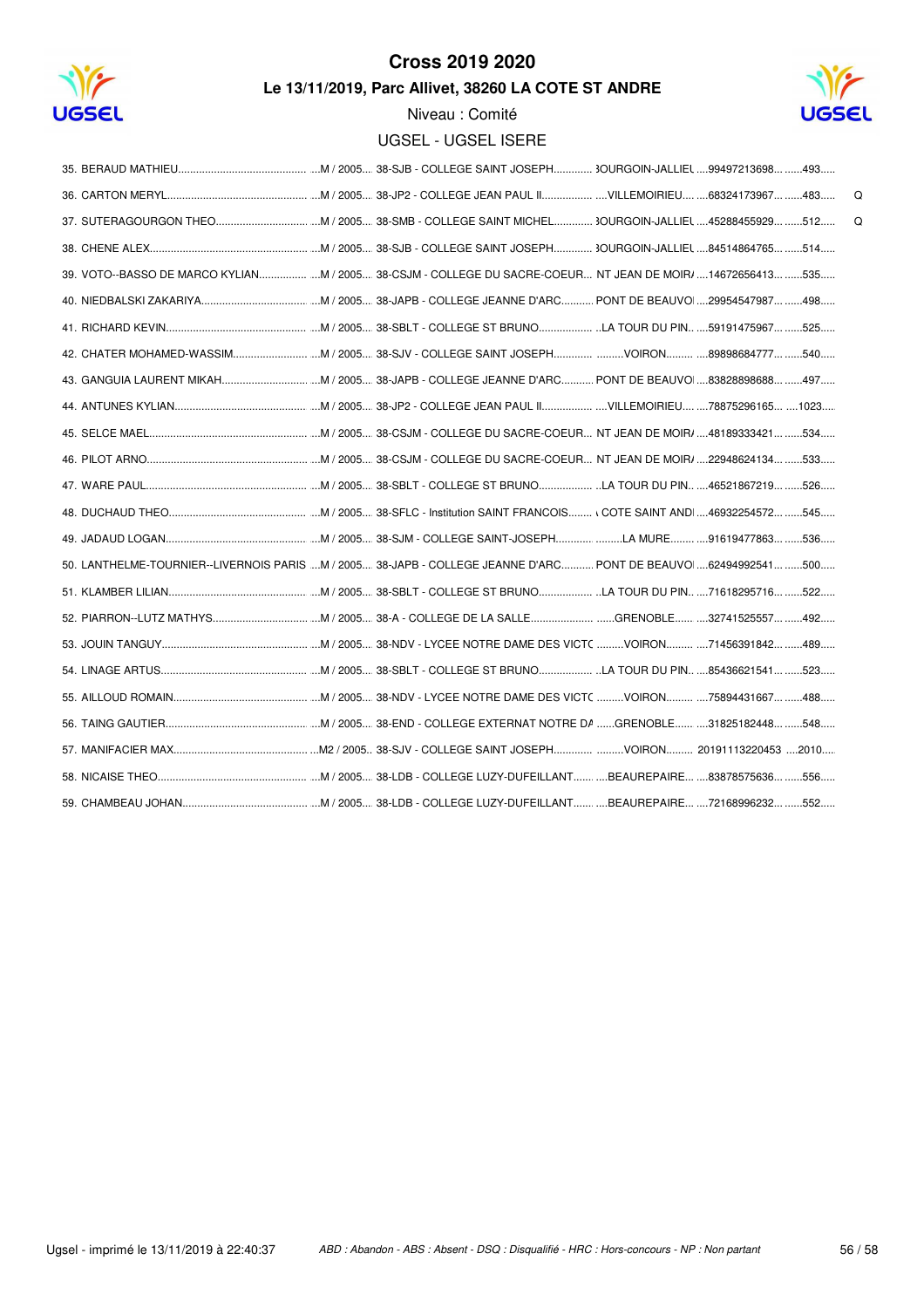



| MG2 | auipes |
|-----|--------|
|     |        |

| Place        |                  | Nb points Nom de l'équipe           | Association sportive                                   |        |                   |  |  |  |  |
|--------------|------------------|-------------------------------------|--------------------------------------------------------|--------|-------------------|--|--|--|--|
|              | Elève<br>Dossard |                                     | Points                                                 | Rang   | Catégorie / Année |  |  |  |  |
| 1            | 57 pts           | 38-SJB 124                          | 38-SJB - COLLEGE SAINT JOSEPH - BOURGOIN-JALLIEU       |        |                   |  |  |  |  |
|              | 513              | <b>BERTUCAT JEAN</b>                | 4 pts                                                  | 4ième  | M / 2005          |  |  |  |  |
|              | 494              | <b>GAGNOUD MATHIS</b>               | 14 pts                                                 | 14ième | M / 2005          |  |  |  |  |
|              | 496              | <b>GUIMONT YANN</b>                 | 15 pts                                                 | 15ième | M / 2005          |  |  |  |  |
|              | 495              | GONCALVES BENJAMIN                  | 24 pts                                                 | 24ième | M / 2005          |  |  |  |  |
|              | 493              | <b>BERAUD MATHIEU</b>               |                                                        | 35ième | M / 2005          |  |  |  |  |
| $\mathbf{2}$ | 82 pts           | 38-SMB_121                          | 38-SMB - COLLEGE SAINT MICHEL - BOURGOIN-JALLIEU       |        |                   |  |  |  |  |
|              | 502              | <b>BOUVARD BENOIT</b>               | 1 pts                                                  | 1ième  | M / 2005          |  |  |  |  |
|              | 503              | <b>GAUTHIER BARNABE</b>             | 12 pts                                                 | 12ième | M / 2005          |  |  |  |  |
|              | 501              | <b>BAROULIER JULIEN</b>             | 32 pts                                                 | 32ième | M / 2005          |  |  |  |  |
|              | 512              | SUTERAGOURGON THEO                  | 37 pts                                                 | 37ième | M / 2005          |  |  |  |  |
| 3            | 88 pts           | 38-SBLT 125                         | 38-SBLT - COLLEGE ST BRUNO - LA TOUR DU PIN            |        |                   |  |  |  |  |
|              | 524              | PORTE YOAN                          | 5 pts                                                  | 5ième  | M / 2005          |  |  |  |  |
|              | 519              | DULPHY ROMAIN                       | 22 pts                                                 | 22ième | M / 2005          |  |  |  |  |
|              | 520              | EDOUARD LUKA                        | 30 pts                                                 | 30ième | M / 2005          |  |  |  |  |
|              | 521              | <b>GANIVET MATHIEU</b>              | 31 pts                                                 | 31ième | M / 2005          |  |  |  |  |
|              | 525              | <b>RICHARD KEVIN</b>                |                                                        | 41ième | M / 2005          |  |  |  |  |
| 4            | 114 pts          | 38-JP2_131                          | 38-JP2 - COLLEGE JEAN PAUL II - VILLEMOIRIEU           |        |                   |  |  |  |  |
|              | 486              | TROUSSELLE HUGO                     | 18 pts                                                 | 18ième | M / 2005          |  |  |  |  |
|              | 482              | <b>AUBIGNAT ROBIN</b>               | 26 pts                                                 | 26ième | M / 2005          |  |  |  |  |
|              | 485              | PONCEBLANC ARTHUR                   | 34 pts                                                 | 34ième | M / 2005          |  |  |  |  |
|              | 483              | <b>CARTON MERYL</b>                 | 36 pts                                                 | 36ième | M / 2005          |  |  |  |  |
|              | 1023             | <b>ANTUNES KYLIAN</b>               |                                                        | 44ième | M / 2005          |  |  |  |  |
| 5            | 117 pts          | 38-SJV_127                          | 38-SJV - COLLEGE SAINT JOSEPH - VOIRON                 |        |                   |  |  |  |  |
|              | 543              | <b>VERGNAUD BAPTISTE</b>            | 7 pts                                                  | 7ième  | M / 2005          |  |  |  |  |
|              | 541              | <b>MERCURI ENZO</b>                 | 11 pts                                                 | 11ième | M / 2005          |  |  |  |  |
|              | 540              | CHATER MOHAMED-WASSIM               | 42 pts                                                 | 42ième | M / 2005          |  |  |  |  |
|              | 2010             | <b>MANIFACIER MAX</b>               | 57 pts                                                 | 57ième | M2 / 2005         |  |  |  |  |
| 6            | $132$ pts        | 38-JAPB_134                         | 38-JAPB - COLLEGE JEANNE D'ARC - LE PONT DE BEAUVOISIN |        |                   |  |  |  |  |
|              | 499              | PORCHER AXEL                        | 21 pts                                                 | 21ième | M / 2005          |  |  |  |  |
|              | 506              | PIVETTA--PONCET LENNY               | 28 pts                                                 | 28ième | M / 2005          |  |  |  |  |
|              | 498              | NIEDBALSKI ZAKARIYA                 | 40 pts                                                 | 40ième | M / 2005          |  |  |  |  |
|              | 497              | <b>GANGUIA LAURENT MIKAH</b>        | 43 pts                                                 | 43ième | M / 2005          |  |  |  |  |
|              | 500              | LANTHELME-TOURNIER--LIVERNOIS PARIS |                                                        | 50ième | M / 2005          |  |  |  |  |
|              |                  |                                     |                                                        |        |                   |  |  |  |  |